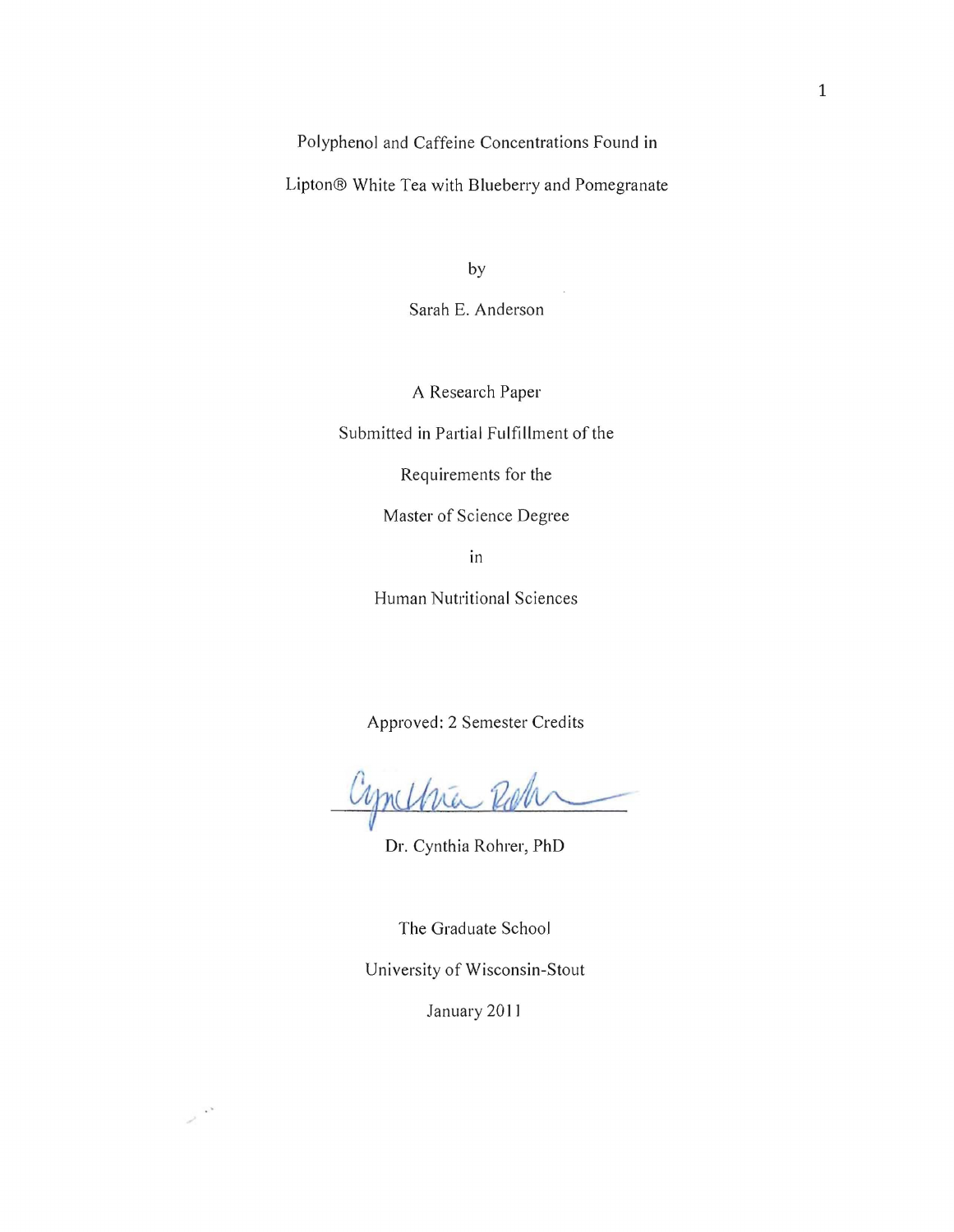# **The Graduate School University of Wisconsin-Stout Menomonie, WI**

| <b>Author:</b>                 | Anderson, Sarah E                                        |
|--------------------------------|----------------------------------------------------------|
| <b>Title:</b>                  | Polyphenol and Caffeine Concentrations Found in Lipton ® |
|                                | White Tea with Blueberry and Pomegranate                 |
| <b>Graduate Degree/ Major:</b> | <b>MS Food &amp; Nutritional Sciences</b>                |
| <b>Research Adviser:</b>       | Dr. Cynthia Rohrer, PhD                                  |
| <b>Month/Year:</b>             | <b>January 2011</b>                                      |
| <b>Number of Pages:</b>        | 76                                                       |
| <b>Style Manual Used:</b>      | <b>American Psychological Association, 6th Edition</b>   |

## **Abstract**

The popularity of tea has stood the test of time. Today, tea is enjoyed around the world and its consumption reflects local preference and tradition. For the past three decades, epidemiologists have observed lower risks of cancer, cardiovascular disease, and osteoporosis in populations that drink tea frequently. The purpose of the study was to identify and quantify polyphenolic and methylxanthine concentrations in Lipton® White Tea flavored with Blueberry and Pomegranate at different steeping time and temperature conditions. The white tea was brewed with spring water in triplicate with varying steeping times (2-minutes, 5-minutes, 10 minutes, and 24-hours) and initial water temperatures (80°C, 85°C, 90°C, 95°C, and 100°C) and remained, to complete the extraction process, at room temperature. Reverse-phase high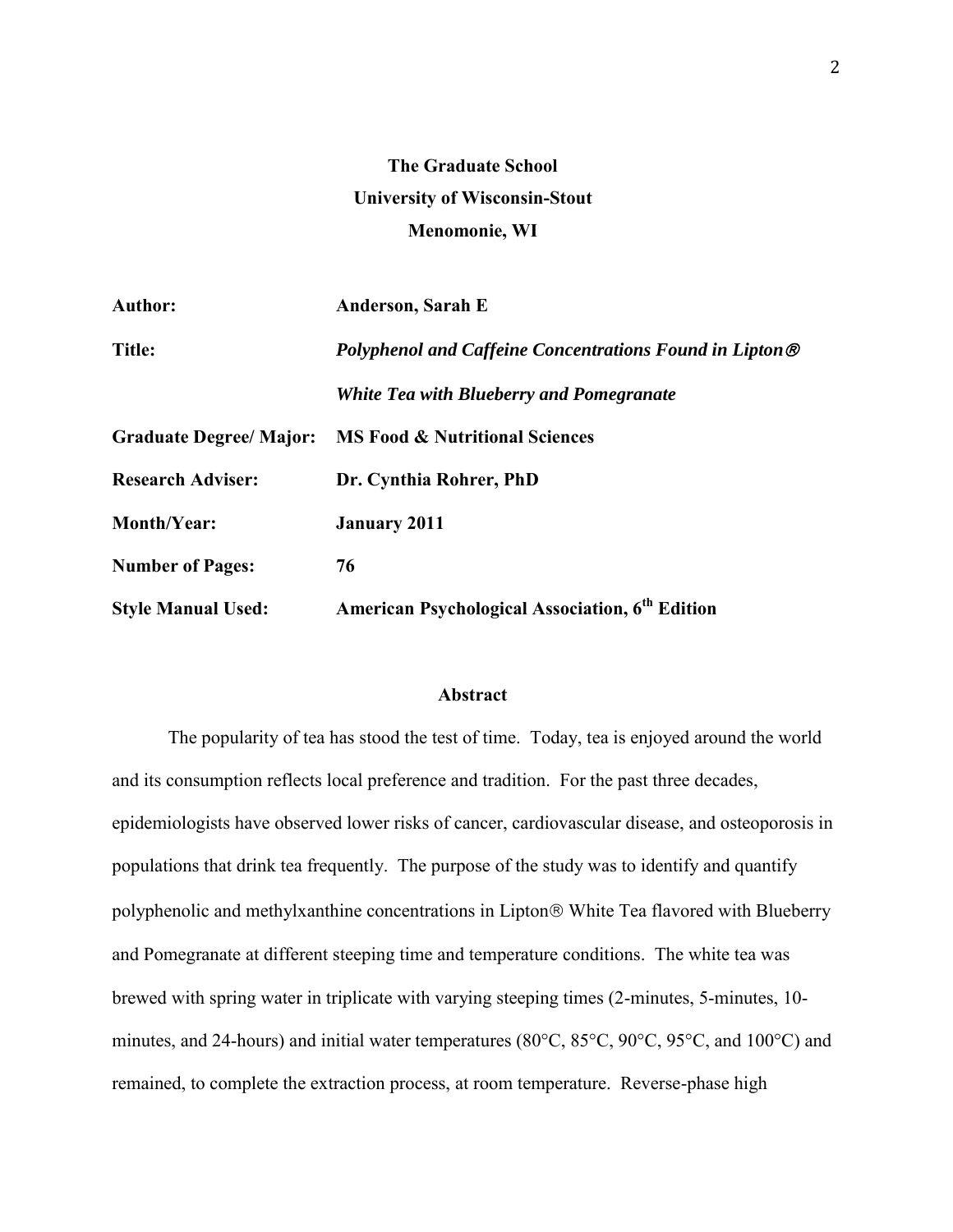performance liquid chromatography (HPLC) analysis was used to quantify tea polyphenol and methylxanthine components. Under research conditions, ideal steeping time and temperature for Lipton® white tea were found to be 24 hours at 100°C since this allowed the largest concentration of EGCG (30.4mg/250mL), catechin (22.0mg/250mL), and caffeine (167.3mg/250mL) to be expressed. White tea is a natural source of health promoting elements. This study's findings assist in providing steeping conditions having greatest concentration of health promoting polyphenols and methylxanthines in white tea.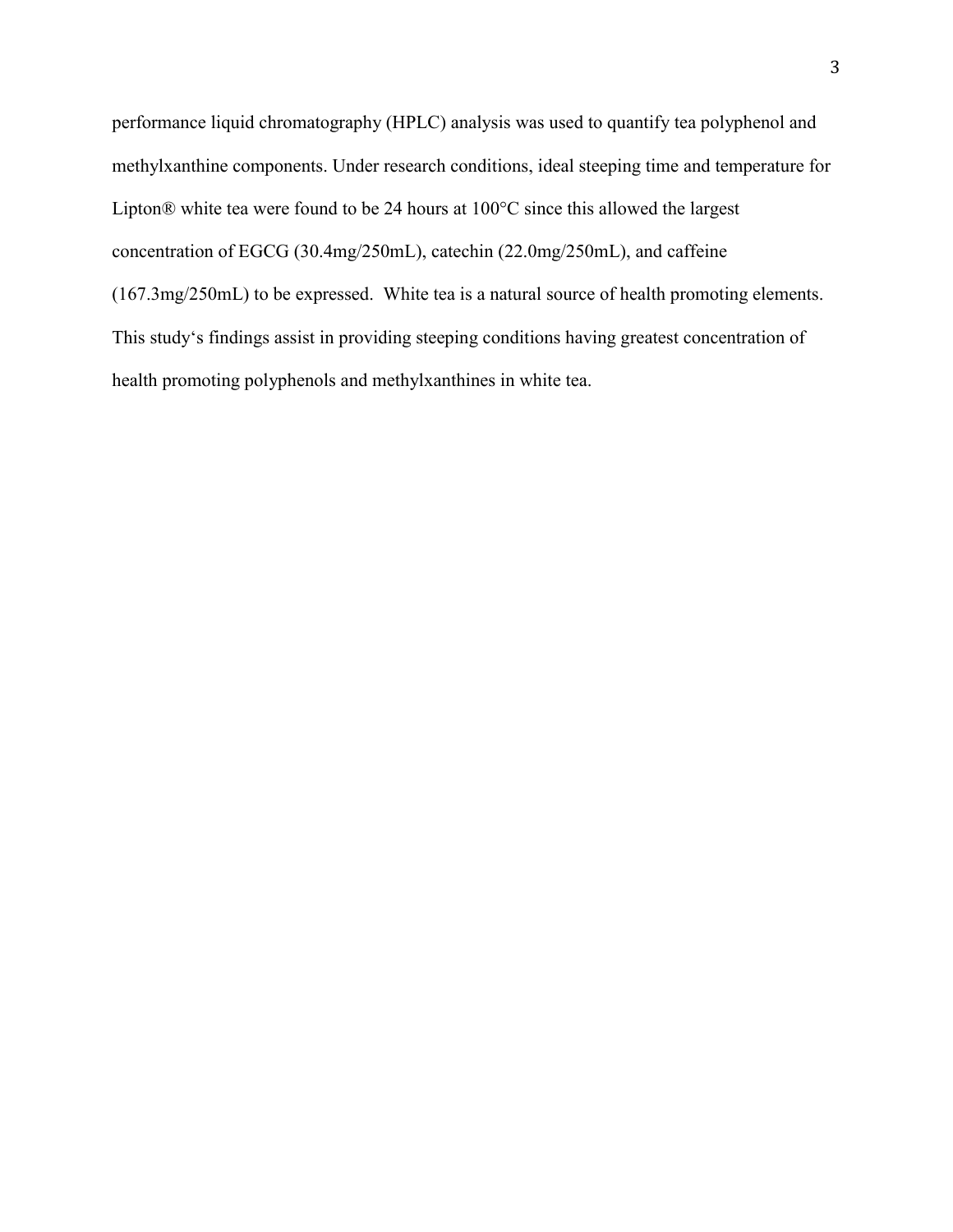# **The Graduate School University of Wisconsin Stout Menomonie, WI**

#### Acknowledgements

Connie Galep- Your giving and caring personality in freely providing the initial gallons of Chippewa Spring Water was a true blessing. I was then able to prepare a few samples of tea to analyze, and then go to the store to purchase more water as the first tea samples underwent HPLC analysis. Thank you so much; you are a very important part of the Food and Nutrition Department.

- Dr. Cynthia Rohrer, PhD- You never cease to amaze me with all that you can accomplish in a day. Thank you so much for encouraging me and mentoring me through my years of graduate school and in all of the stages of my thesis research, from ideation to completion.
- Dr. Martin Ondrus, PhD- Without the help of yourself and UW-Chemistry department, this research would not be possible. Thank you for being so accommodating in teaching me about and allowing me to utilize the chemistry department's HPLC instrumentation and computer analysis program that you have become so familiar with. The knowledge and experience shared was all greatly appreciated. Your passion for research in instrumental analysis clearly shows through in my observations as we worked on this project.
- Laura Giede- The chemicals could not have been purchased and sent without your help. Thank you for helping better orient me to the UW-Stout chemistry HPLC laboratory. You were such a joy to work with and were always available in helping me acquire tools and materials from behind locked doors and in storerooms.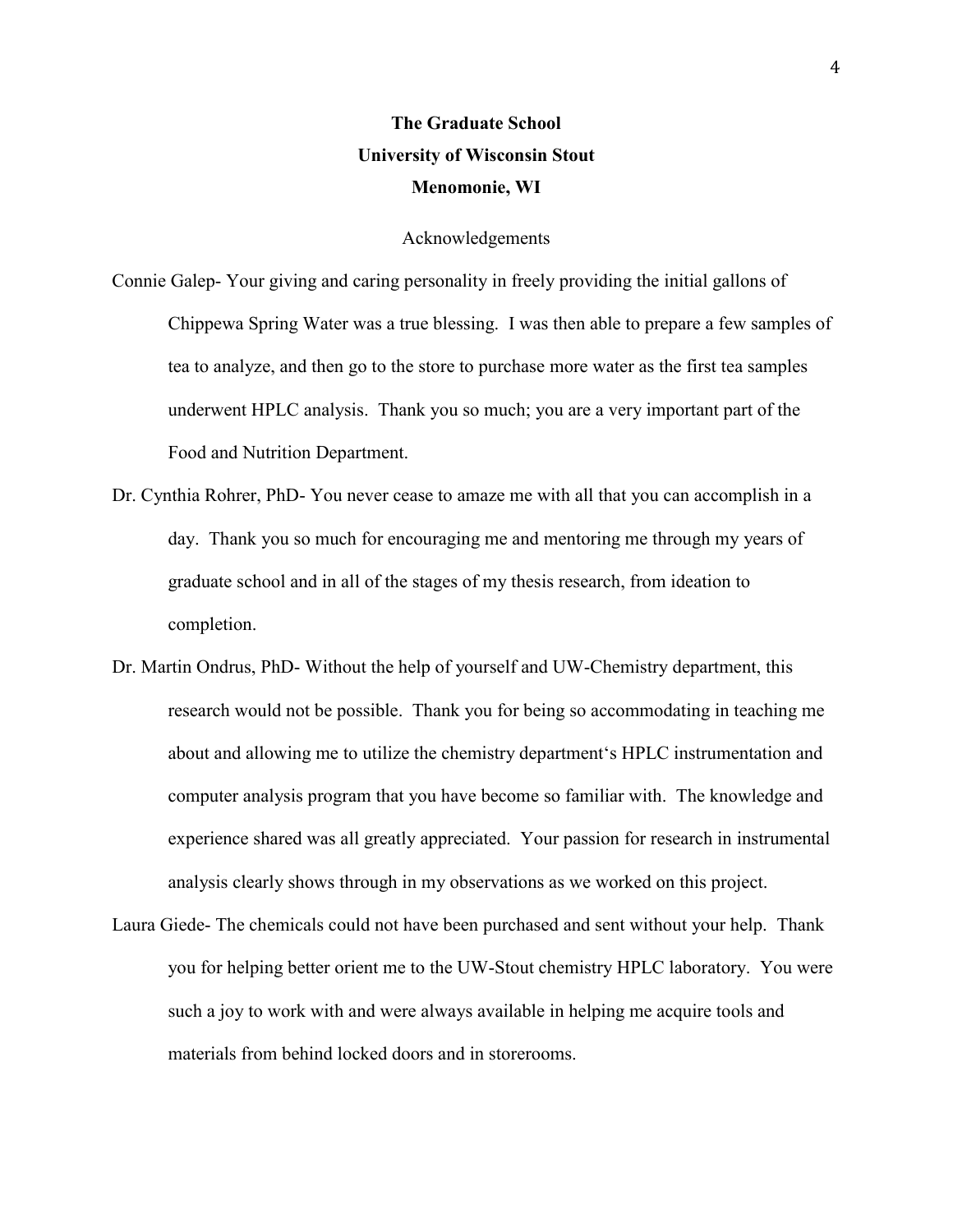- Instrumental Analysis Class of Spring 2008- In having a lab session with the same procedure in making needed standards, I used those that you had prepared in class. Thank you very much for preparing and providing such excellent standards that assisted in my research.
- Mark Anderson- Dad, you have always been such an inspiration to me as you were an active part of my life as one of the greatest teachers I've ever had. Thank you so much for teaching me the ways of perseverance, hard work, patience, rhetoric, and the devotion of a father's love. I pray that I can be the inspiring parent that you were to me in the years to come.
- Romo Family- For your time, care, and support during my time through graduate school, I am exceedingly grateful. You watched as I spent long nights in front of a computer or at the dining room table with my spreadsheets and cheered me on in completing the seemingly endless tasks at hand. Thank God for all of you and your loving kindness and Biblebased encouragement.
- Tomomi Sakata- You were such a great lab assistant in brewing the tea with me. It was wonderful to get to know more about you and the culture of your homeland, Japan, as we worked together. I wish you the best in your future academics and career.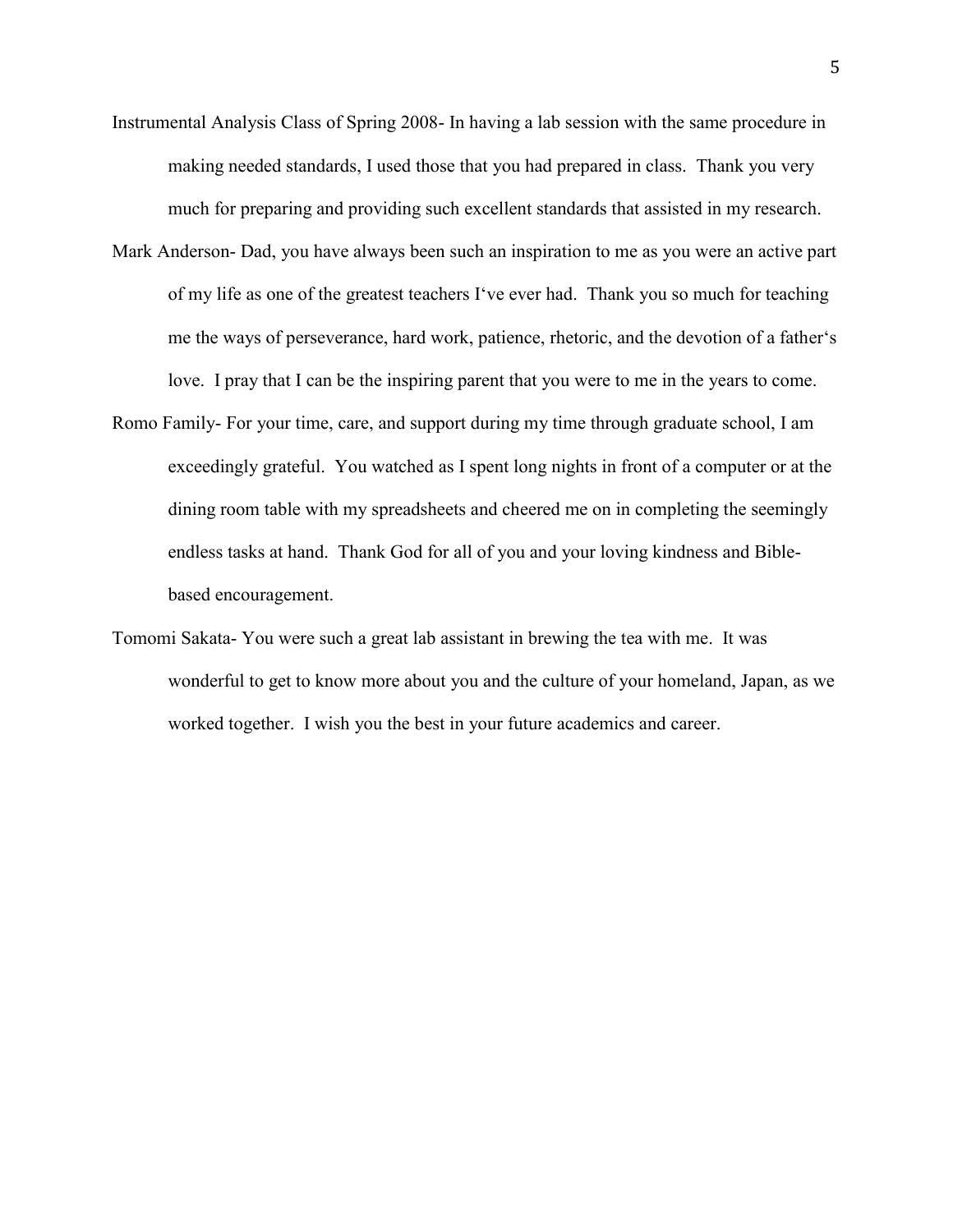| Anti-bacterial.<br>.28 |
|------------------------|
| .29                    |
|                        |
|                        |
| .32                    |
| .33                    |

# **Table of Contents**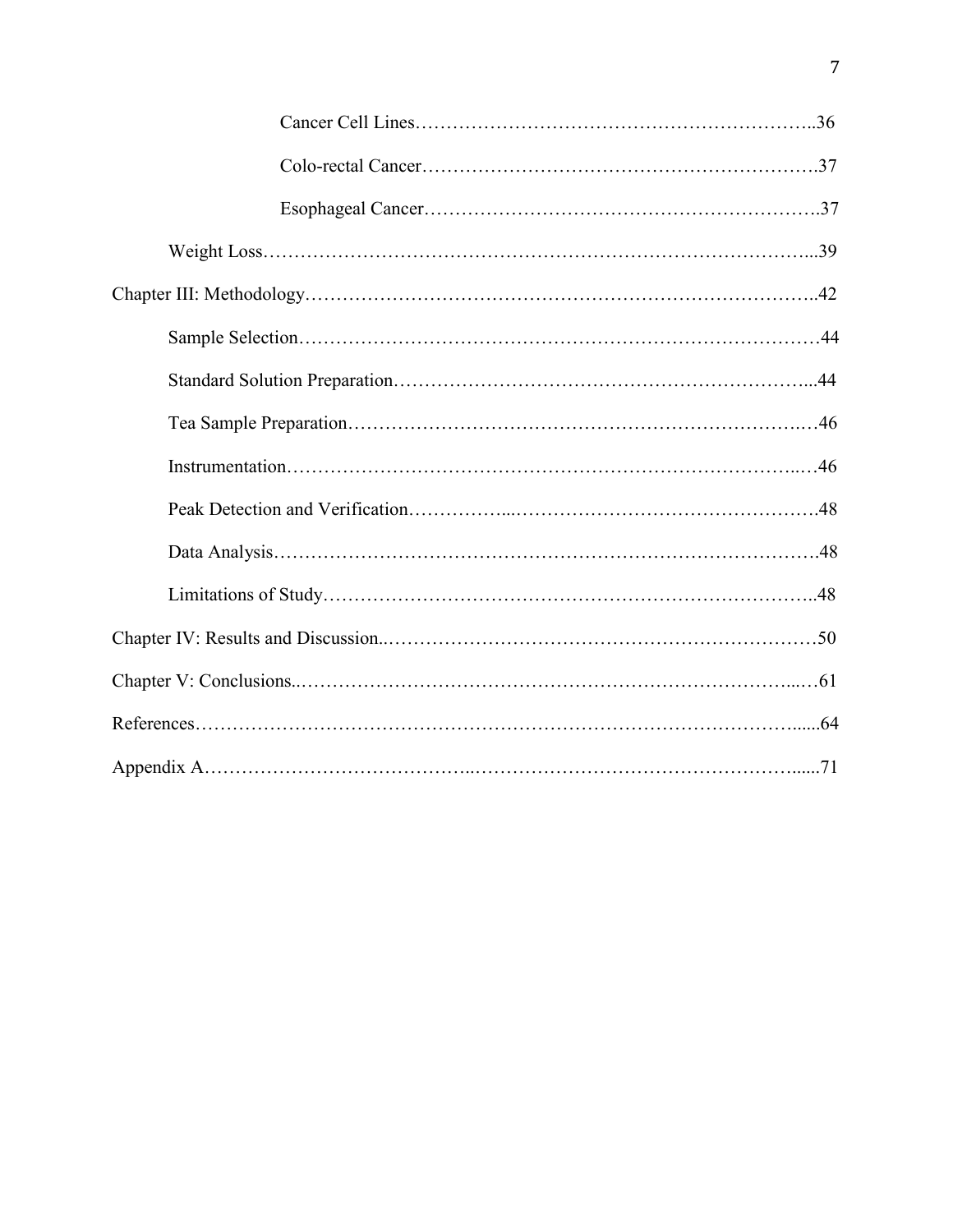# **List of Tables**

| Table 1: Growth inhibition and apoptosis caused by tea polyphenols in human cancer cell |  |
|-----------------------------------------------------------------------------------------|--|
|                                                                                         |  |
|                                                                                         |  |
|                                                                                         |  |
| Table 4: Analyzed polyphenol and methylxanthine concentrations (mg/250mL serving)53     |  |
|                                                                                         |  |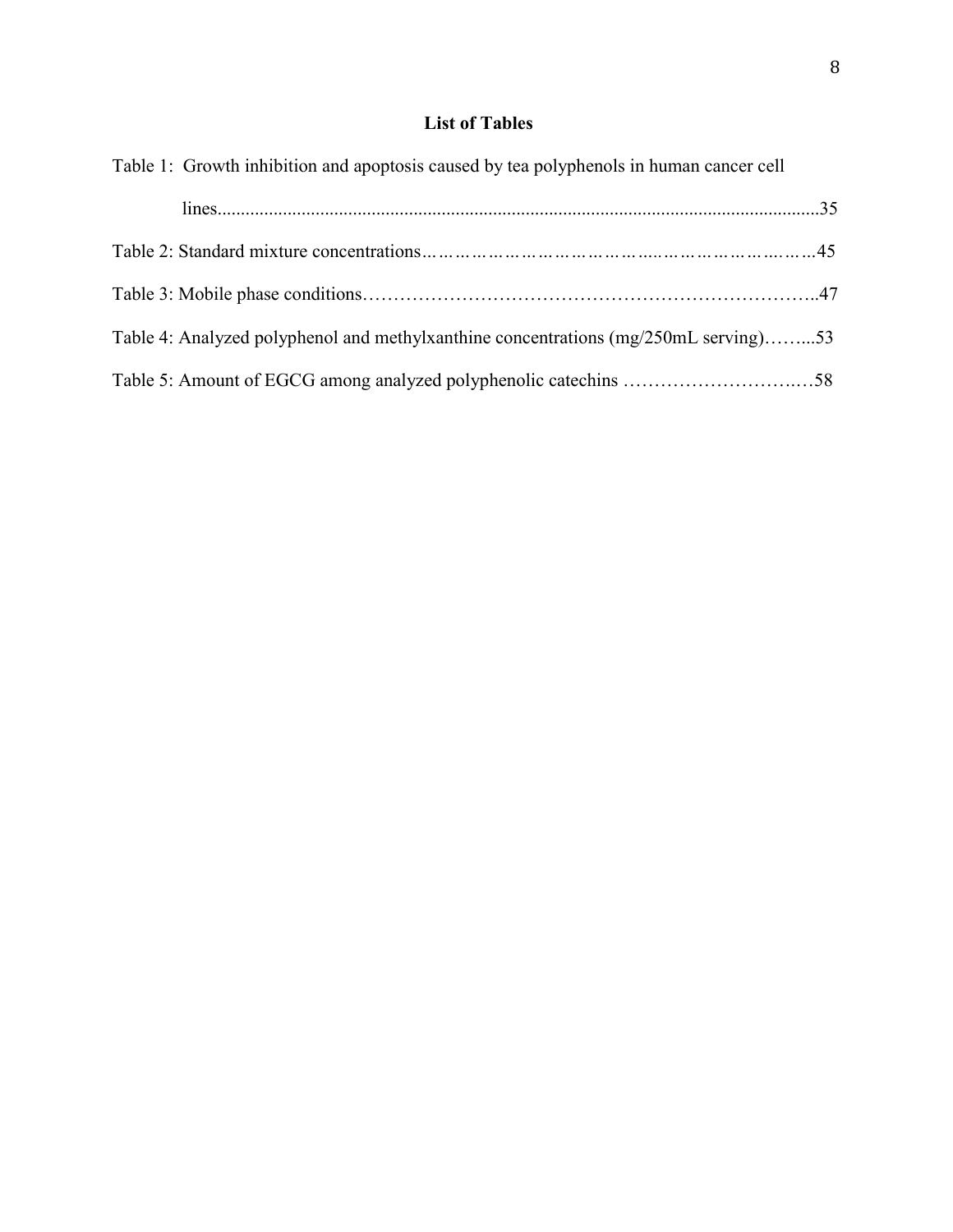# **List of Figures**

| Figure 7: Curves of known standard component concentrations per HPLC Analysis52                  |
|--------------------------------------------------------------------------------------------------|
| Figure 8: Total polyphenol concentration (mg/250mL serving) after steeping for 2, 5, 10 minutes, |
|                                                                                                  |
| Figure 9: Total caffeine concentration (mg/250mL serving) after steeping for 2, 5, 10 minutes,   |
|                                                                                                  |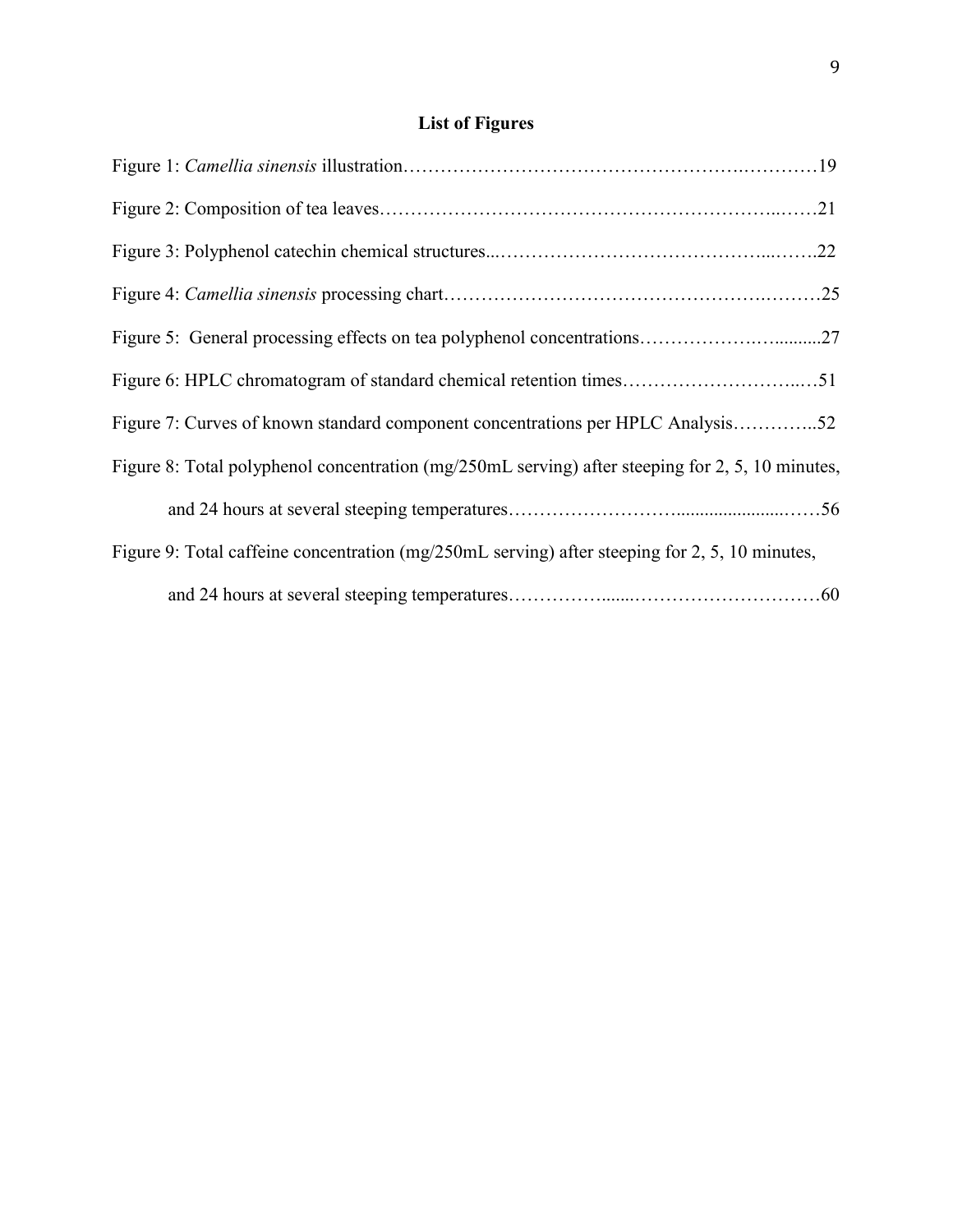#### **Chapter I: Introduction**

Tea represents, after water, the most widely consumed beverage in the world (Stengl, 2007). Although this is true, many people still have misconceptions of what tea really is. The Merriam-Webster dictionary defines tea as a shrub called *Camellia sinensis,* of the tea family Theaceae, cultivated especially in China, Japan, and the East Indies from which the leaves, leaf buds, and internodes of the tea plant are prepared and cured for consumption. The tea is then classed according to its method of processing into one set of types (as white tea, green tea, black tea, or oolong tea). In Merriam-Webster's second definition, tea is an aromatic beverage prepared from tea leaves by infusion with boiling water. With these two definitions, it is clear that tea at its truest state is made with from *Camellia sinensis* and manufactured with different methods to produce varied products*.*

Reported from the China-Japan, Hindustani Centers of Diversity, tea can tolerate drought, frost, low pH, peat, shade, and slope. As a result of the long cultivation of tea, many cultivars have been developed that are based on flavor of the tea-producing substances, size of leaves and adaptability to climatic conditions. Named teas often depend on where they originate, the color produced or the combinations of tea that is blended. For example, Pekoe, Orange Pekoe and Flowery Pekoe names indicate partly the fineness of the leaf in each. Black teas that have undergone full fermentation or a chemical process, include Hyson, Young Hyson, Gunpowder and Imperial. Oolong Tea, a favorite in North America, comes from Taiwan and is partially fermented. Green teas come mainly from China, India and Sri Lanka.

While white tea is made up of premature tea leaves and buds picked at an early plant life stage and drying them, green tea is produced by harvesting mature leaves and gradually drying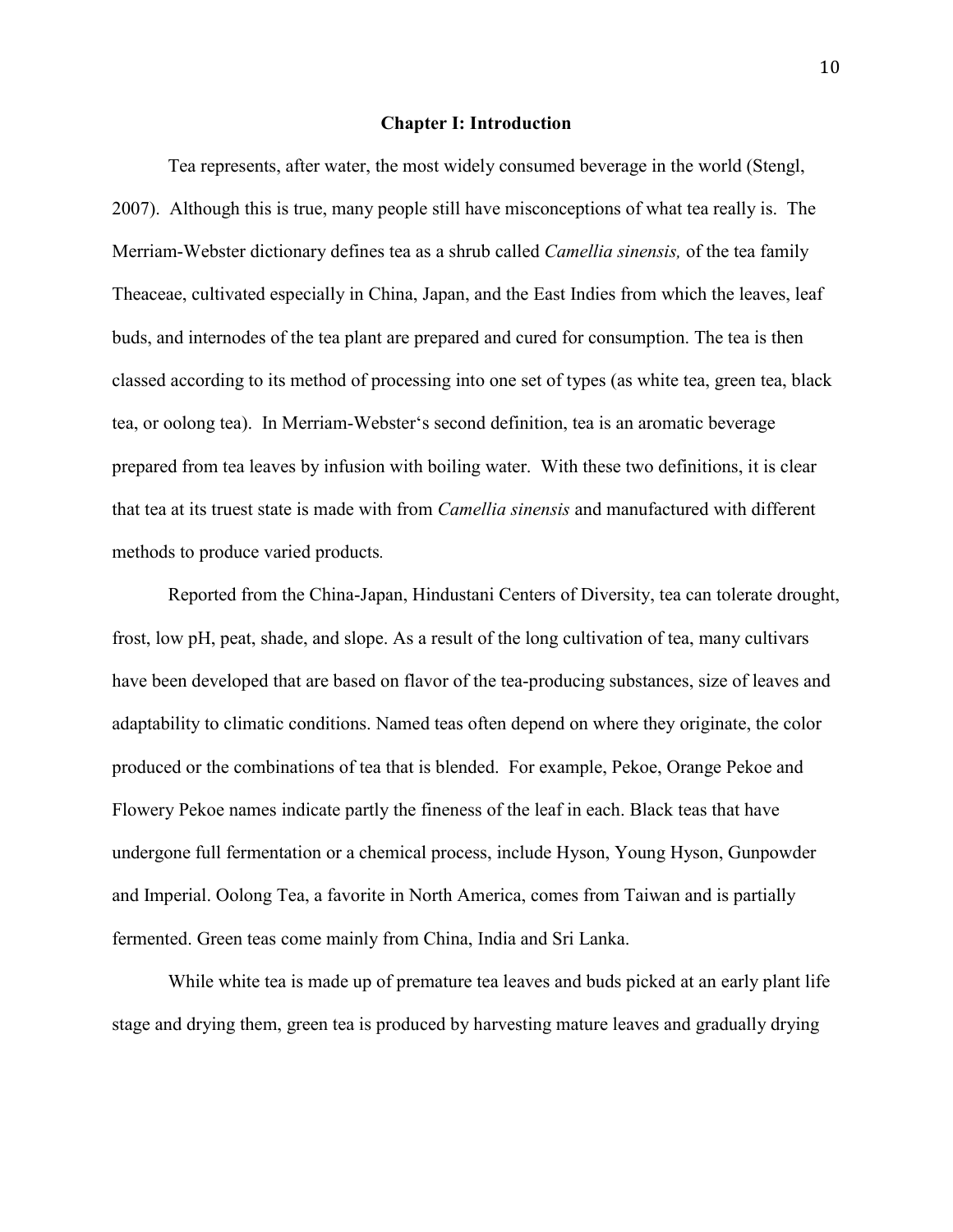the leaves; and black tea is produced by harvesting mature leaves and fermenting the leaves for the longest amount of time compared to white and green tea (Stangl, 2007).

In recent years, the health benefits of green tea have been widely publicized and extensively investigated due to its tea-derived polyphenols (Duffy et al., 2001; Yang et al., 2000). Polyphenols are abundant micronutrients in our diet (Manach et al., 2004), and evidence for their role in the prevention of degenerative diseases such as cancer and cardiovascular diseases is emerging. The main polyphenols of green tea are flavan-3-ols (catechins) and their corresponding gallate compounds, which constitute about one-third of the dry weight of tea leaves (Kai On Chua et al., 2004). These tea polyphenols include catechin (C), epicatechin (EC), and epigallocatechin gallate (EGCG).

The word tea' is commonly used for anything infused in water to allow the water to obtain the flavor and aroma of the object that was steeped. Types of faux-teas (meaning tea produced with anything other than leaves from *Camellia sinensis*)' include: chamomile, mint, rose, rooibos (a red bush native to Africa), and other plants used for infusion.

Limited research on white tea has been conducted, as it is a relatively new product in the Western hemisphere. Consequently, consumer friendly high performance liquid chromatography (HPLC) (Kai On Chua et al., 2004) research was conducted by writer on temperature and time variation on currently available and well-known Lipton® white tea to determine its polyphenol and methylxanthine concentrations. This was done to provide information for the most ideal preparation methods of white tea with respect to purported health benefits in corresponding antioxidant content.

A diet containing a balance of the various forms of antioxidants will maintain overall good health, and could even impact serious diseases. For instance, the American Cancer Society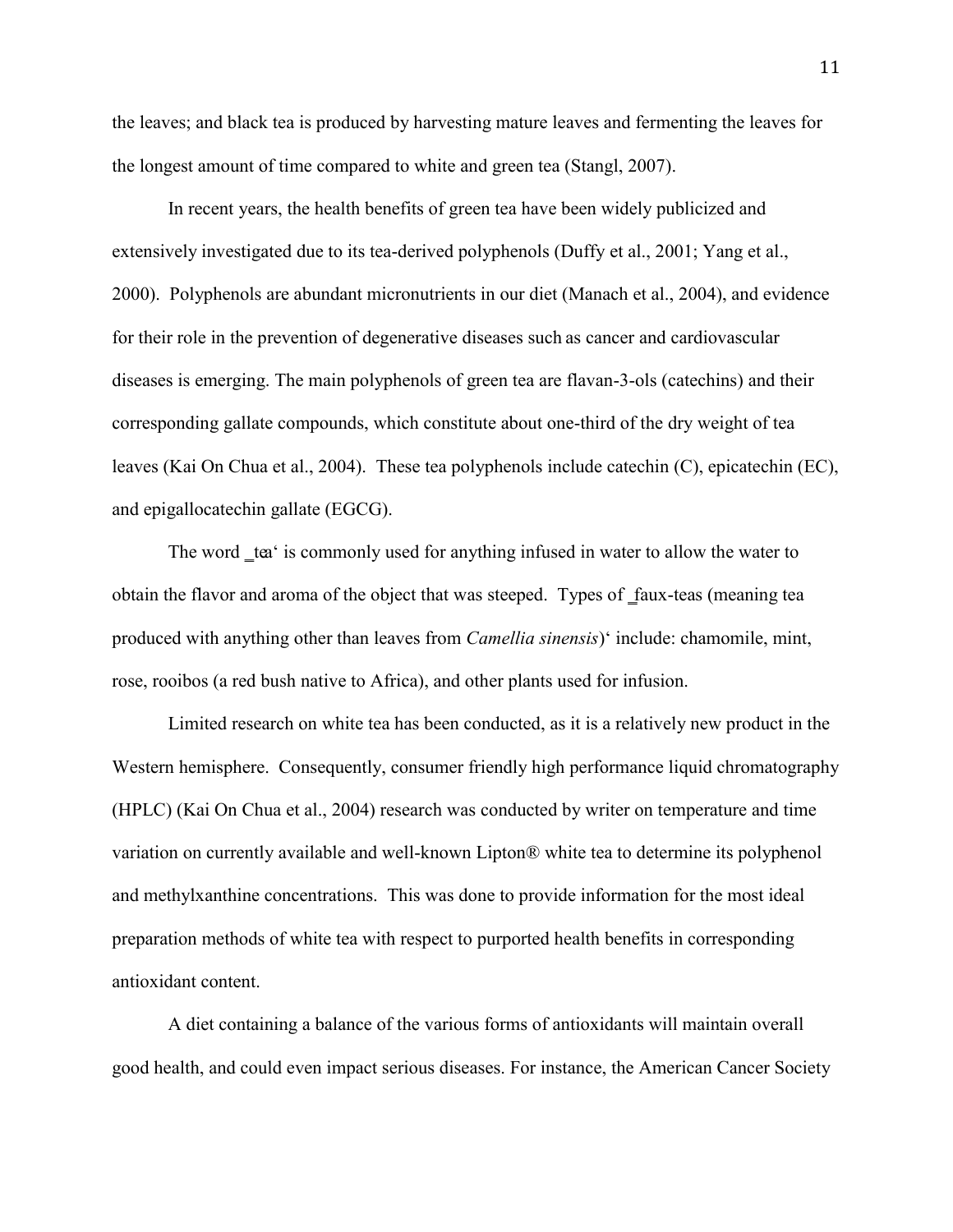encourages people to eat five to nine servings of fruits and vegetables per day and emphasizes the benefits of obtaining antioxidants through foods rather than supplements. The key is to eat a variety of fruits, vegetables, and nuts to ensure adequate intake from all the health benefits that antioxidants can provide (Barazesh, 2008).

#### **Statement of the Problem**

Polyphenols and methylxanthines were investigated in Lipton<sup>®</sup> White Tea with Blueberry and Pomegranate flavoring. Limited data on the quantifications of polyphenols and methylxanthines are available in commercial tea brands, specifically quantification of polyphenols and methylxanthine concentrations at different time and temperature conditions in white tea are scarce or unknown.

This tea was tested using reverse-phase HPLC to quantify the levels of catechin (C), epicatechin (EC), epigallocatechin-3 gallate (EGCG), and the methylxanthine, caffeine. The study using HPLC was conducted at University of Wisconsin-Stout Chemistry Department, third floor Jarvis Hall Science Wing in the spring season of 2008.

#### **Purpose of the Study**

Current research findings have revealed that green tea has properties that improve cognitive function (Kuriyama et al., 2006), improve running endurance (Murase et al., 2006), and decrease body fat composition while increasing one's energy expenditure (Dulloo et al., 1999). These findings point to various polyphenols in the tea as a causative factor for these beneficial results. The same polyphenols are found in white tea, and much attention is now focusing on suggesting that white may have greater polyphenolic concentrations than black or green tea; thus, making them more beneficial to the health of consumers. However, there is very little research to support this assumption. Therefore, the current research is designed to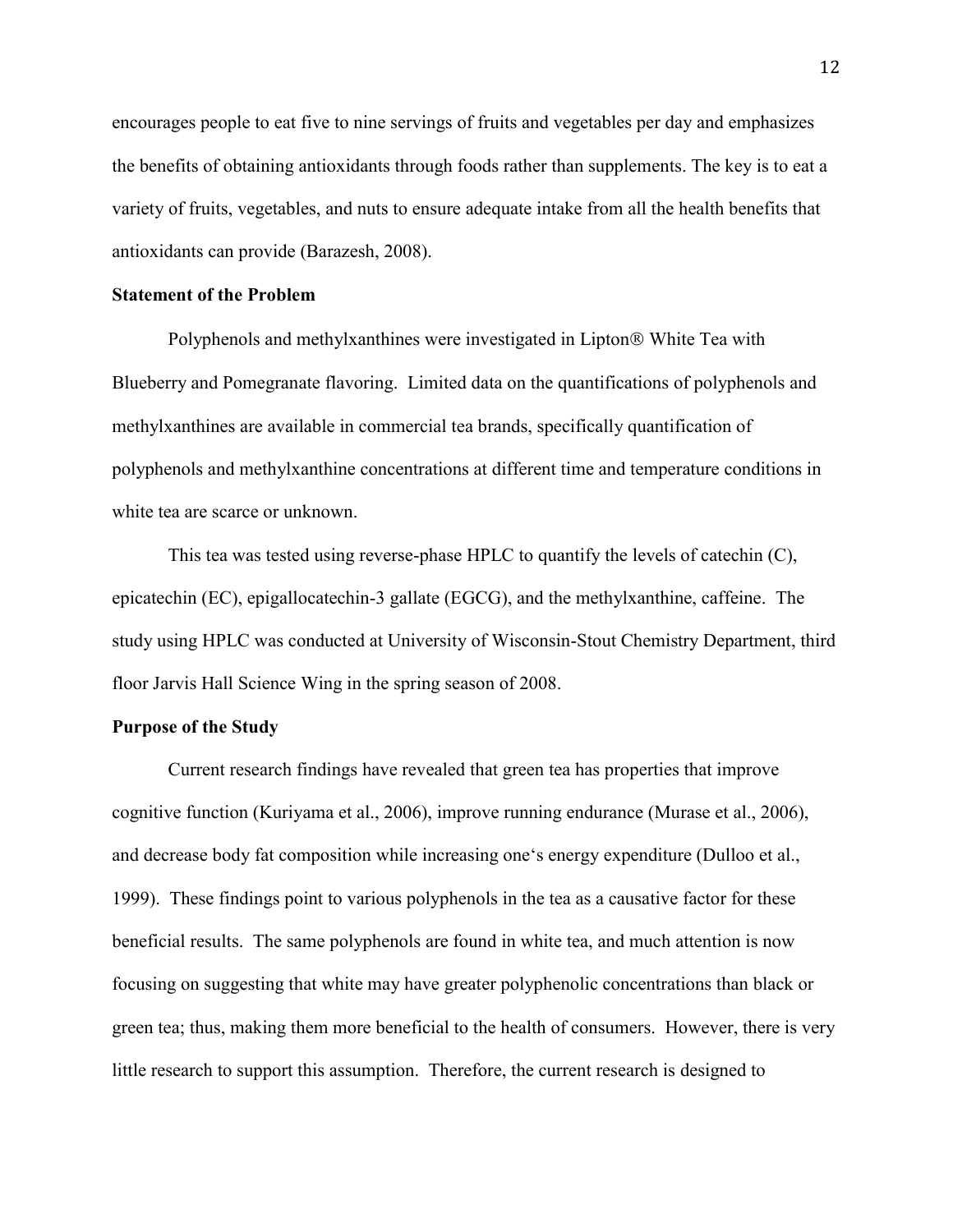determine the polyphenolic levels in Lipton® Blueberry and Pomegranate Flavored White tea. The findings will give credence to the hypothesis that white tea has beneficial qualities. Consumers will then be able to brew their white tea with successful efforts in obtaining the greatest concentrations of polyphenols and methylxanthines according to the most ideal steeping conditions supported by research findings.

#### **Objectives of the Study**

The first objective of this research was to determine the quantities of beneficial antioxidants per serving in a cup (250mL) of Lipton® White Tea with Blueberry and Pomegranate flavoring by comparing polyphenol and methylxanthine concentrations among varying brewing times of 2 minutes, 5 minutes, 10 minutes, and 24 hours and increasing temperatures (80 $\degree$ C, 85 $\degree$ C, 90 $\degree$ C, 95 $\degree$ C, and 100 $\degree$ C). The second objective was to compare the quantities of caffeine, catechin, epicatechin, and epigallocatechin gallate concentrations in white tea under the above mentioned varied time and temperature conditions. These findings will then be compared to previous findings (Gudala et al., 2008) from green tea. The research hypothesis was that there would be greater polyphenol and methylxanthine concentrations in white tea steeped in greater temperatures for longer periods of time.

The outcome expected was to determine the polyphenol concentrations in white tea given a specified steeping time and temperature. White tea manufacturers tend to recommend that the optimal white tea brewing temperature is 80-85  $\degree$ C for approximately one minute (depending on the tea quality). This study's objectives and findings will be compared to current recommendations for tea steeping temperatures and duration. If higher brewing temperatures  $(100^{\circ}C)$  than recommended are ideal for expressing greater concentrations, it may be beneficial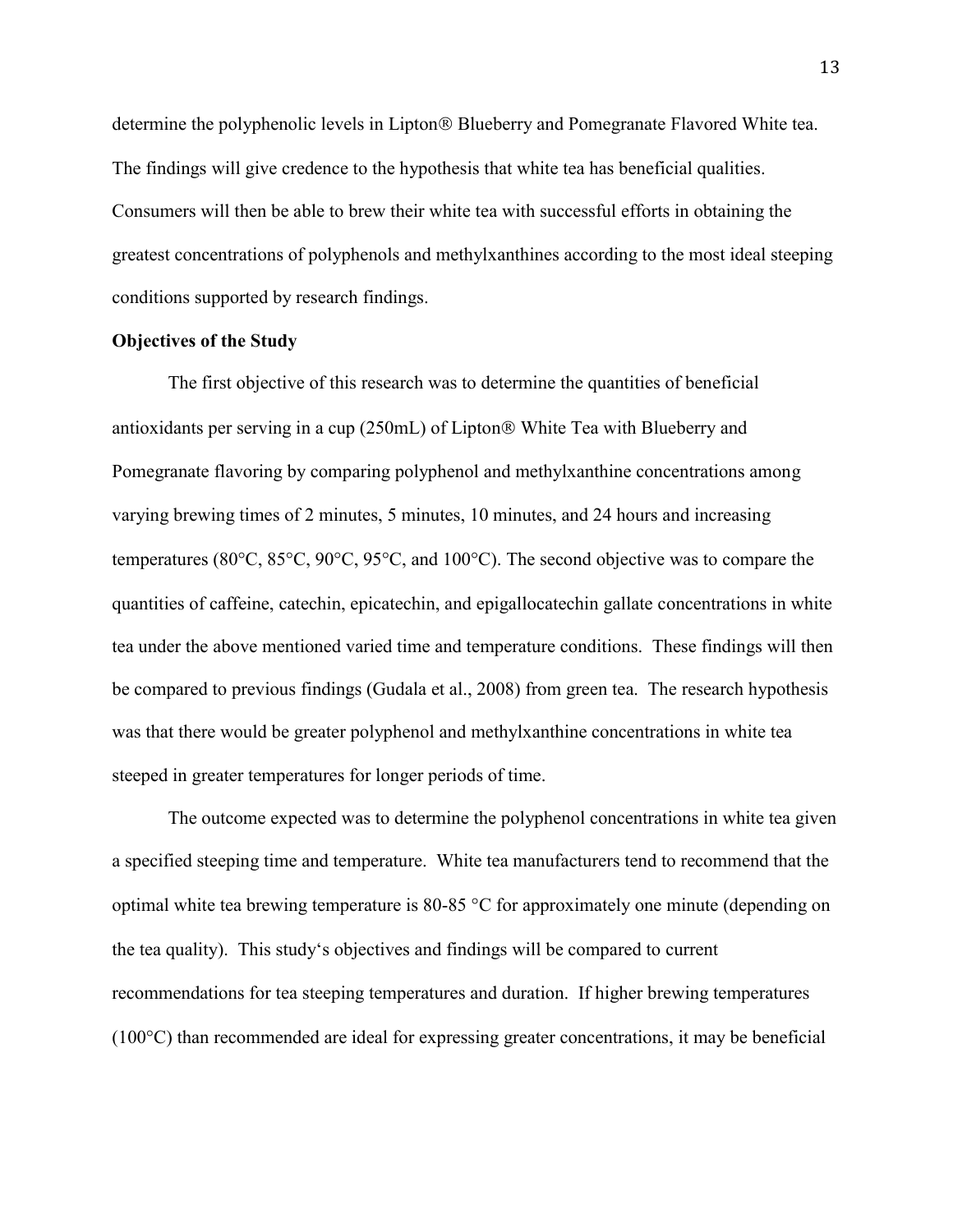for the consumers to steep longer. This information would then be useful in achieving optimal health per increased antioxidant intake from tea.

## **Assumptions of the Study**

In using Lipton<sup>®</sup> White Tea, there are a few assumptions that connect with this research. Younger tea leaves (of white tea) produce greater concentrations of polyphenol and methylxanthines than more mature leaves (green, oolong, and black teas) and that flavored and unflavored teas (each according to its kind) have equal concentrations of polyphenols and methylxanthines. Tea oxidation was not expected to occur during chemical analysis.

### **Definition of Terms**

**Polyphenol.**Polyphenols constitute one of the most numerous and ubiquitous groups of plant metabolites and are an integral part of both human and animal diets. Ranging from simple phenolic molecules to highly polymerized compounds with molecular weights of greater than 30,000 daltons, the occurrence of this complex group of substances in plant foods is extremely variable. Polyphenols traditionally have been considered antinutrients by animal nutritionists, because of the adverse effect of tannins, one type of polyphenol, on protein digestibility. However, recent interest in food phenolics has increased greatly, owing to their antioxidant capacity (free radical scavenging and metal chelating activities) and their possible beneficial implications in human health, such as in the treatment and prevention of cancer, cardiovascular disease, and other pathologies.

**Catechin.** Catechin and epicatechin are [epimers,](http://en.wikipedia.org/wiki/Epimer) with (-)-epicatechin and (+)-catechin being the most common optical [isomers](http://en.wikipedia.org/wiki/Isomers) found in nature. Catechin was first isolated from the plant extract [catechu,](http://en.wikipedia.org/wiki/Catechu) from which it derives its name. Heating catechin past its point of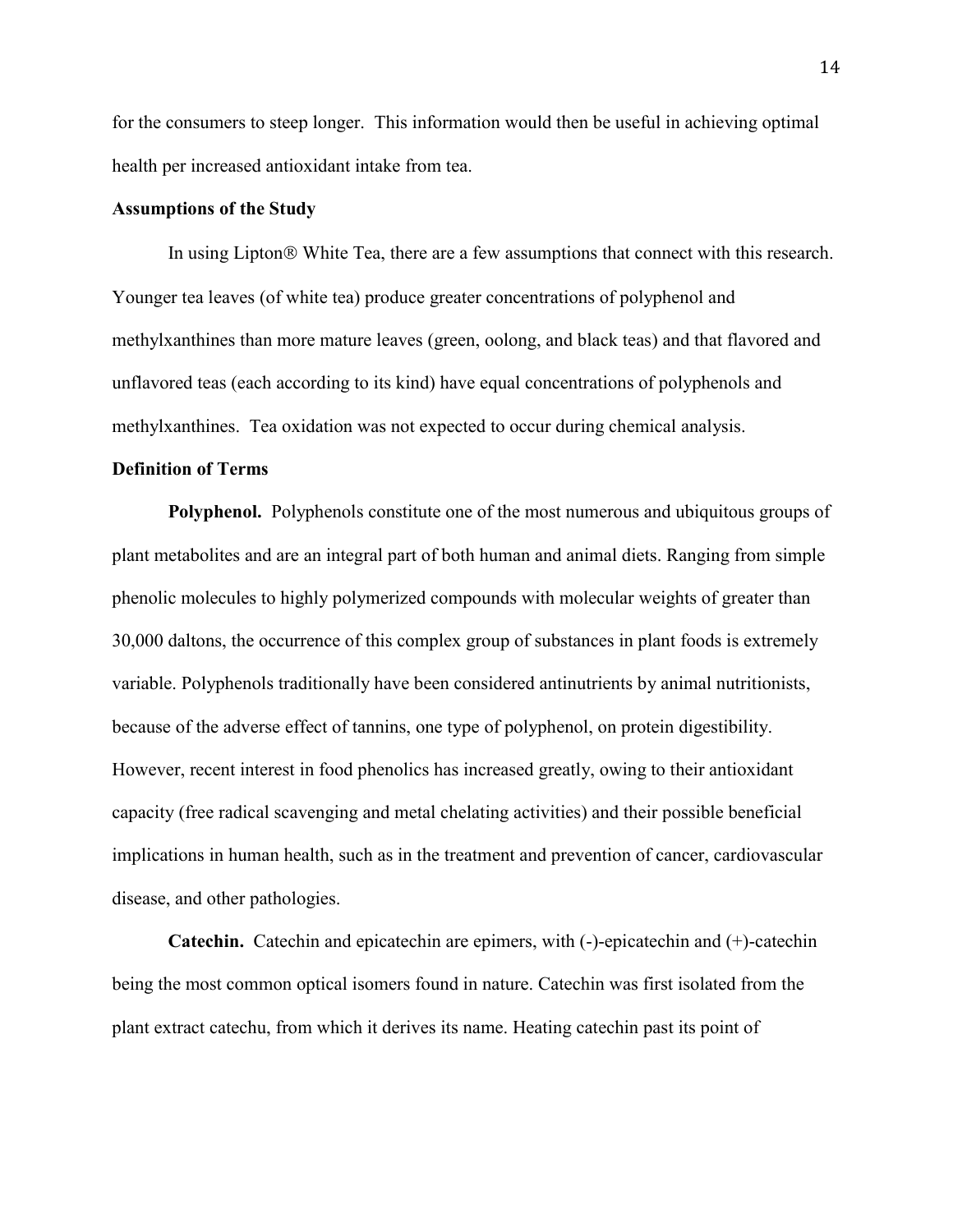decomposition releases [pyrocatechol](http://en.wikipedia.org/wiki/Pyrocatechol) (also called catechol), which explains the common origin of the names of these compounds.

**Epigallocatechin gallate (EGCG).** EGCG is the most abundant catechin in, most notably, [tea,](http://en.wikipedia.org/wiki/Tea) among other plants, and is also a potent [antioxidant](http://en.wikipedia.org/wiki/Antioxidant) (Stangl et al., 2007) that may have therapeutic properties for many disorders including cancer (Duffy et al., 2001; Yang et al., 2000). It is found in white and [green teas](http://en.wikipedia.org/wiki/Green_tea).

**Methylxanthines**. Methylxanthines are a diuretic agent (e.g., aminophylline, caffeine, or theophylline) that serves as a smooth muscle relaxant as well as a cardiac muscle and central nervous system (CNS) stimulant. Clinically, it is used as a bronchodilator to treat asthma symptoms. Caffeine was the main methylxanthine examined in this study.

**Caffeine.** Caffeine is the common name for 1,3,7-trimethylxanthine, a bitter substance found in coffee, tea, soft drinks, chocolate, some nuts and certain medications. When purified, caffeine produces an intensely bitter white powder that provides a distinctive taste in soft drinks. The word "caffeine" came from the German word *kaffee* and the French word *café*, each meaning coffee.

**Antioxidant.** This word is a combination of two, against and oxidants meaning a compound capable of neutralizing harmful compounds that invade our cells. Antioxidants come in several forms, including the vitamins A, C, and E; plant-derived polyphenols, found in colorful fruits and vegetables; and also the element selenium, found in nuts and broccoli (Barazesh, 2008).

These harmful molecules, known as free radicals, contain unpaired electrons—which is unusual because electrons typically come in pairs. Unpaired electrons make free radicals highly reactive, and in this state, they can cause damage by attacking the components of body cells, and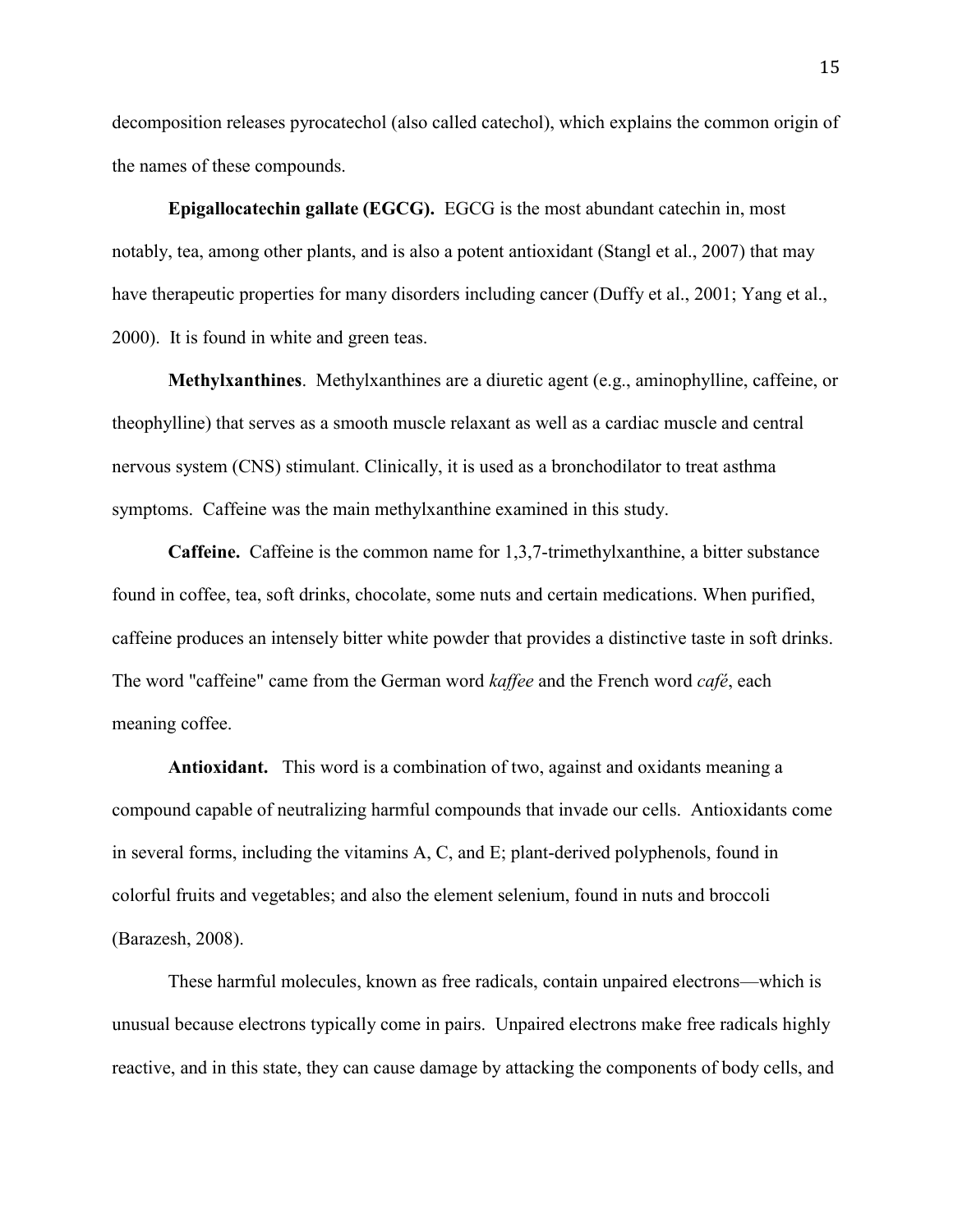can even cause cancer (Barazesh, 2008),

Free radicals are created as a natural by-product of reactions in cells with exposure to iron causing oxidation in the body and causing an acidic environment (Barazesh, 2008). Other sources of free radicals include cigarette smoke, air pollution, and exposure to UV light or radiation. Once free radicals are formed, they can make more free radicals by scavenging electrons from other molecules.

Antioxidants neutralize free radicals either by providing the extra electron needed to make the pair, or by breaking down the free radical molecule to render it harmless. So, antioxidants stop the chain reaction of free radical formation and benefit human health by boosting the immune system. As antioxidants are used in the process of free radical neutralization, a diet rich in antioxidants is essential to ensure a constant supply.

#### **Organization of Thesis**

 This thesis is organized into five chapters. Continuing from this first introductory chapter is the literature review (Chapter II) in which current research related to the topic of discussion is reviewed. The research methods are presented in Chapter III. Chapter IV reports the results, including a description of the tea used, HPLC function and uses, and procedures in graphical analysis of each experimental chromatogram. The final chapter, Chapter V, will discuss the study's findings and conclusions. Following the conclusions will be a short projection of these study findings' implications and recommendations for further research.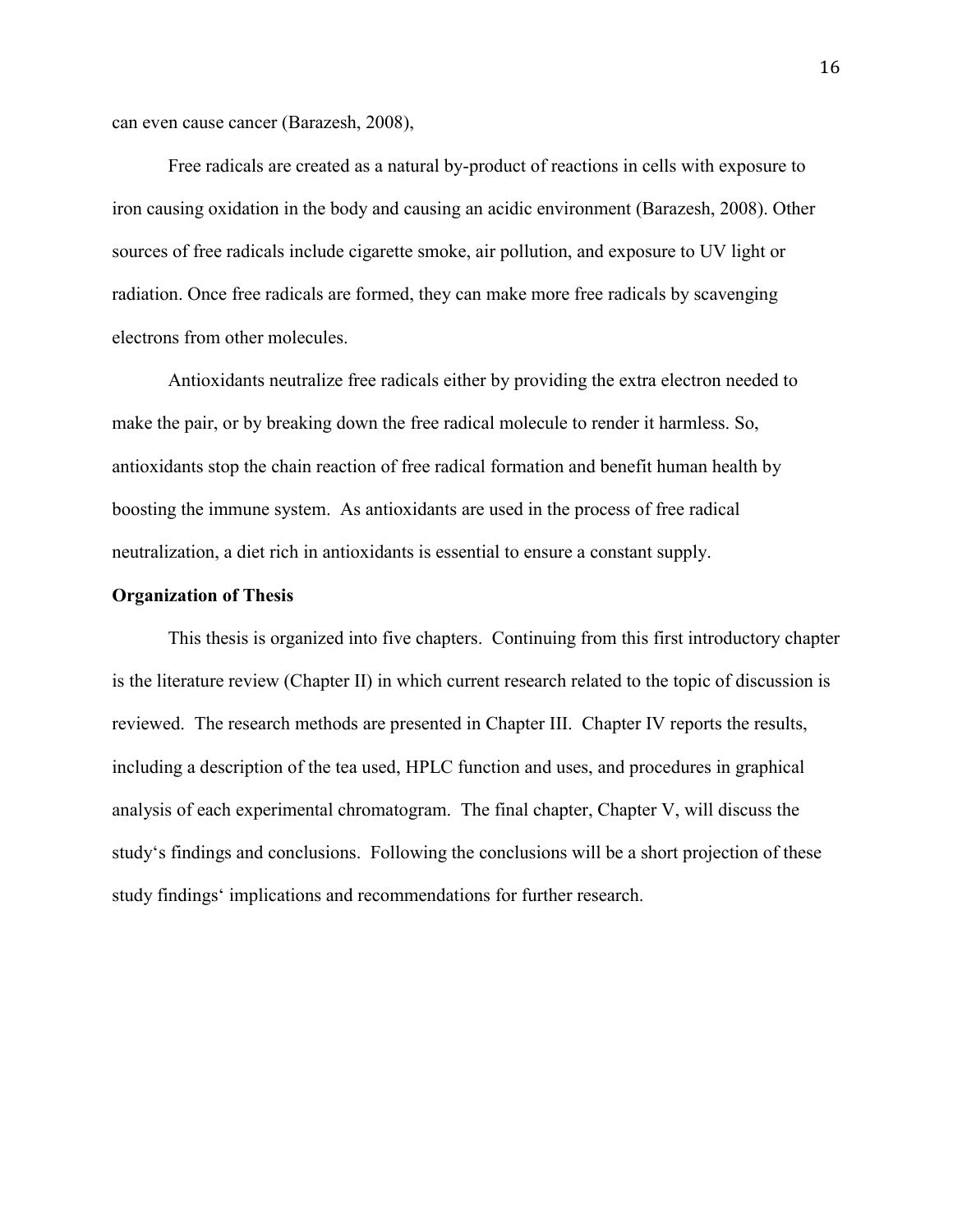#### **Chapter II: Literature Review**

 The popularity of tea has stood the test of time. Today, tea is enjoyed around the world and its consumption reflects local preference and tradition. For the past three decades, epidemiologists have observed lower risks of cancer, cardiovascular disease, and osteoporosis in populations that drink tea frequently (Hakim et al., 2001). This chapter will explore white tea's contents, growth characteristics, production, processing, and science-based health benefits.

# **History and Background**

The history of tea is said it have started in China around 2750 BC. Chinese legends tells that an Emperor named Shen Nung was sitting in the shade of a wild tea tree, boiling a container of drinking water, when a breeze blew a few tea leaves into the boiling pot. The leaves gave the water a flavor that he found delicious. After experimenting further, he found it to have medicinal properties, as well as a appealing flavor. This emperor then motivated the people of China to plant tea bushes/trees for the benefit of the entire nation. It took 3,000 years for tea to become a popular drink throughout the Chinese empire. This emperor of old has come to be called, the Legendary Father of Tea, (Stash Tea Co., 2009).

Tea has also been taken for medicinal use. The infusion, once recommended in China as a cancer cure, contains some tannin, suspected of being anticarcinogenic. Chinese regard tea as an antitoxic, diuretic, expectorant, stimulant, and intestinal strengthening agent (Leung et al., 1996). Tea is often considered an oral astringent, stimulant, as well as a nerve sedative, and headache reliever. However, even with the above-mentioned benefits, it is reported to cause unpleasant nerve and digestive disturbances (Leung et al., 1996). According to Leung et al. (1996), tea is reportedly effective in the clinical treatment of various microbiological disorders including amebic dysentery, bacterial dysentery, gastroenteritis, and hepatitis. It has also been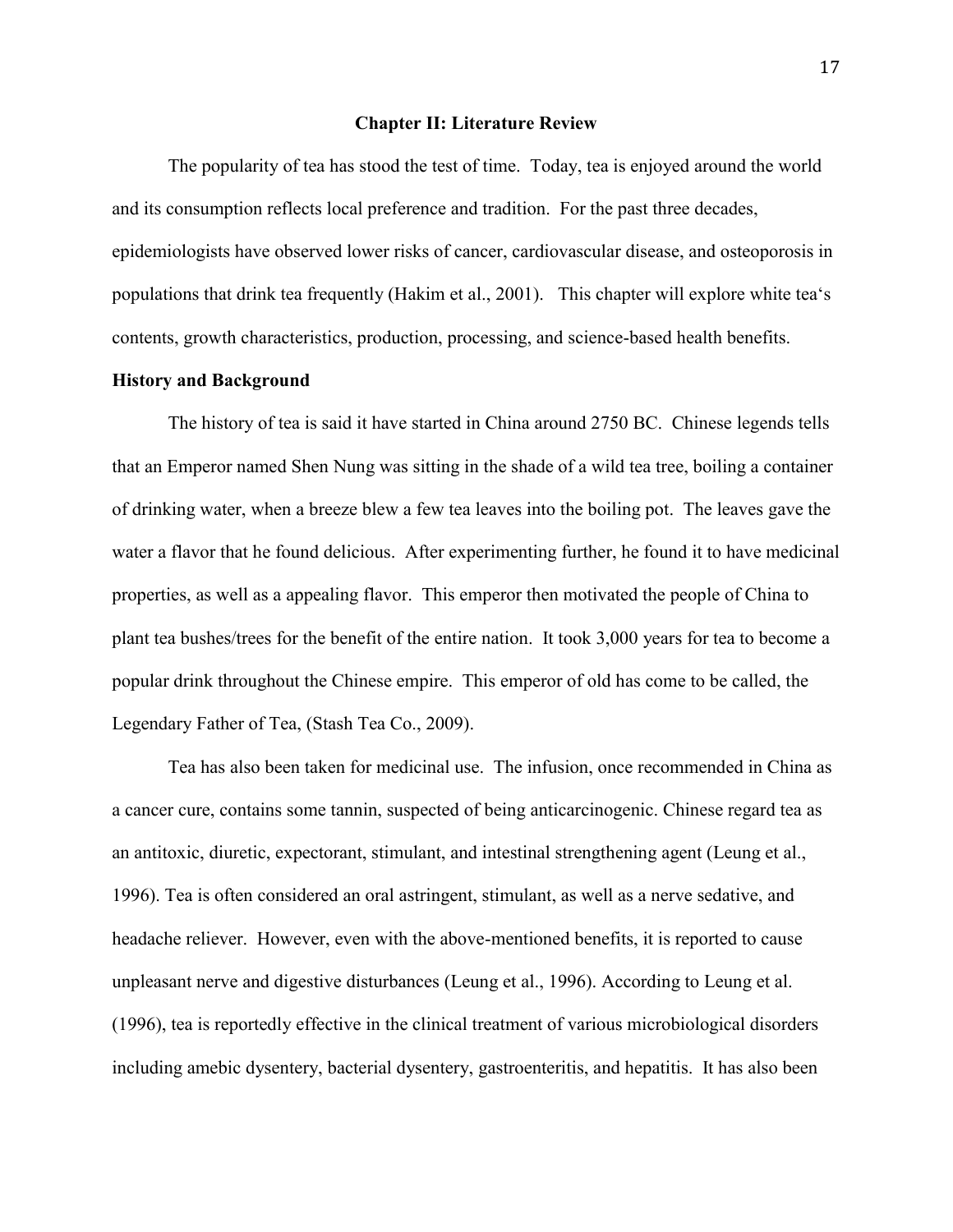reported to have antiatherosclerotic effects and bioflavanoid activity (Miura et al., 2001). Duke and Wain (1981) report that the plant has a folk reputation as analgesic, antidotal, astringent, cardiotonic, carminative, CNS-stimulant, demulcent, deobstruent, digestive, diuretic, expectorant, lactagogue, narcotic, nervine, refrigerant, stimulant, and stomachic; used for bruises, burns, cancer, cold, dogbite, dropsy, dysentery, epilepsy, eruptions, fever, headache, hemoptysis, hemorrhage, malaria, ophthalmia, smallpox, sores, toxemia, tumors, and even wounds throughout history.

The use of tea has been native to Southeast Asia, from Sri Lanka and India to Assam and China as tea has been planted widely in these and other tropical and subtropical areas. Near the Equator, it ranges up to nearly 2,000 meters above sea level elevation and is reported to tolerate annual precipitation of 7 to 31 decimeters with an annual temperature of 14 to 27°C, and pH of 4.5 to 7.3. Although evergreen, tea is resistant to frost, and requires equable, humid, warm situations; some Chinese tea varieties can tolerate cooler climates. Successful plantations have also been established in Charleston, North Carolina, United States. Figure 1 shows the tea plant (*Camellia sinensis)* in its natural form. These plants are found around the world that produces the beverage analyzed in this study.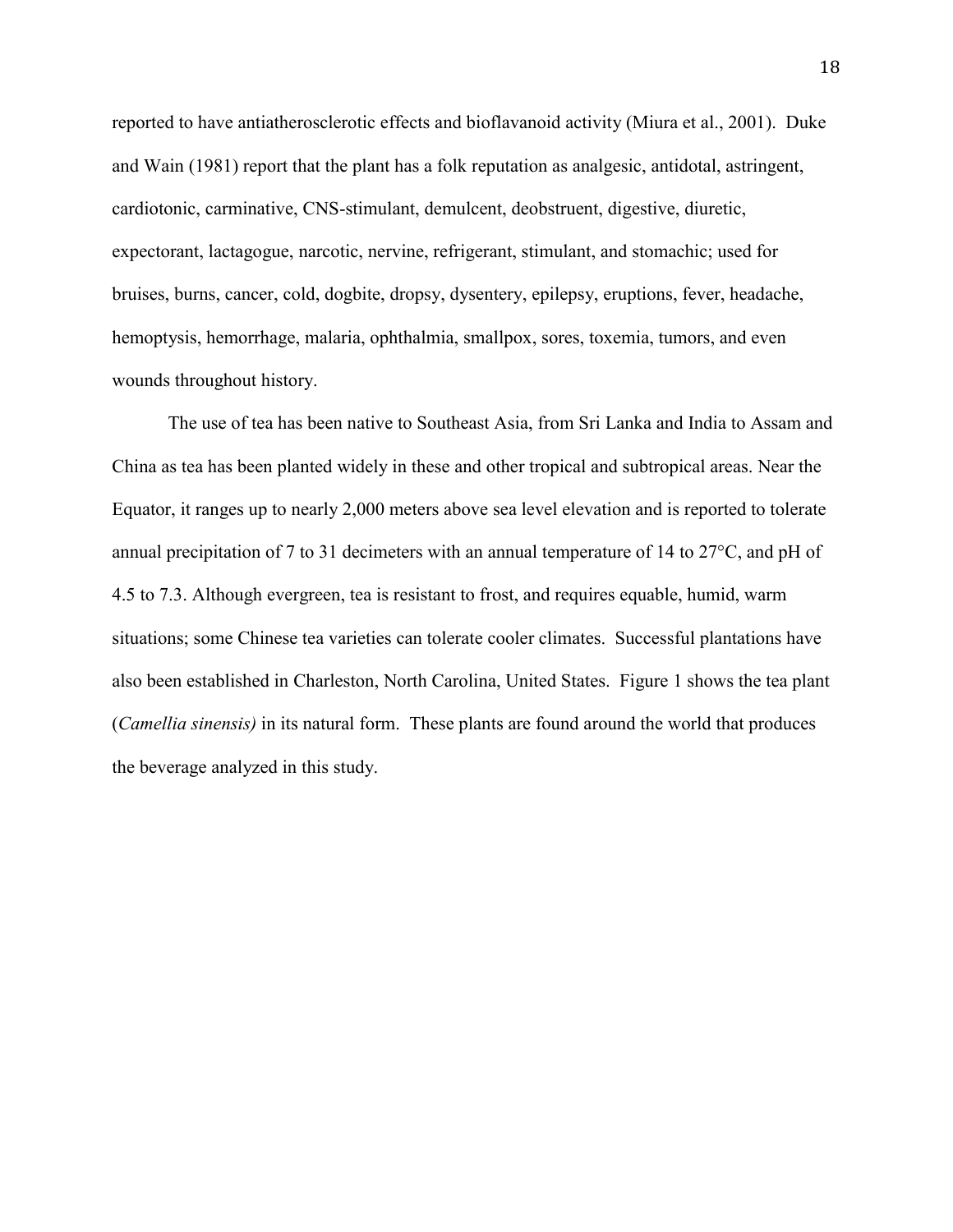



Tea is propagated either from seeds or by seedling. Seedbearing trees, selected for yield and quality, are cross-fertilized, and the progeny of seed sown in new seed orchards are spaced 300-350 trees/ha. It requires 4-12 years to bear seed. Seeds from seed orchards are planted in a nursery or at a stake, protected from sun and wind (Duke, 1983).

The tea leaf has several uses. Dried and cured leaves are widely used as a beverage, which has a stimulant effect due to caffeine (Stash Tea Co, 2009). Steam distillation of black tea yields an essential oil. Tea extract is used as a flavor in alcoholic beverages, frozen dairy desserts, candy, baked goods, gelatins, and puddings (Leung & Foster, 1996). Air-dry tea seed yields clear, golden-yellow oil resembling sasanqua oil containing saponin. Refined teaseed oil, made by removing the free fatty acids with caustic soda, then bleaching the oil with Fuller's earth and a sprinkling of bone black, makes an oil suitable for use in manufacture of sanctuary or signal oil for burning purposes, and in all respects is considered a favorable substitute for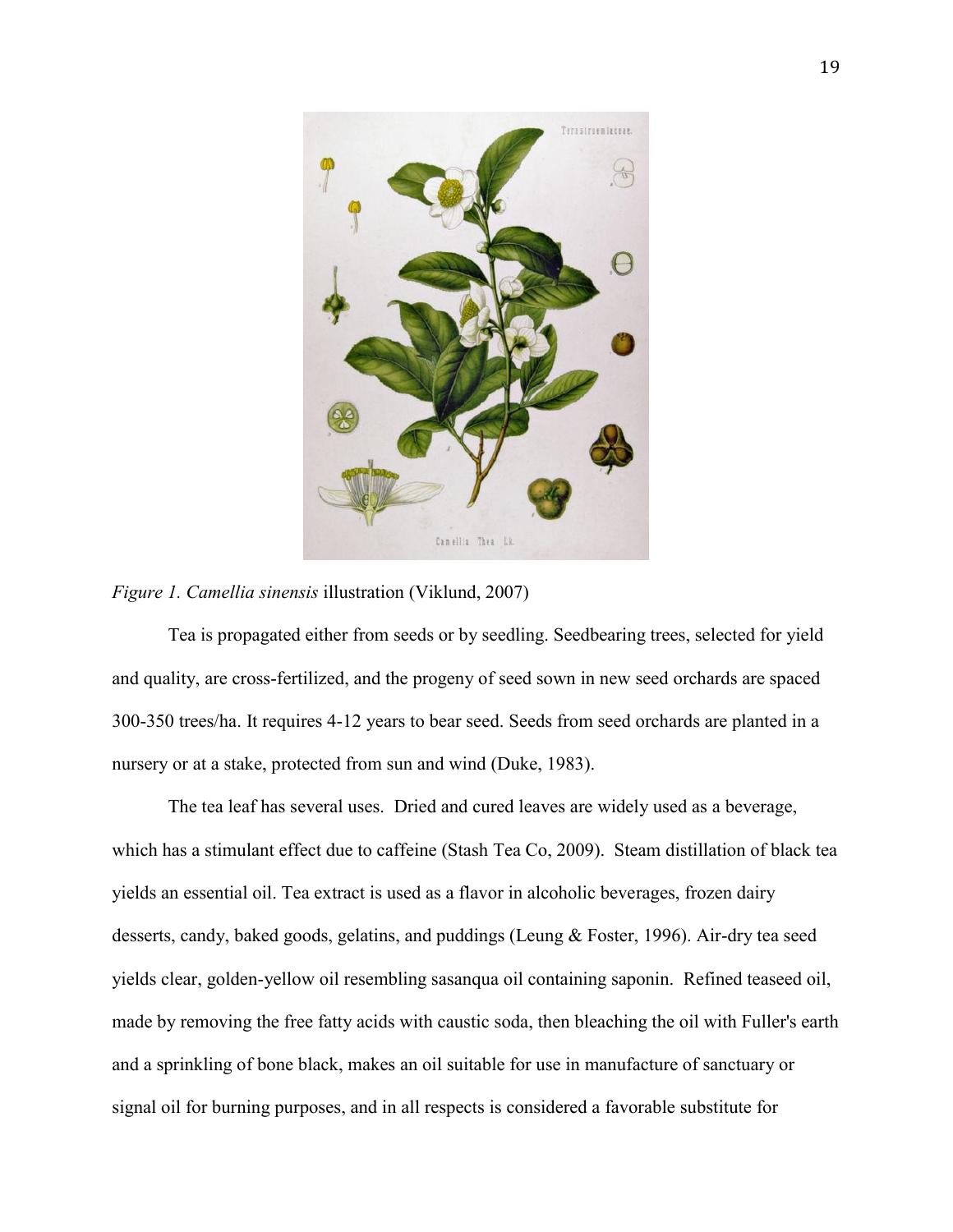rapeseed, olive, or lard oils (Leung & Foster, 1996). The oil is different from cottonseed, corn, or sesame oils, in that it is a non-drying oil and is not subject to oxidation changes, thus making it very suitable for use in the textile industry; it remains liquid below -18<sup>o</sup>C.

There are several different types of teas, differing according to their processing, and they include white, green, black, and oolong. White tea is made from drying young unrolled leaves and buds. Green tea is made from leaves steamed and dried, while black tea leaves are withered, rolled, fermented and dried. White teas buds and young leaves picked shortly before the buds have fully opened, which are steamed to inactivate polyphenol oxidase, and then dried. Thus, white tea retains the high concentrations of catechins (EGCG, C, and EC) present in fresh tea leaves (Santana-Rois et al., 2001). The tea takes its name from the silver fuzz that still covers the buds, which turns white when the tea is dried. The exact proportion of buds to leaves varies depending on the variety of white tea. For example, White Peony contains one bud for every two leaves, while Silver Needles, is made entirely from downy buds picked within a two-day period in early Spring (PR Log, 2009). Green tea is made from more mature tea leaves than white tea, and may be withered prior to steaming or firing. Although they are also rich in catechins, green teas may have different catechin profiles than white teas. Tea leaves destined to be sold as white tea undergo the least amount of processing compared to other tea leaves. Instead of air-drying, unwithered leaves are steamed. This is brewed to produce a pale tea with a sweet, silky flavor. People who have tried both note that white tea lacks the -grassy" aftertaste so often associated with green tea. In leaving tea leaves close to their natural state, white tea is believed to contain more polyphenols; those powerful anti-oxidants that fight and kill cancercausing cells, than any other type of tea (Santana-Rios et al., 2001).

Freshly cut tea leaves consist of about 75% water (Cheyneir, 2005) as well as a variety of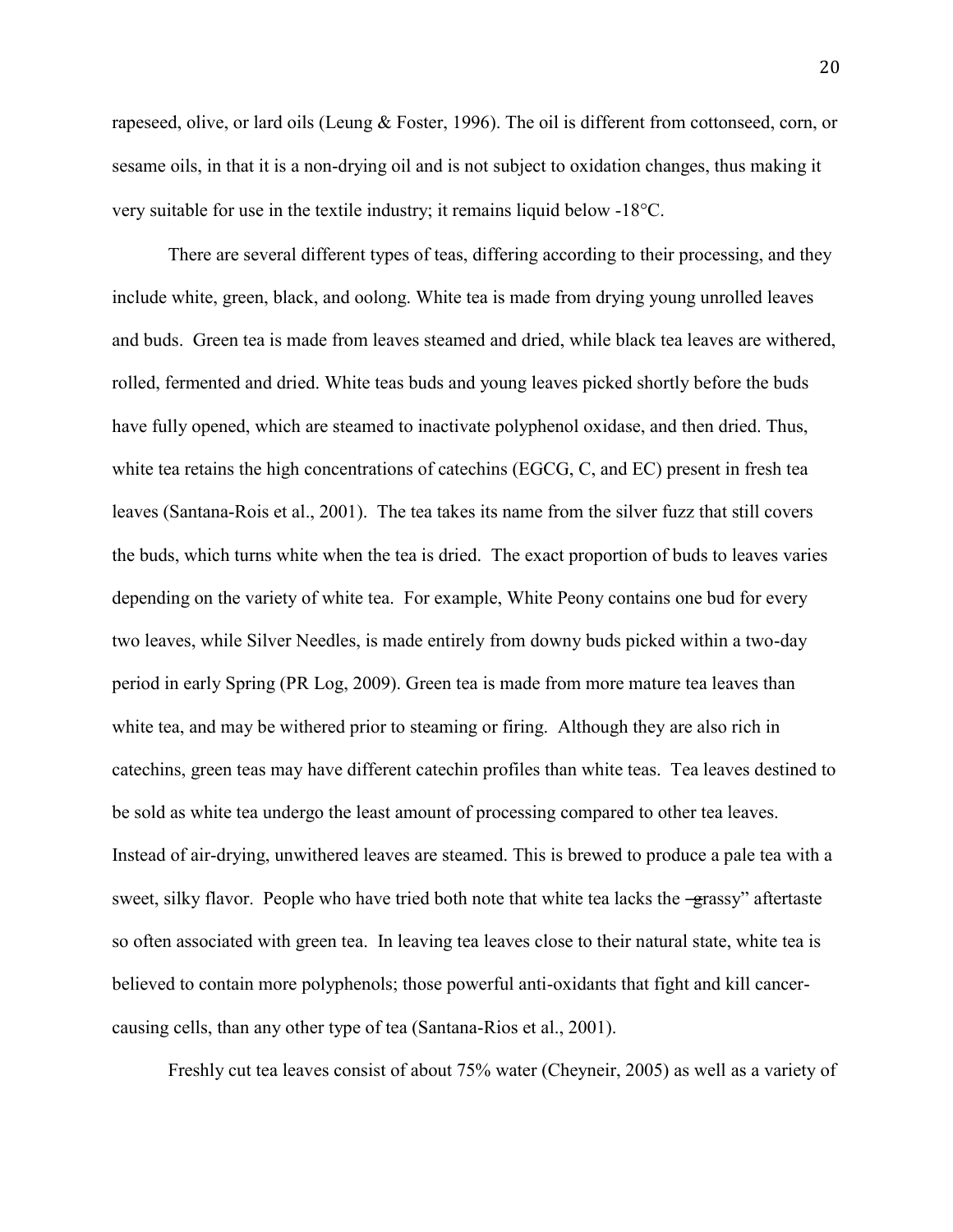tea flavors that are from the solid content of up to 25% (Figure 2). These tea flavors are formed through the combination of three main combinations: catechins (bitter and astringent), caffeine (bitter), theanine and amino acids (flavor and sweetness, respectively). Other components of green and white teas' solid matter include vitamins (A, B1, B2, B3, C) chlorophyll, various minerals, pectin, saccarides, and saponin (Teizer, 2005).



*Figure 2.* Composition of tea leaves (Graham, 1992)

Catechin (Figure 3), a tannin, is another chemical component that affects the taste of tea, which produces a bitter, astringent aroma, and is a powerful, water-soluble polyphenol and antioxidant that is easily oxidized. Catechin is one of these tannins, which makes up as much as 25% of the leaf's dry matter (Dulloo et al., 1999).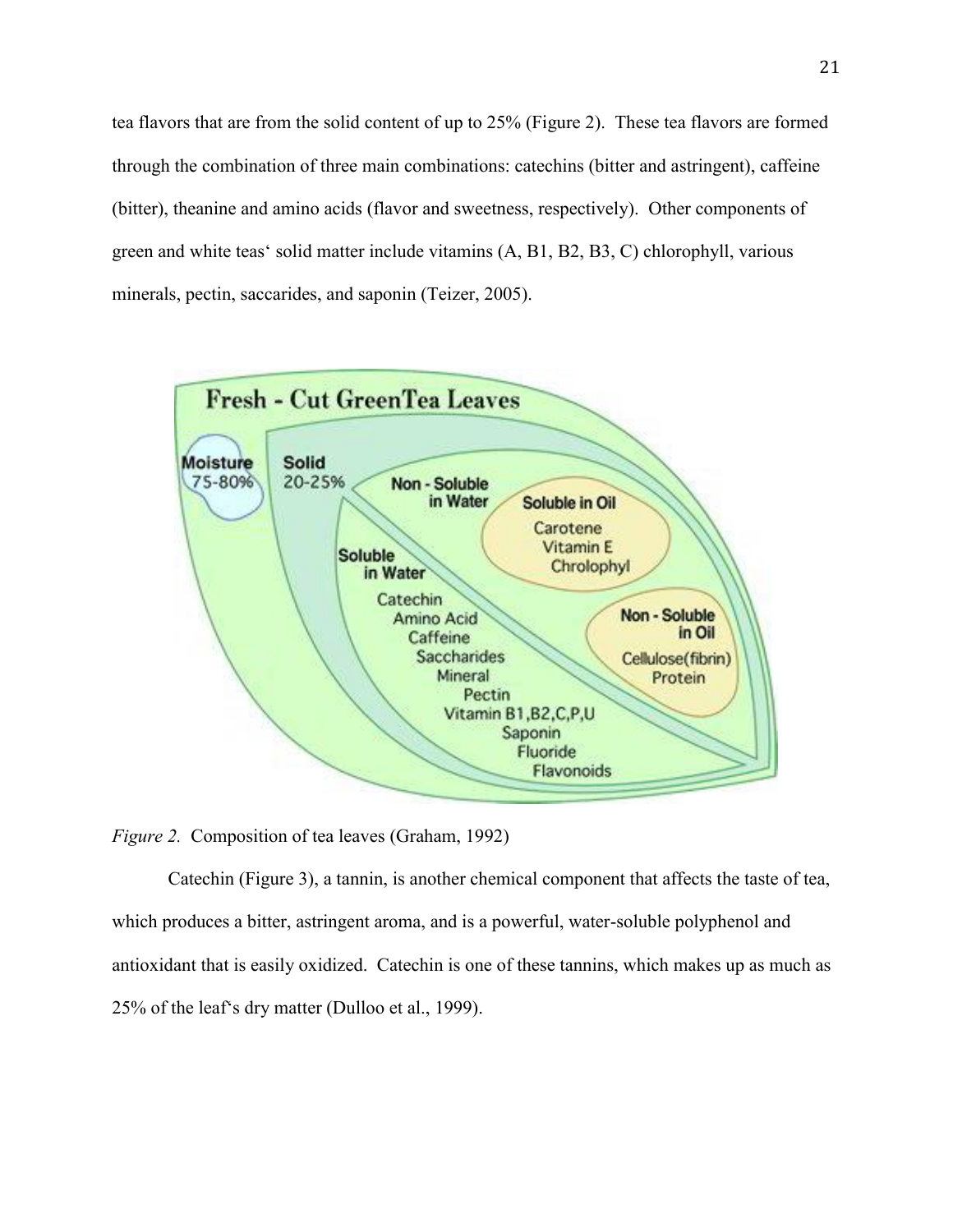

*Figure 3*. Polyphenol catechin chemical structures

Research aimed at elucidating the active compounds in tea has revealed that its protective effects are due primarily to catechins. Tea contains four main catechin substances: epicatechin (EC), epigallocatechin (EGC), epicatechin gallate (ECG), and epigollocatechin gallate (EGCG) (Figure 3) all of which are inclusively called \_catechin'. EGCG and caffeine are most abundant in white tea (Hilal & Engelhardt, 2007). The high antioxidant activity characteristic of tea makes it beneficial for protecting the body from oxidative damage due to free radicals. Research shows that green tea may help the arterial wall by reducing lipids (Anderson et al., 1998). Green tea can protect against experimentally induced DNA damage, and slow or halt the initiation and progression of undesirable cell colonies (Nakane, 1989). Various studies have shown evidence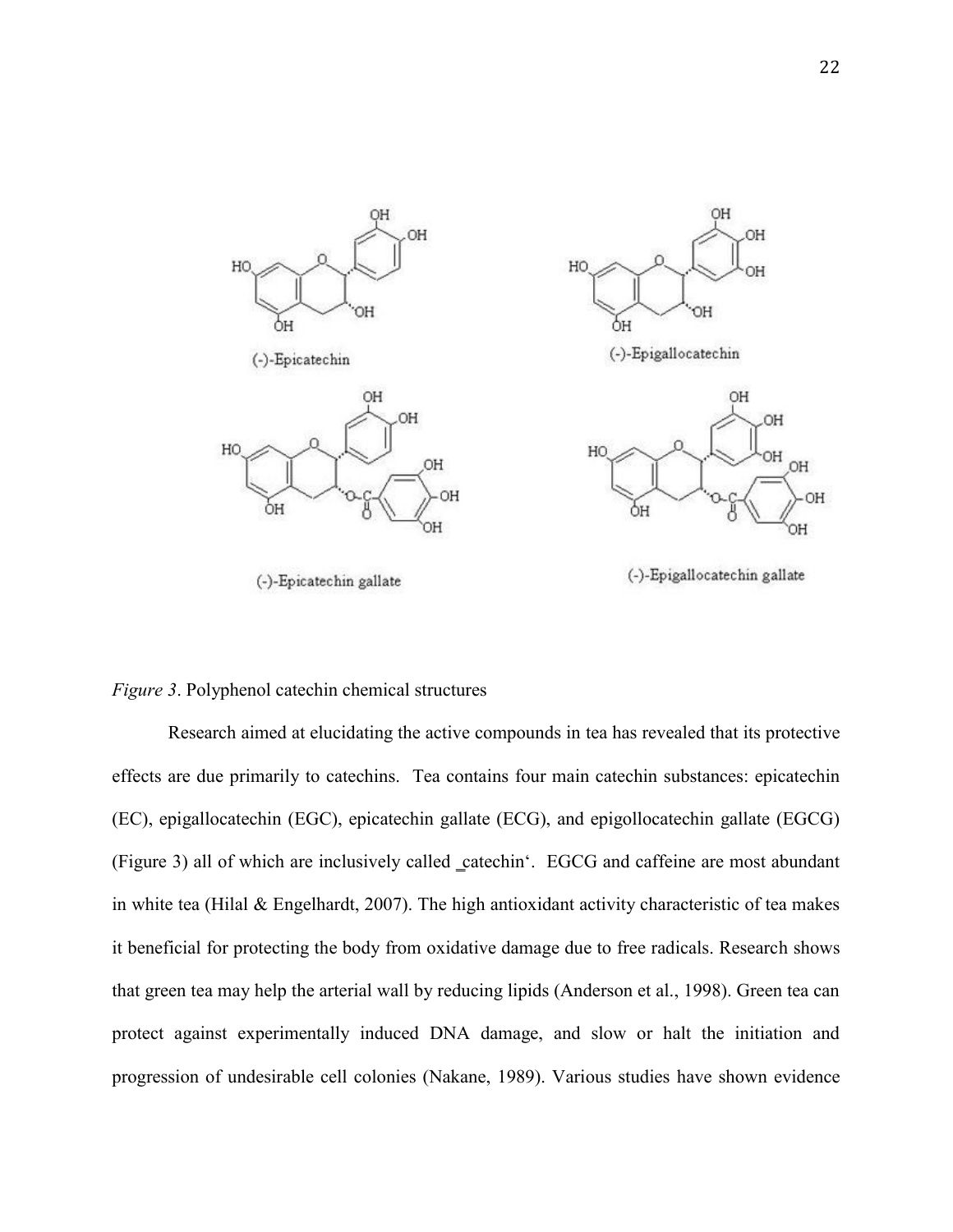that green tea may provide immuno-protective qualities, particularly in the case of patients undergoing radiation or chemotherapy. White blood cell count has appeared to be maintained more effectively in patients consuming five cups of green tea per day compared to nonsupplemented patients (Pashad, 1998).

White tea is manufactured from fresh, unfermented tea leaves; the oxidation of catechins is minimal (Anderson et al., 1998), and hence they are able to serve as antioxidants. Researchers believe, according to Teizer (2005), that catechin is effective because it easily sticks to proteins, blocking bacteria from adhering to cell walls and disrupting their ability to destroy them. The catechin in green tea prevents viruses from adhering and causing harm. Catechin reacts with toxins created by harmful bacteria (many of which belong to the protein family) and harmful metals such as lead, mercury, chromium and cadmium.

Tannins in tea are a catechin and a key component in its taste providing astringency when consumed. The amount of catechin tends to increase as the season progresses (Teizer, 2005). Spring tea (first crop) contains 12-13% catechin (13-17% as tannin) while summer tea (third crop) contains 13-14% (17-21% as tannin). If leaf order is compared, younger leaves include more catechin than mature ones. First leaves contain 14%, second catechin leaves 13%, third 12%, and fourth leaves 12% (Cheyneir, 2005). This explains why second and third crop summer teas are more astringent while Bancha, a Japanese green tea, is less so. Gyokuro green tea, whose leaves are covered during growth, contains less catechin and astringency (10% as tannin) because it gets less sunshine then Sencha (Teizer, 2005).

#### **Tea Quality and Growing Conditions**

The highest-quality white teas are reportedly Silver Needle and White Peony, both of which have various grades (Teizer, 2005). Silver Needle is carefully hand selected from the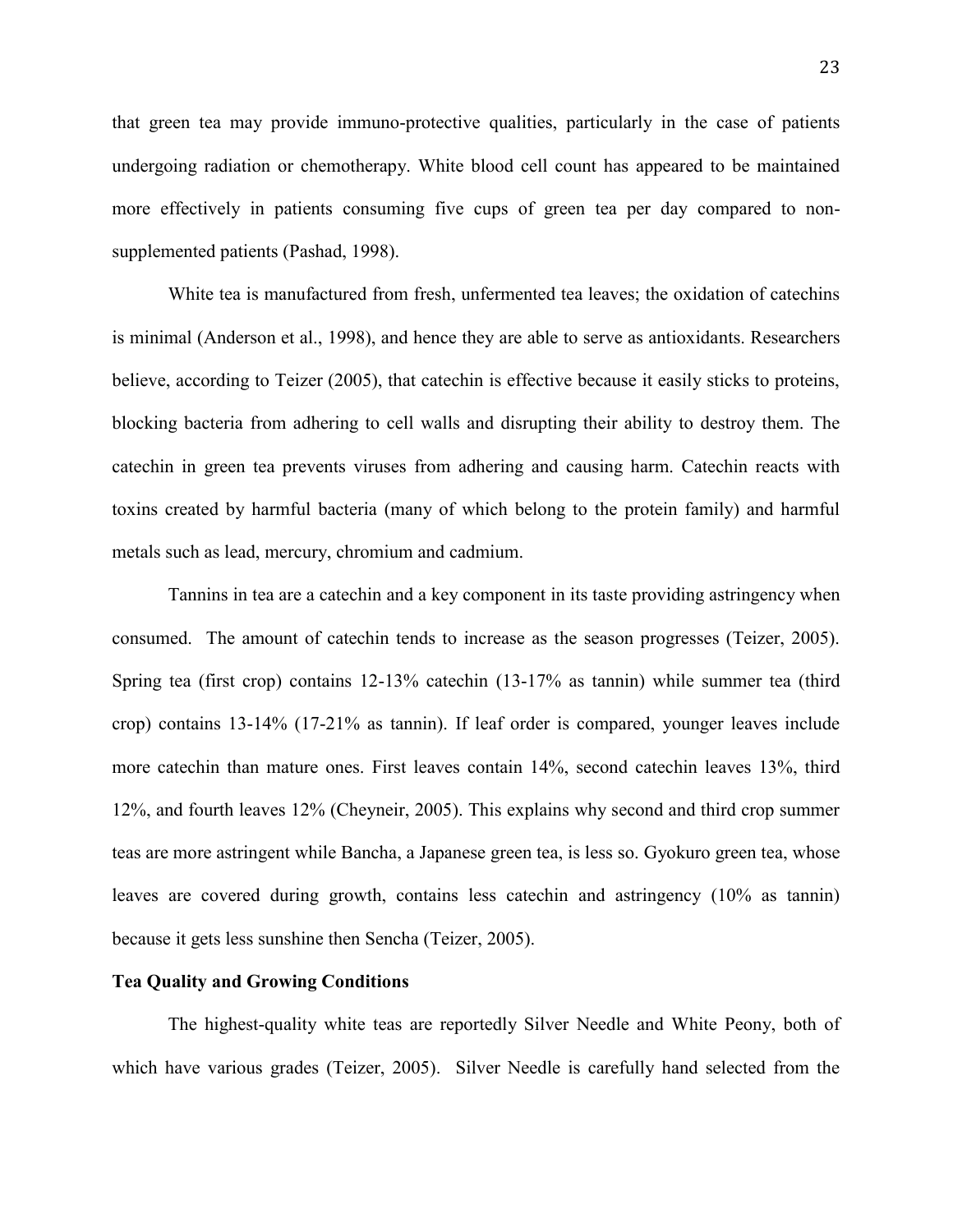tender fleshy sprouts of the "Big White" or the "Narcissus" tea bush. If the buds are selected with two leaves intact, then the resulting selection will be made into White Peony tea. The leaves and other material left over from the selection of Silver Needle and White Peony will be processed into Noble, Long Life Eyebrow. Gong Mei is made from "chaicha" bushes and is processed slightly differently than other white teas.

The quality of white tea is greatly dependent on the season of harvesting. The best white tea is picked in early spring and is subject to numerous requirements. First of all, picking topgrade white tea is prohibited on rainy days or when the early morning dew is not dry. It should not be picked when the buds appear purple, when they are damaged by wind, people, or insects, when they have begun to open; when they are hollow, when they are too long or too thin, when there is one bud with three to four leaves, or when there is frost on the ground. White tea production is greatly dependent on the weather conditions when the tea is made (Teizer, 2005). Adjustments to the withering stage and the method of bake drying are determined by tea makers as they interpret the effect the weather will have on the withering process. Temperature and humidity of the environment will dictate the techniques and timing of the withering and bake drying process.

A tea maker's ability to balance solar and indoor withering of white tea is the major determining factor of quality. There are many nuances of white tea production that are dependent on the region and climate where the tea is made, but the major stages in the process are selective picking from specific varietals, withering, careful hand selection, and bake drying.

## **Processing**

Processing is executed in a very precise way to yield a desired product. Terminal sprouts with 2-3 leaves are usually hand-plucked for green and black teas, 10 kg of green shoots (75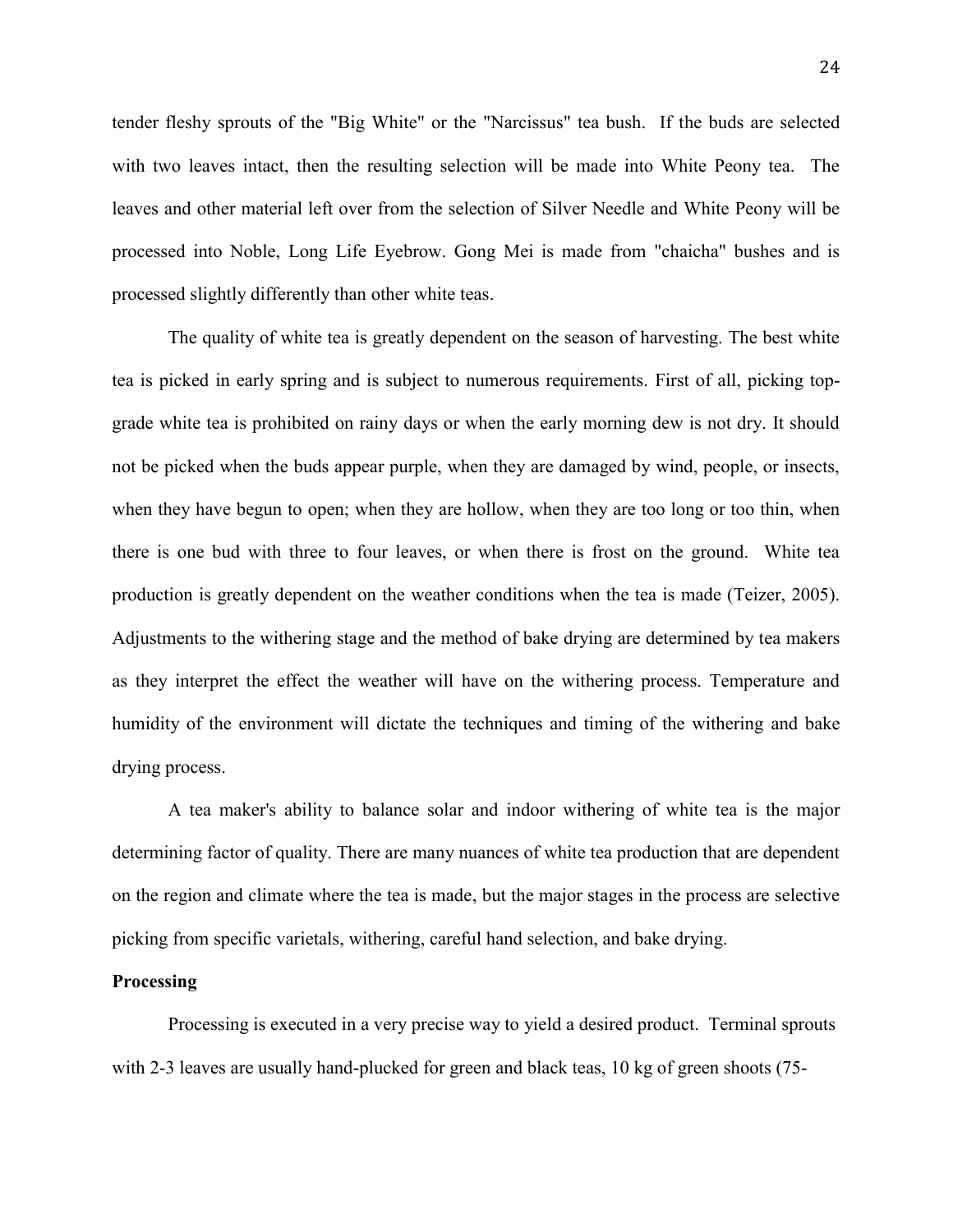80% water) produce about 2.5 kg dried tea (Anderson, 1998). Bushes are plucked every 7-15 days, depending on the development of the tender shoots. Figure 4 demonstrates the various ways to process the tea plant into different types of tea. These varied processing methods affect the chemical concentrations of catechins and methylxanines (Figure 4). Increased processing and fermentation (Figure 4) allow for the depletion of the concentration of total catechins in tea. This may also support claims that less processed tea has greater concentrations of antioxidants (Teizer, 2005).





**Black tea**. Various techniques are used to produce black teas, usually during July and August when solar heat is most intense. Freshly picked leaves are spread very thinly and evenly on trays and placed in the sun until the leaves become very flaccid, requiring 13 hours or more, depending on heat and humidity. Other types of black teas are made by withering the leaves, rolling them into a ball and allowing them to ferment in a damp place for 3-6 hours, at which time the ball turns a yellowish copper color. If this stage goes too far, the leaves become sour and unfit for tea. After fermenting, the ball is broken up and the leaves spread out on trays and dried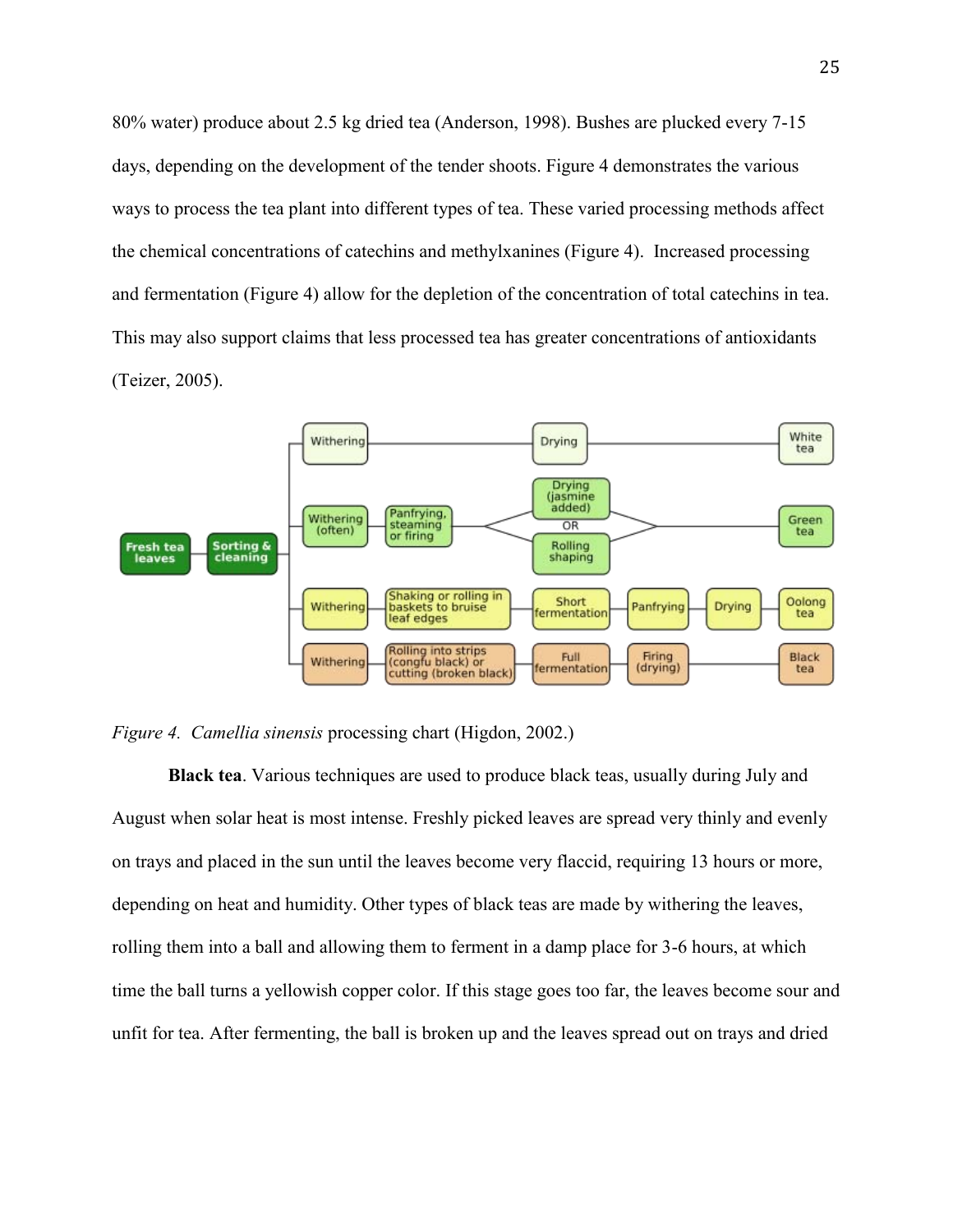in an oven until leaves are brittle and have slight distinct odor of tea. Tea leaves are then stored in air-tight tin boxes or cans.

**Green Tea**. As soon as harvested, leaves are steamed or heated to dry the natural sap and prevent oxidation. Still soft and pliable after the initial treatment, the leaves are then rolled and subjected to further firing. Once dried, the leaves are sorted into various grades of green tea.

**White Tea**. Tea buds and premature leaves are withered, sun dried, and sorted into their various grades of white tea. The production of white tea is different from other teas as this is the least processed of all teas and has the most delicate taste. White tea leaves come from a special varietal tea bush called Narcissus or chaicha bushes. The tea from this bush has little buds covered with silver hairs that give the young leaves a white appearance.

The unique nature of white tea's color, leaf shape and hair fragrance is mainly created during the withering stage. If mechanical drying is required the leaves are baked (not fired) at temperatures less that  $40^{\circ}$ C (Teizer, 2005). Only special two leaves and a bud' are selected. The ideal is a leaf or two being wrapped around a newly developing shoot. These shoots are plucked and segregated from the rest of the leaf being plucked. These leaves are then naturally withered and the process on final manual selection occurs.

According to the different standards of picking and selecting, white teas can be classified as Yin Zhen Bai Hao (Silver Needle), Bai Mu Dan (White Peony), Gongmei (Tribute Eyebrow), and Shou Mei (Noble, Long Life Eyebrow) (Hilal & Engelhardt, 2007). All of these white teas are widely produced in China. The highest-quality white teas are reportedly Silver Needle and White Peony, both of which have various grades and are primarily produced in the Fuding and Zhenhe districts of Fujian, China. Silver Needle is carefully hand selected from the tender fleshy sprouts of the "Narcissus" tea bush. If the buds are selected with two leaves intact, then the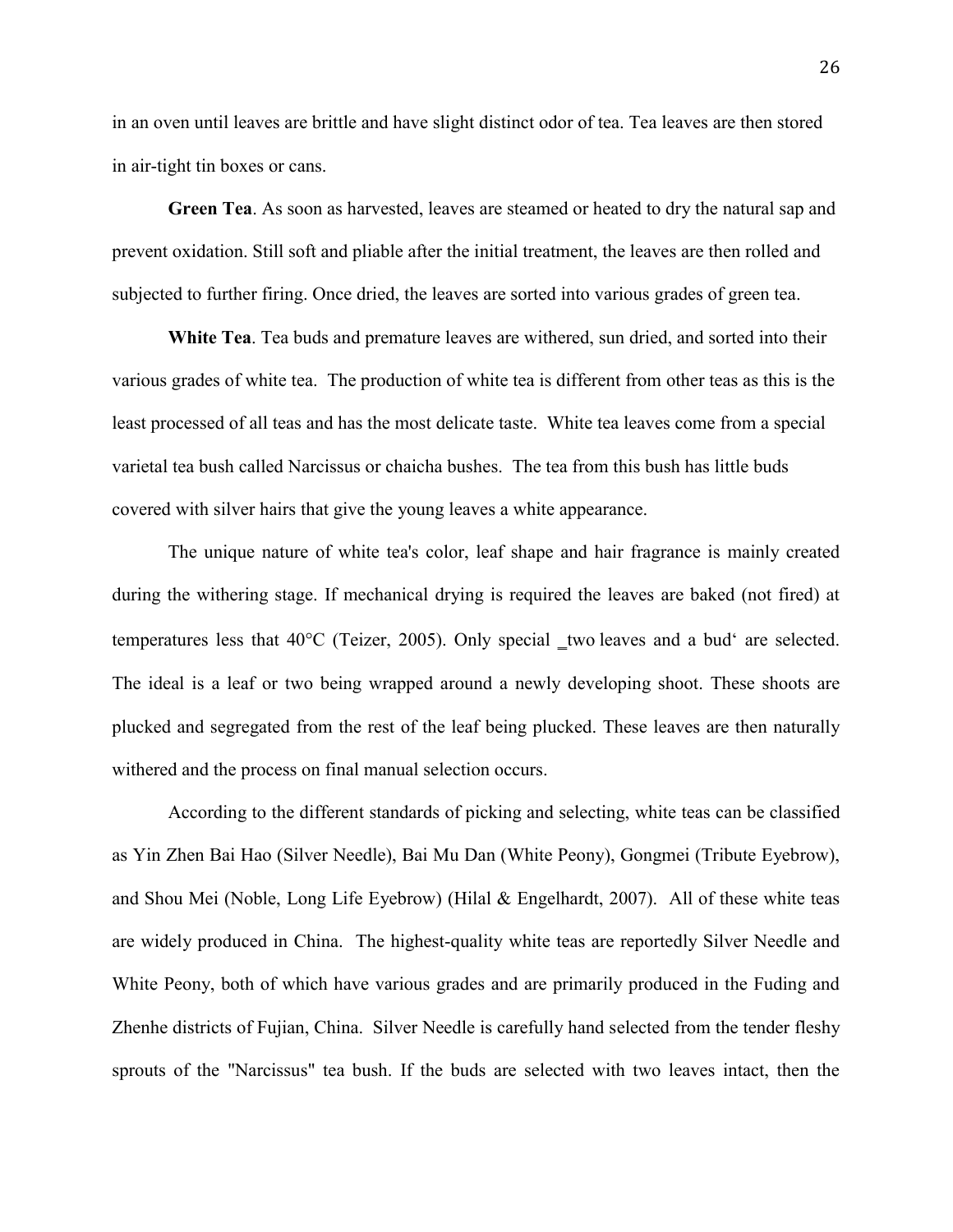resulting selection will be made into White Peony tea. The leaves and other material left over from the selection of Silver Needle and White Peony will be processed into Noble, Long Life Eyebrow.

Figure 5 illustrates the effects of processing on tea polyphenol concentrations. It has been explained above that *Camellia sinensis* can undergo a variety of processes to achieve different products. White tea, being the least processed of the teas, has the largest concentration of catechins as compared to the more processed teas. Theaflavins and thearubigins increase in concentration as processing procedure increases, so that their greatest concentrations are in black teas. They are formed enzymatically during the fermentation or enzymatic oxidation of the tea leaves (Robertson & Bendall, 1983).



*Figure 5.* General processing effects on tea's polyphenol concentration (Teizer, 2005)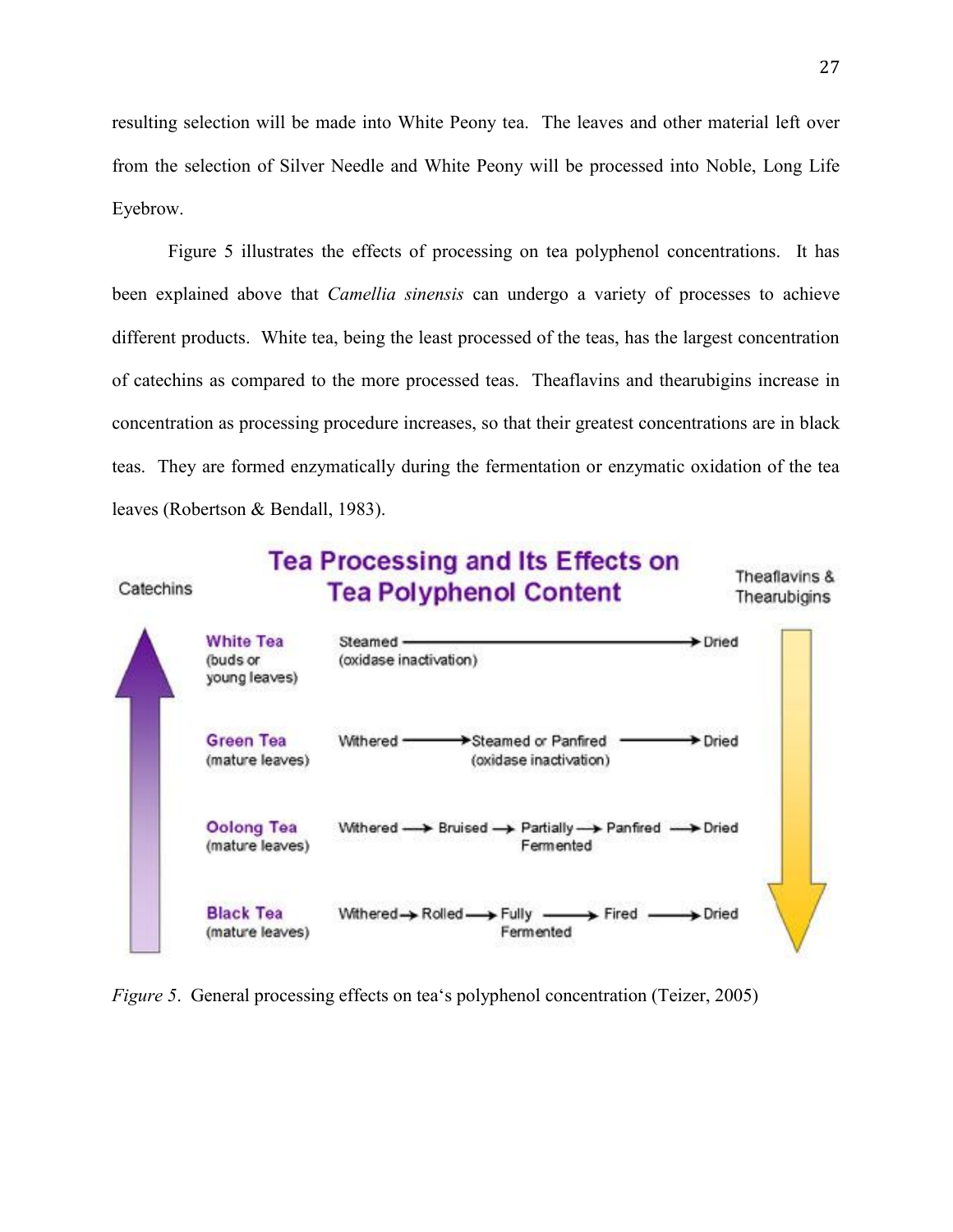### **Health benefits**

Numerous research studies show promising effects on tea's antibacterial, antiinflammatory, protection against cancers and cell line growth, blood glucose lowering, brain health, cholesterol lowering properties, hypertension, weight loss, and many more.

**Antibacterial.** A particularly exciting discovery (Sanaka et al., 1996) related to the antibacterial properties of green tea polyphenols shows that these compounds inhibit the growth and adherence of oral bacteria particularly periodontal-causing bacterium, *Porphyromonas*, and decay-causing bacteria such as *Streptococcus salivarius* and *Streptococcus mutans.* A supporting study (Rasheed & Haider, 1998), confirms that *Streptococcus mutans* are inhibited completely by contact with green tea polyphenols. Effects of polyphenolic compounds isolated from green tea on the growth and adherence of Porphyromonas gingivalis onto human buccal epilthelial cells were investigated by Sanaka et al., 1996. Green tea polyphenols completely inhibited the growth and adherence of P. gingivalis onto the buccai epithelial cells at concentrations of 250-500 micrograms/mL. One possible mechanism of the action of tea in preventing dental decay is its ability to inhibit the enzyme amylase present in the saliva. Thus, less starch gets converted in the mouth into bacteria-feeding simple sugars such as glucose and maltose. Bacterial amylase is likewise inhibited, making less nutrition available to the decay-causing organisms.

Green tea catechins also help destroy harmful intestinal bacteria. It was noted in one study that when tube-fed patients received 300 mg of tea catechins a day, the putrefactive products in their gastrointestinal tract decreased, and organic acids increased, lowering the pH (Sanaka et al., 1996). The greater acidity is highly beneficial, since it makes the environment inhospitable to harmful bacteria, while beneficial lactic acid bacteria can thrive. Indeed, the bactericidal activity of green tea does not affect lactic acid bacteria. Decreased levels of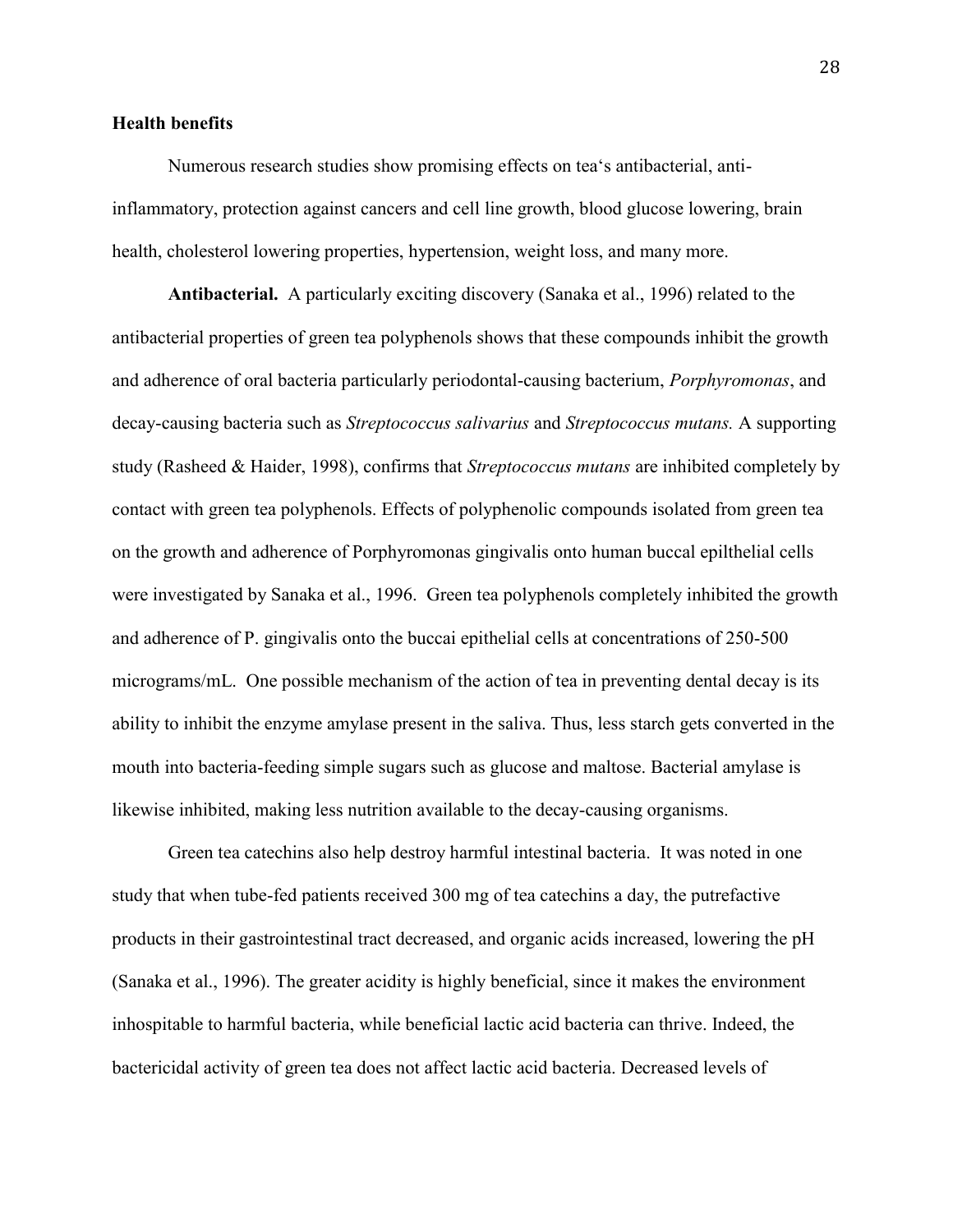putrefactive products and improved intestinal flora lead to better digestion, better immune function, and lower risk of colorectal cancer.

**Brain Health.** Alzheimer's disease (AD) is a greatly distressing disease characterized by the extracellular evidence of beta-amyloid peptide (Abeta) in cerebral plaques. Abeta is derived from the beta-amyloid precursor protein (APP) by enzymes alpha-, beta- and gamma-secretase. Compounds that enhance alpha-secretase, but inhibit beta- or gamms-secretase activity, have therapeutic potential in the treatment of AD. Green tea or its major polyphenolic compound (EGCG), has been shown to have neuroprotective effects.

A study (Lee et al., 2009) investigated the possible effects of EGCG on memory dysfunction related to Abeta-inducement of secretase activities in AD. Mice were pretreated with EGCG (1.5 or 3 mg/kg body weight in drinking water) for three weeks before intracerebroventricular administration of 0.5 micrograms Abeta (1-42). The Abeta (1-42) induces a decrease in brain alpha-secretase and increases in both brain beta- an gamma secretase activities in the cortex and hippocampus, which were significantly reduced by EGCG by 54%. To further test the ability of EGCG to affect memory, EGCG (3mg/kg body weight) was given in drinking water for one week to genetically developed preseniline 2 (PS2) mutant AD mice. In comparison to the untreated mutant PS2 AD mice, treatment with EGCG enhanced memory function and inhibited the fibrillization of Abeta *in vitro* with half maximal inhibitory concentration of 7.5mg/L. These findings may be beneficial in the prevention of development or progression of AD.

**Cholesterol.** Research shows (Lin et al., 1998) that green tea lowers total cholesterol and raises HDL ("good") cholesterol in both animals and people. When rats were fed 2.5% green tea leaves in their diet the experimental group showed a drop in total cholesterol, low-density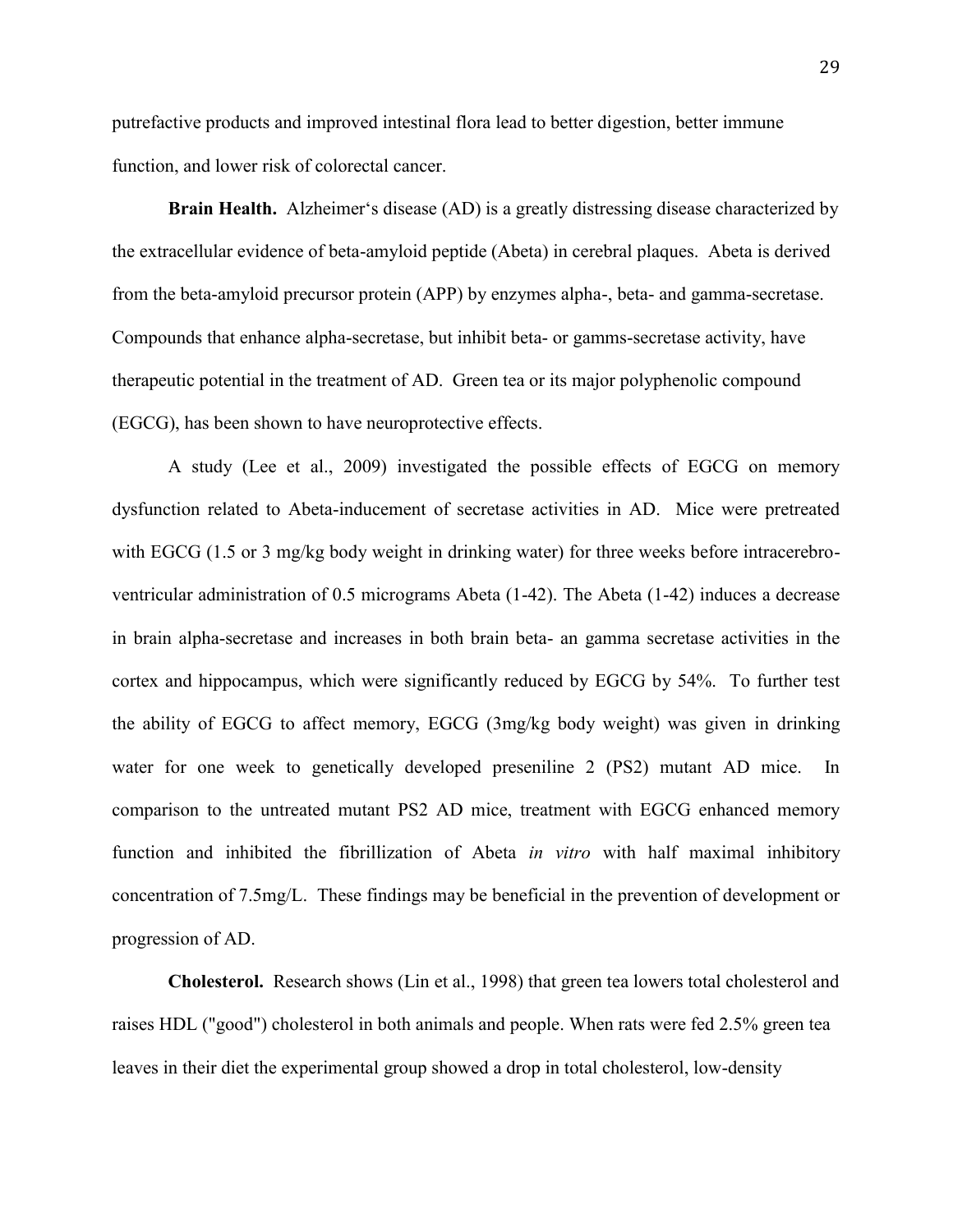cholesterol, and triglycerides. The body weight of green tea-fed rats was 10 to 18% lower than that of rats not consuming green tea. In addition, the activity of antioxidant enzymes superoxide dismutase (SOD) and catalase, and anti-carcinogenic phase-II enzyme glutathione S-transferase (GST), were significantly greater in the green tea group, as was the glutathione level in the liver. There was no liver or kidney toxicity. Thus, the study demonstrated combined cardiovascular and anticancer effects of green tea. Results from other animal investigations suggest that polyphenols in green tea may block the intestinal absorption of cholesterol and promote its excretion from the body. This would result in a decreased lipid absorption in the body.

Additionally, in a double-blind, randomized, placebo controlled trial (Maron et al., 2003), 240 adults were given either theaflavin-enriched green tea extract in form of 375mg capsule daily or a placebo. After 12 weeks, patients in the tea extract group had significantly less lowdensity lipoprotein cholesterol (LDL-C) and total cholesterol (16.4% and 11.3% lower than baseline, respectively,  $p<0.01$ ) compared to the placebo group. It was concluded that the theaflavin-enriched green tea extract can be used together with other dietary approaches to reduce LDL-cholesterol (Maron et al., 2003). This conclusion was supported in other studies conducted and documented (Yang & Koo, 1997).

**Diabetes.** Diabetes is an illness characterized by the overabundance of glucose molecules in the blood. High glucose concentration over time can induce retinopathy, neuropathy, non-healing ulcers, and other physiological difficulties (Tierney et al., 2004). Tea polyphenols have demonstrated the ability to lower serum glucose in humans in that tea polyphenols inhibit the activity of amylase, a starch-digesting enzyme found in saliva and in the intestines (Zhang & Kashket, 1998). In this study, researchers found that, consuming tea results in a delayed decomposition of starch and the serum glucose of a person who has diabetes is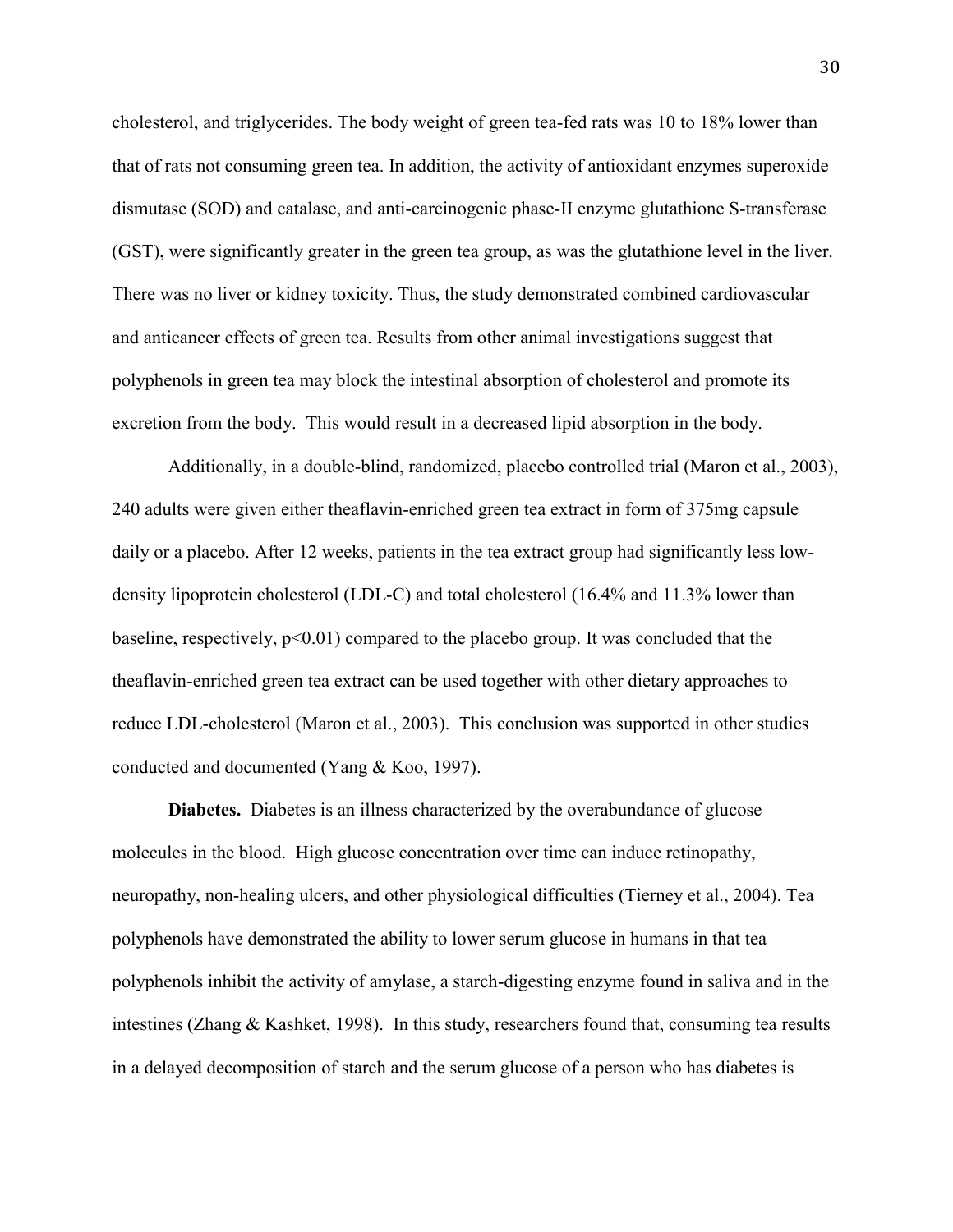minimized by 73.5%. The main mechanism is the inhibition of the activity of starch digesting enzyme amylase. Tea inhibits both salivary and intestinal amylase, so that starch is broken down more slowly, so, the rise in serum glucose is thus minimized.

A different study (Bryans et al., 2007) investigated the effect of consuming instant black tea on postprandial plasma glucose and insulin concentrations in healthy humans in response to an oral glucose load. A four-way randomized, crossover trial was designed in which 16 healthy fasted subjects would consume 75g of glucose in either 250ml of water (control), 250ml of water plus 0.052g of caffeine (positive control) or 250 ml of water plus 1.0g or 3.0g of instant black tea. Blood samples were collected at fasting and at 30-minute intervals for 150 minutes from commencement of drink ingestion. Glucose and insulin concentrations were measured using standard methodology. The tea was chemically characterized using colorimetric and HPLC methods.

Chemical analysis showed that the tea was rich in polyphenolic compounds (total, 350mg/g). Results from only 3 treatment arms are reported because the 3.0g tea drink caused gastrointestinalsymptoms. Plasma glucose concentrations <60min in response to the drinks were similar, but were significantly reduced at 120min (*P*<0.01), following ingestion of the 1.0g tea drink, relative to the control and caffeine drinks. Tea consumption resulted in elevated insulin concentrations compared with the control and caffeine drinks at 90 minutes (*P*<0.01) and compared with caffeine drink alone at 150 minutes (*P*<0.01).

The 1.0g tea drink reduced the late phase plasma glucose response in healthy humans with a corresponding increase in insulin. This may indicate that the attenuation in postprandial glycemia was achieved as a result of an elevated insulin response following stimulation of pancreatic ß-cells. This effect may be attributable to the presence of phenolic compounds in the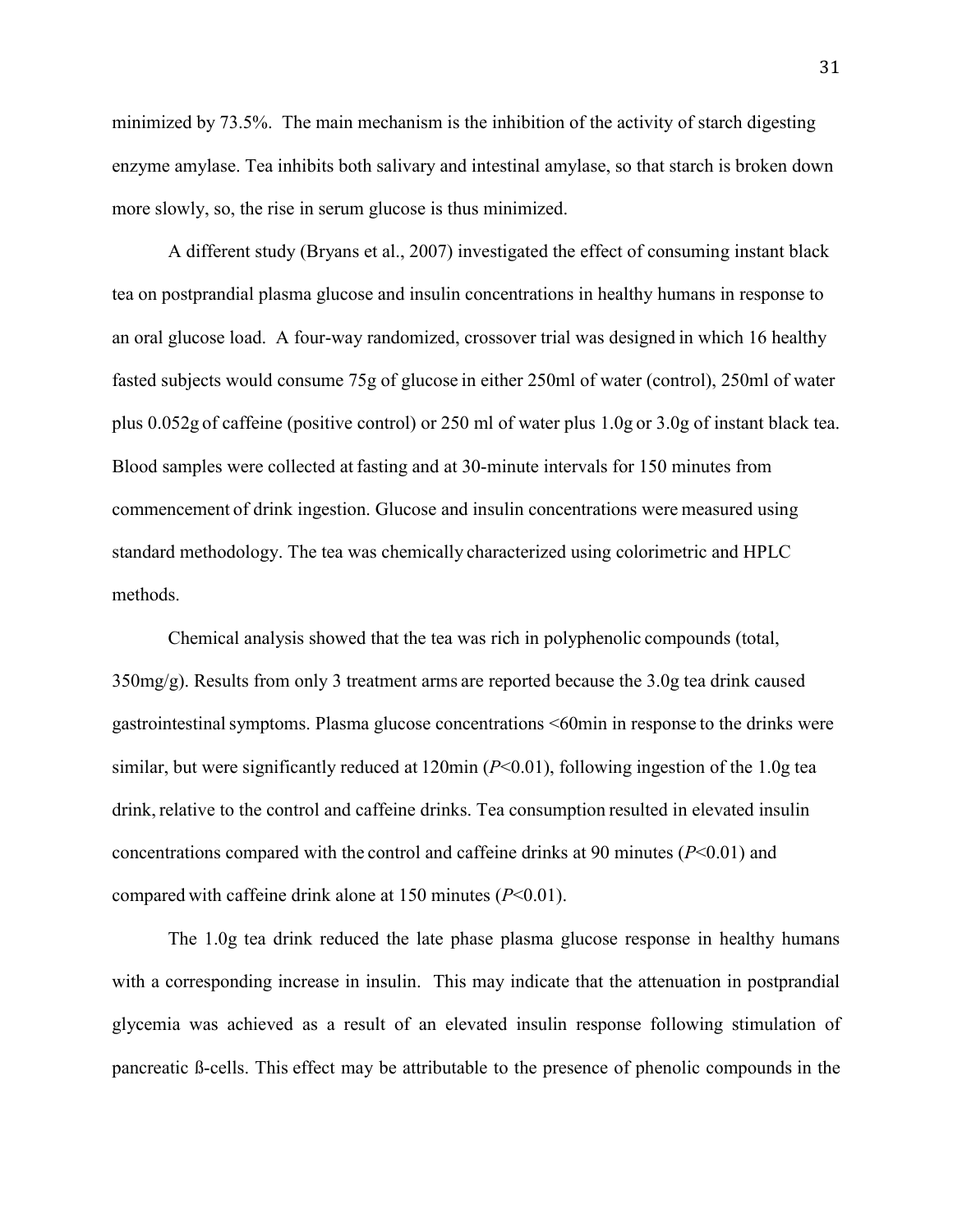tea. It may also assist in decreasing the insulin response in people who have diabetes and the harmful effects that can result from the illness.

**Hypertension.** Hypertension is one of the most common forms of CVD, affecting millions of people throughout the world and about 20% of the adult population in many countries. It is interrelated with coronary artery disease, stroke, congestive heart failure, and renal dysfunction, and is one of the major risk factors for cardiovascular-related mortality, which accounts for 20-50% of all deaths (Hypertension control, 1996).

One study (Yang et al., 2004) examined the effect of tea drinking, measured in detail on the risk of newly diagnosed hypertension in 1,507 subjects (711 men and 796 women), 20 years or older, who did not have a hypertensive history during 1996 in Taiwan. Results showed that 600 subjects (39.8%) were habitual tea drinkers, defined by tea consumption of 120 mL/day or more during the past year. In comparison to non-habitual tea drinkers, the risk of developing hypertension was 46% less for those who drank 120 to 599 mL/day and was further reduced by 65% for those who drank 600 mL/day or more after carefully adjusting for age, sex, socioeconomic status, family history of hypertension, body mass index, waist-hip ratio, lifestyle factors (total physical activity, high sodium intake, cigarette smoking, alcohol consumption, and coffee drinking), and dietary factors (vegetable, fruit, unrefined grain, fish, milk, visible-fat food, and deep fried food intake). However, tea consumption for more than 1 year was not associated with a further reduction of hypertension risk. Yang and his associates concluded that there was significant evidence to show that habitual moderate strength green or oolong tea consumption, 120 mL/day or more for 1 year, significantly reduces the risk of developing hypertension in the Chinese population.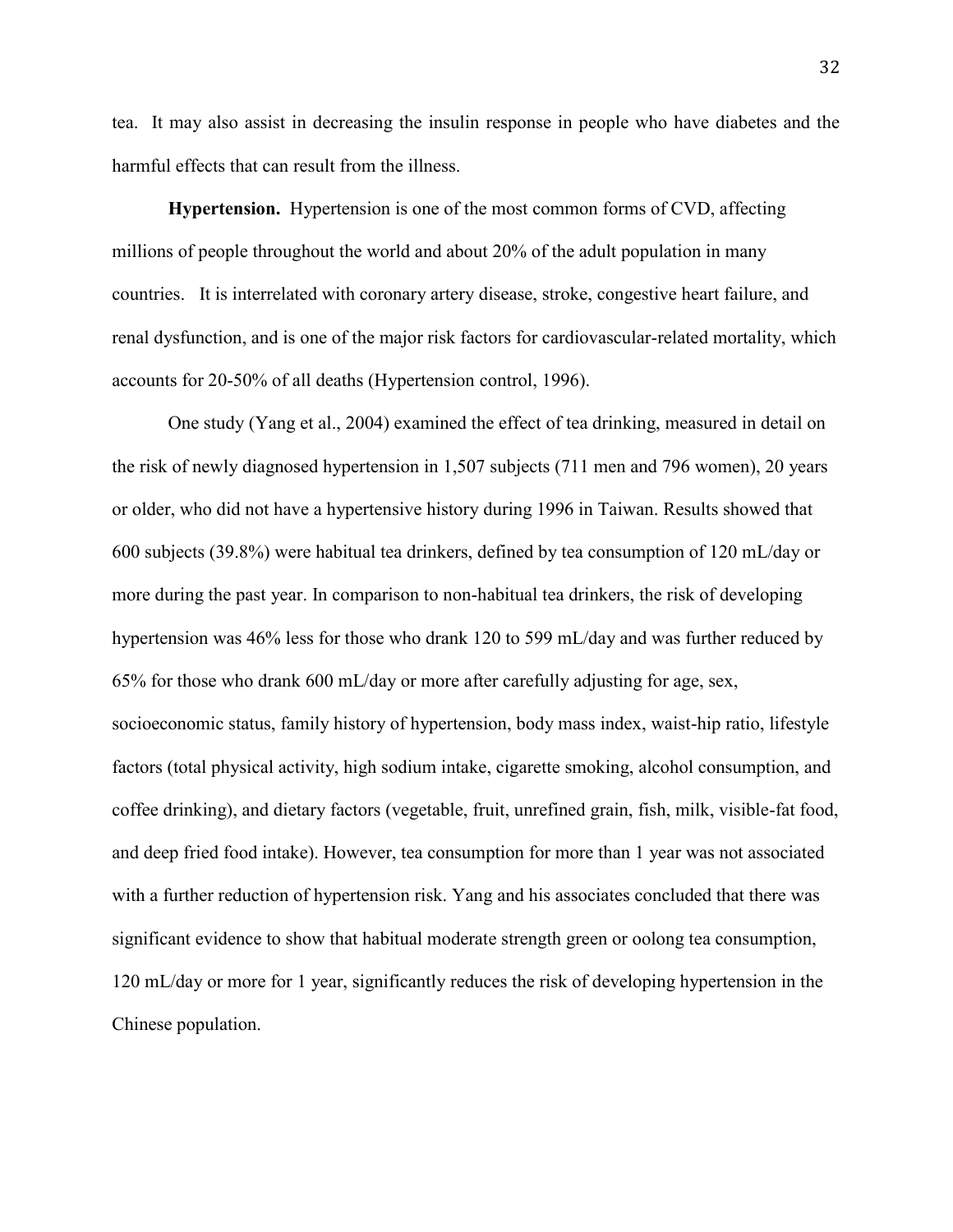**Anticarcinogenic.** Cancer is a disease caused by increased proliferation of cells which group and form a lump called tumor. Tumors can be benign or malignant. Cells from malignant tumors break away from the original tumor and spread to other parts of the body growing and forming new tumors. They can invade, penetrate into blood and lymphatic vessels, circulate via the bloodstream and can grow in a normal organ or tissue anywhere in the body. Unfortunately, treatment options for metastasis are very limited and usually represent the end stage of the disease. Unlike malignant tumors, benign tumors do not invade and, with very rare exceptions, are not life threatening.

Cancer is also serious health problem and cause of global concern. Experimental studies have demonstrated the inhibitory effect of tea infusions and its components, specifically, polyphenols on chemical carcinogenesis of various cancers in experimental animals. The chemopreventive effects of green tea depend on: its antioxidant action (Graham, 1992); specific induction of detoxifying enzymes (Mekay et al., 2002); its molecular regulatory functions on cellular growth (Balentine et al., 2000), development and apoptosis; and selective improvement in function of intestinal bacterial flora (Carmen & Reyes, 2006). An important aspect of cancer risk is related to inflammatory response; currently, anti-inflammatory agents are used in chemopreventive strategies. The inflammatory response involves production of cytokines and proinflammatory oxidants such as hypochlorous acid and peroxynitrite produced by neutrophils. Green tea catechins and soy isoflavones have also been shown to be chemopreventive. The aromatic nature of polyphenols makes them potential targets of hypochlorous acid and peroxynitrite, and these reactions may create novel pharmacophores at the site of inflammation. In addition, a major mechanism of the anticarcinogenic activity of green tea in animals is impairment of interaction of carcinogens with DNA that could ultimately lead to mutations.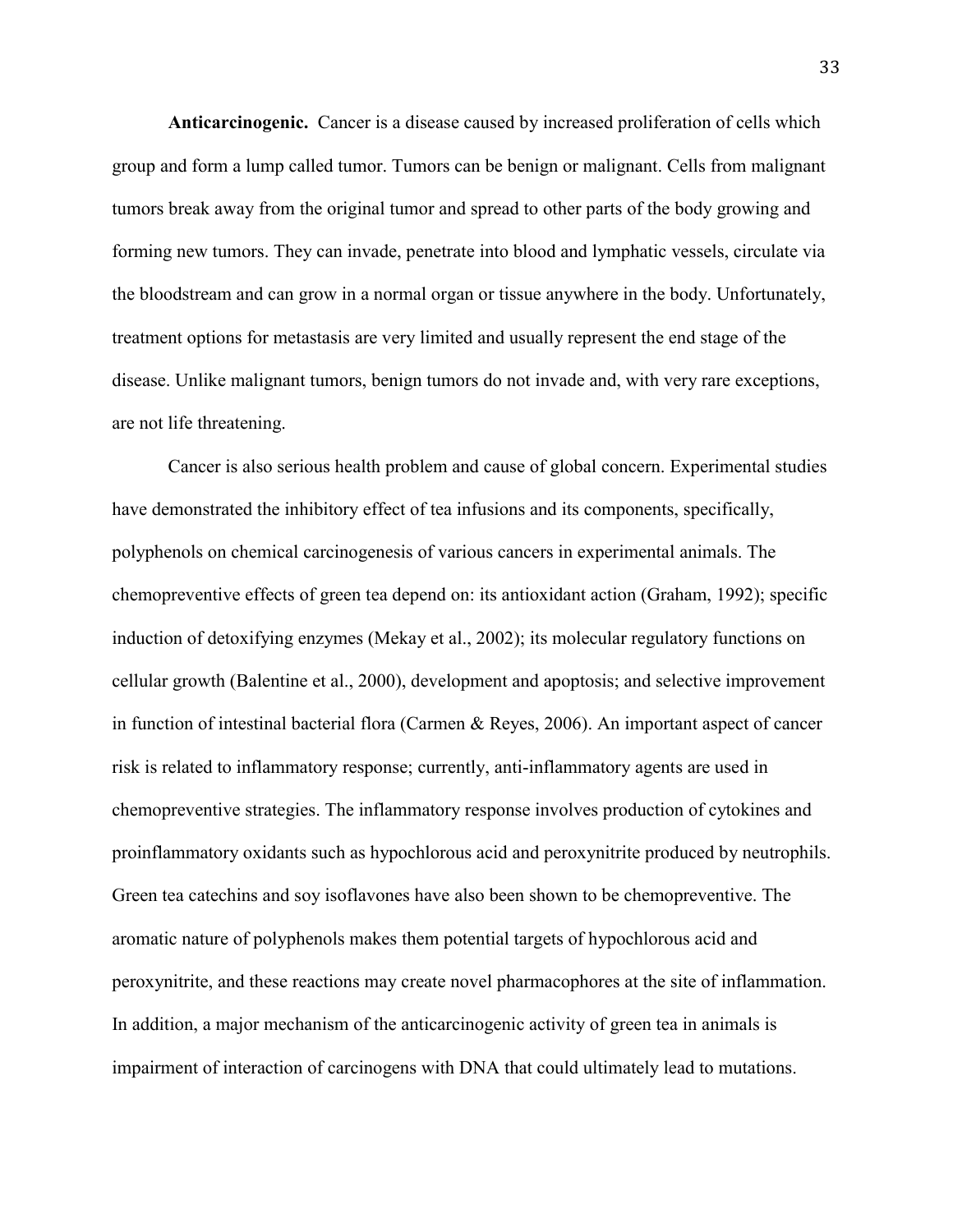Quinol oxidase (NOX) is an enzyme required for growth by both normal and malignant cells. While normal cells express NOX only when dividing, tumor cells express it all the time. The tumor form of the enzyme is called t-NOX, or tumor-associated NOX. Drugs that inhibit tNOX also inhibit tumor growth. Green tea lowers serum glucose and consequently insulin. Since elevated insulin is a potent growth factor for many kinds of tumors, as well as a proinflammatory and immunosuppressive hormone, the lowering of insulin in a tumor should help prevent cancer or, in cases of existing cancer, slow down its growth.

Green and black tea polyphenols have been shown to initiate in the growth inhibition of many cell lines; some founded results are summarized in Table 1. The efficacy of inhibition varied, depending on the cell line used. EGCG was generally the best inhibitor in most of the cell lines tested, with 50% inhibition  $(IC_{50})$  values ranging between 22 and 130 $\mu$ mol/L. EGC and GC were better inhibitors toward A427 cells with  $IC_{50}$  values of 34 and 38 $\mu$ mol/L, respectively. The growth inhibition of Ha-ras-transformed 21 BES cells by the black tea polyphenol, theaflavin-3‗-digallate, was similar to the growth inhibition caused by green tea polyphenols, EGCG and EGC (Yang et al., 1998). These studies demonstrate the biological activities of tea polyphenols, but the effective concentrations observed are generally 1-2 orders of magnitude higher than peak human plasma concentrations. The lowest effective concentration of EGCG  $(1-2\mu g/L)$  resulted in the inhibition of the transformation of preneoplastic human mammary epithelial cells by benzo[a]pyrene (Katdare et al., 1998).

Tea polyphenols may inhibit cell growth through a variety of mechanisms. One mechanism is through apoptosis. Human cancer cell lines that have shown apoptosis-like changes after EGCG or EGC treatment, at levels of 86-2000µmol/L, include PC-9, H661, KATO III, DU 145, A431, HaCat, and Molt043 (Table 1) (Ahmed et al., 1997; Hibasami et al., 1996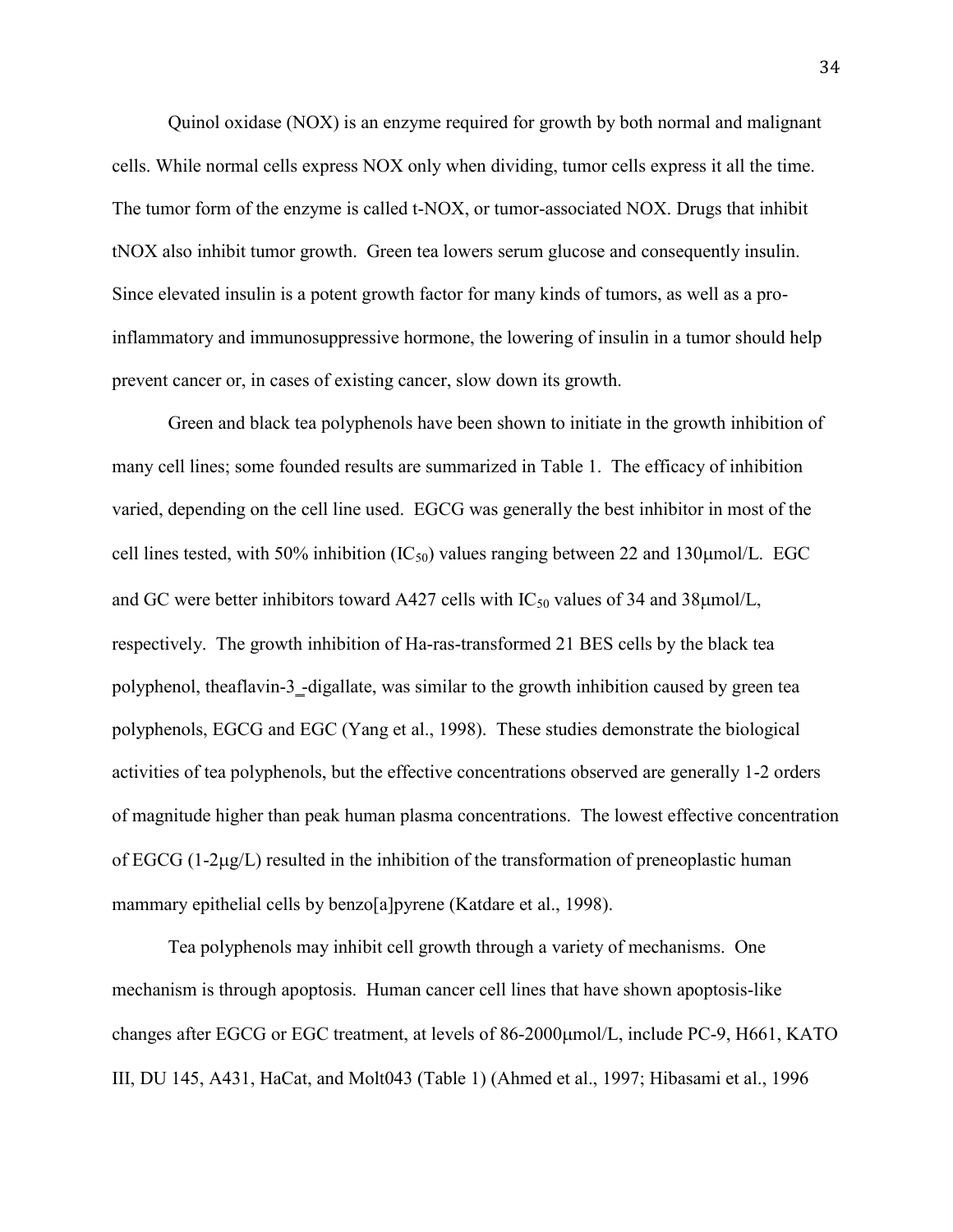and 1998; Okabe et al., 1997; Yang et al., 1998). EGCG may also act as a prooxidant through H2O2 production to include apoptosis. Addition of catalase into the culture media inhibited EGCG-induced apoptosis (Yang et al., 1998). In combination with other chemopreventative drugs such as sulindac and tamoxifen, EGCG induced a synergistic apoptotic effect (Suganuma et al., 1999). Other mechanisms for the growth inhibition of cancer cells may be through the induction of cell cycle arrest by EGCG and the inhibition of signal transduction pathways leading to the activation of important transcription factors activator protein 1 (AP-1) and nuclear factor  $\kappa$ B (NF- $\kappa$ B) (Ahmad et al., 1997; Dong et al., 1997; Lin and Lin, 1997; Okabe et al., 1997).

Table 1.

*Growth inhibition and apoptosis caused by tea polyphenols in human cancer cell lines* 

| Human cancer  | Cell line       | Biological activity | $EC_{50}$ <sup>1</sup> EGCG, | Reference               |
|---------------|-----------------|---------------------|------------------------------|-------------------------|
|               |                 |                     | $\mu$ mol/L                  |                         |
| Human oral    | 1483            | Growth inhibition   | 18                           | (Khafif et al., 1998)   |
|               | <b>HNSCC</b>    |                     |                              |                         |
| Human breast  | MCF-7           | Growth inhibition   | 120                          | (Valcic et al., 1996)   |
|               |                 |                     |                              |                         |
| Human lung    | $PC-9$          | Growth inhibition   | 140                          | (Suganuma et al., 1997) |
|               |                 | Apoptosis           | 100                          | (Okabe et al., 1997)    |
|               | A-427           | Growth inhibition   | 94                           | (Valcic et al., 1996)   |
|               |                 |                     |                              |                         |
|               | H441            | Growth inhibition   | 60                           | (Yang et al., 1998)     |
|               | H661            | Growth inhibition   | 22                           | (Yang et al., 1998)     |
|               |                 |                     |                              |                         |
|               |                 | Apoptosis           | 100                          |                         |
|               |                 |                     |                              |                         |
|               | H1299           | Growth inhibition   | 22                           | (Yang et al., 1998)     |
| Human stomach | <b>KATO III</b> | Apoptosis           | 2000                         | (Hibasami et al., 1996) |
|               |                 |                     |                              |                         |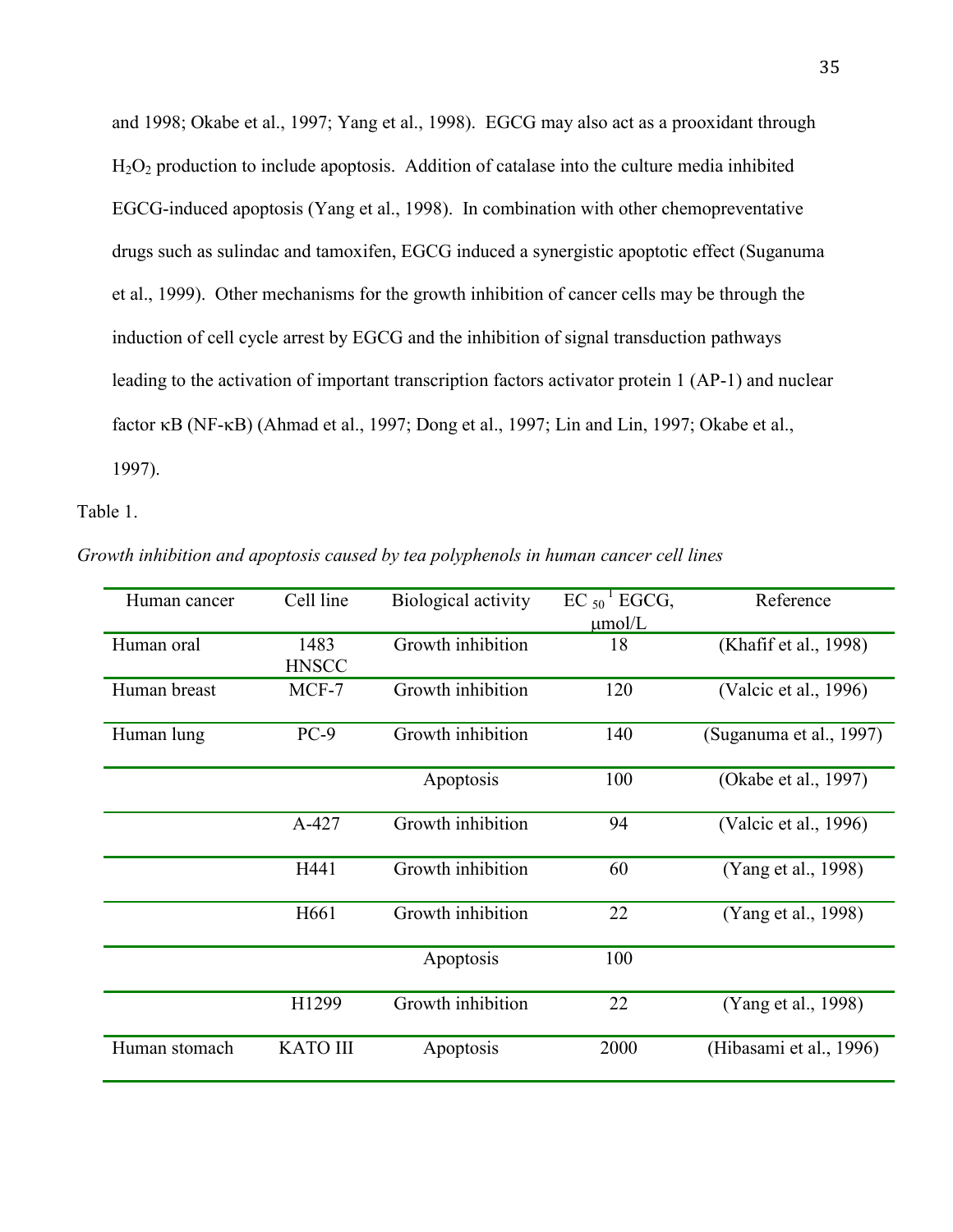| Human colon    | $Caco-2$        | Growth inhibition | 40  | (Chen et al., 1998)                         |
|----------------|-----------------|-------------------|-----|---------------------------------------------|
|                | HT-29           | Growth inhibition | 86  | (Valcic et al., 1996,<br>Yang et al., 1998) |
| Human prostate | <b>DU145</b>    | Apoptosis         | 175 | (Ahmad et al., 1997)                        |
| Human skin     | A431            | Apoptosis         | 87  | (Ahmad et al., 1997)                        |
|                | HaCat           | Apoptosis         | 175 | (Ahmad et al., 1997)                        |
|                | <b>UACC-375</b> | Growth inhibition | 130 | (Valcic et al., 1996)                       |
| Human blood    | Molt-43         | Growth inhibition | 100 | (Hibasami et al., 1996)                     |
|                |                 | Apoptosis         | 100 |                                             |

<sup>1</sup> Effective concentrations of EGCG, used for 50% or greater activity, are provided as examples. Concentrations of other tea polyphenols can be found in some of the references. **Cancer Cell lines***.* Tea polyphenols generally tend to have anti-cancer effects

that result in growth inhibition of cell lines of many different types of cancers. Some examples are summarized in Table 1. Apoptosis is a form of cell death in which a programmed sequence of events leads to the elimination of cells without releasing harmful substances into the surrounding area. It plays a crucial role in developing and maintaining health by eliminating old cells, unnecessary cells, and unhealthy cells. EGCG was the best overall inhibitor in most of the cell lines tested with 50% inhibition values ranging between  $22-130 \mu \text{mol/L}$ . These studies demonstrate the biological activities of tea polyphenols, but the effective concentrations observed were generally higher than peak human plasma concentrations. The lowest effective concentration of EGCG  $(1-2\mu g/L)$  was observed in the inhibition of the transformation of preneoplastic human mammary epithelial cells by benzo(a)pyrene (Lang et al., 2000). So, this study supports the theory that 10 cups (2,500mL) of green tea/day would be needed to effectively result in lowering cancer risks.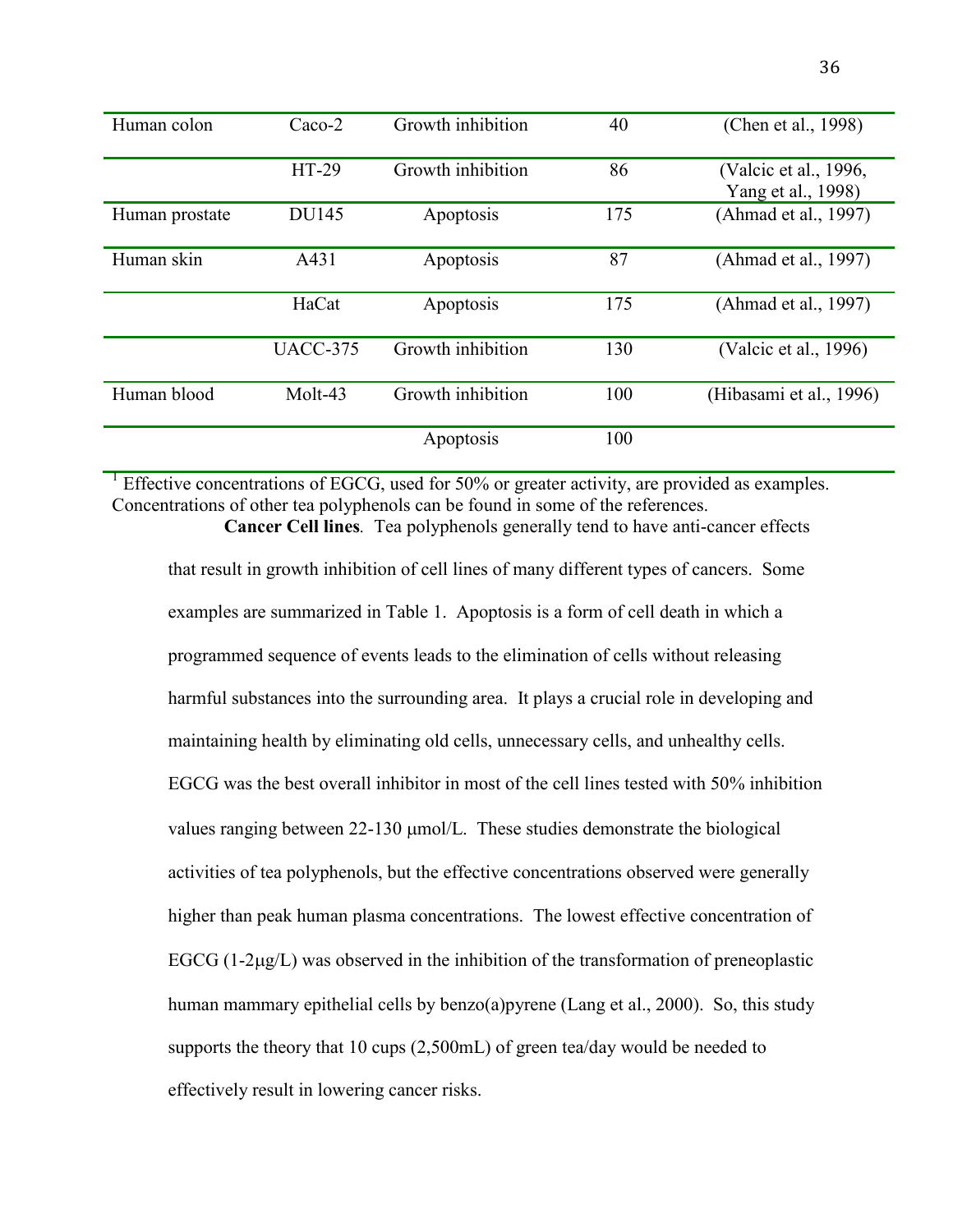**Colo-rectal Cancer.**Several researchers found that green tea constituent epigallocatechin-3-gallate inhibits topoisomerase I activity in human colon carcinoma cells (Berger et al., 2001). DNA topoisomerases I and II are essential for cell survival and play critical roles in DNA metabolism and structure. Inhibitors of topoisomerase constitute a novel family of antitumor agents with demonstrated clinical activity in human malignancies. The clinical use of these agents is limited due to severe toxic effects on normal cells. Therefore, there is a need to develop novel, nontoxic topoisomerase inhibitors that have the ability to spare normal cells. Recent studies have shown that green tea and its major polyphenolic constituent, epigallocatechin-3-gallate (EGCG) impart growth inhibitory responses to cancer cells but not to normal cells. Based on the knowledge that EGCG induces DNA damage of cancer cells, cancer cell cycle arrest, and apoptosis, the researchers considered the possibility of the involvement of topoisomerase in the antiproliferative response of EGCG. Therefore, for the first time, it has been shown that EGCG inhibits topoisomerase I, but not topoisomerase II in several human colon carcinoma cell lines. Based on this study it is tempting to suggest that combination of EGCG with other conventional topoisomerase inhibitors could be an improved strategy for treatment of colon cancer. The above-mentioned concluded the role of EGCG as a chemotherapeutic agent needed to be further investigated.

**Esophageal Cancer.** Experimental studies have shown that tea and tea polyphenols have anticarcinogenic properties. In one study, a nested case-control design was used to investigate the association between prediagnostic urinary tea polyphenol markers and subsequent risk of gastric and esophageal cancers (Sun et al., 2002). One hundred and ninety incident cases of gastric cancer and 42 cases of esophageal cancer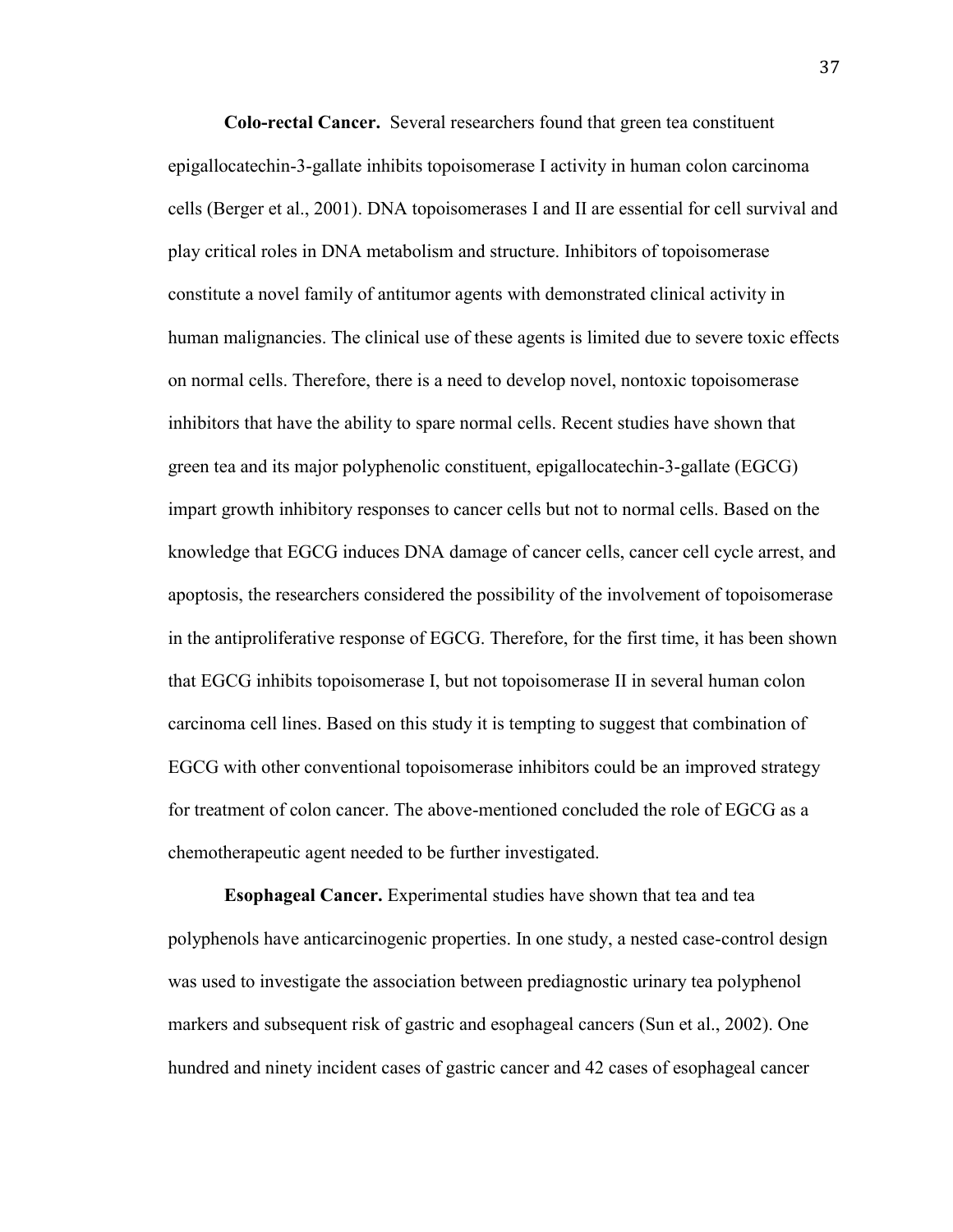occurring in members of the Shanghai Cohort (18,244 men aged 45-64 years at recruitment with up to 12 years of follow-up) were compared with 772 cohort control subjects. After exclusion of cases diagnosed under 4 years follow-up, urinary EGC positivity showed a statistically significant  $(P<0.01)$  inverse association with gastric cancer was found. The protective effect was primarily seen among subjects with low (below population median) serum carotenes. Similar tea polyphenol-cancer risk associations were observed when the gastric cancer and esophageal cancer sites were combined. The study provides direct evidence that tea polyphenols may act as chemopreventive agents against gastric and esophageal cancer development.

Another study (Yang et al., 1999) suggested that EGCG was converted to EGC in the oral cavity, and both catechins were absorbed through the oral mucosa through drinking green tea rather than using green tea extracts. Because of the possible application of tea in the prevention of oral and esophageal cancers, the salivary levels of tea catechins were determined in six human volunteers after drinking tea preparations (equivalent to 2-3 cups of green tea). Saliva samples were collected after thoroughly rinsing the mouth with water. After drinking green tea preparations equivalent to two to three cups of tea, peak saliva levels of (-)-epigallocatechin (EGC; 11.7-43.9 microg/ml), EGC-3-gallate (EGCG; 4.8-22 microg/ml), and (-)-epicatechin (EC; 1.8-7.5 microg/ml) were observed after a few minutes. These levels were 2 orders of magnitude higher than those in the plasma. Taking tea solids in capsules resulted in no detectable salivary catechin level. Holding an EGCG solution in the mouth for a few minutes resulted in EGCG and EGC in the saliva and, subsequently, EGC in the urine. The present results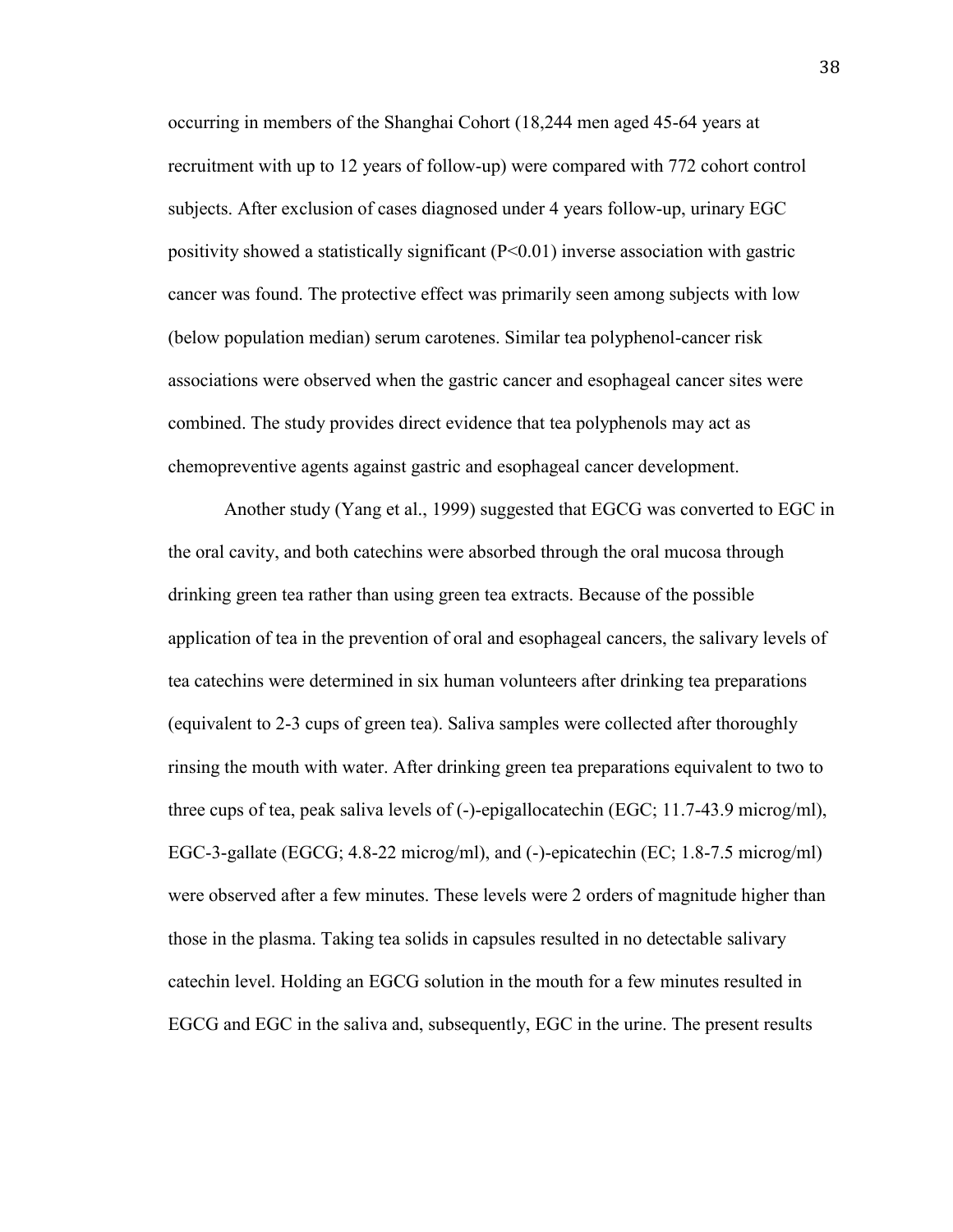suggest that slowly drinking tea may be a very effective way of delivering large concentrations of catechins to the oral cavity and the esophagus.

**Weight Loss.** An increase in metabolism, may aid in weight loss (Dulloo et al., 1999) which is directly related to a 16 kDalton protein hormone that plays a key role in regulating energy intake and energy expenditure called leptin. Leptin is produced by fat cells that appear to play an important role in how the body manages fat storage through brain signals. Years ago, it was thought by scientists that lower leptin levels would increase appetite, however, current research has now found that it does just the opposite and decreases appetite. There is clear evidence that green tea's polyphenols (EGCG) are a factor in depressing leptin as well as affecting other hormone levels important in regulating appetite.

Green tea holds promise in many areas of weight loss. Besides affecting leptin levels, green tea also increases noradrenaline levels. Noradrenaline is a chemical neurotransmitter in the nervous system that plays a major role in activation of brown fat tissue. Activation of brown fat by increased noradrenaline levels is significant because it burns calories from the white fat located around a human waistline, hips and thighs. In one study (Duloo et al., 1999), it was found that green tea extract resulted in a significant increase in energy expenditure (a measure of metabolism). It also had a significant effect on fat oxidation  $(103\pm13g, P<0.05)$  in a 24-hour period in the experimentally controlled respiratory chambers. While some of the effects were originally theorized to be due to the caffeine content of green tea, researchers discovered that green tea extract has properties that go beyond those that would be explained by caffeine alone.

Green tea also appears to increase energy expenditure related to fat oxidation. The green tea extract may play a role in the control of body composition and weight maintenance. Researchers studied the effects of green tea on 10 healthy young men, average age 25, who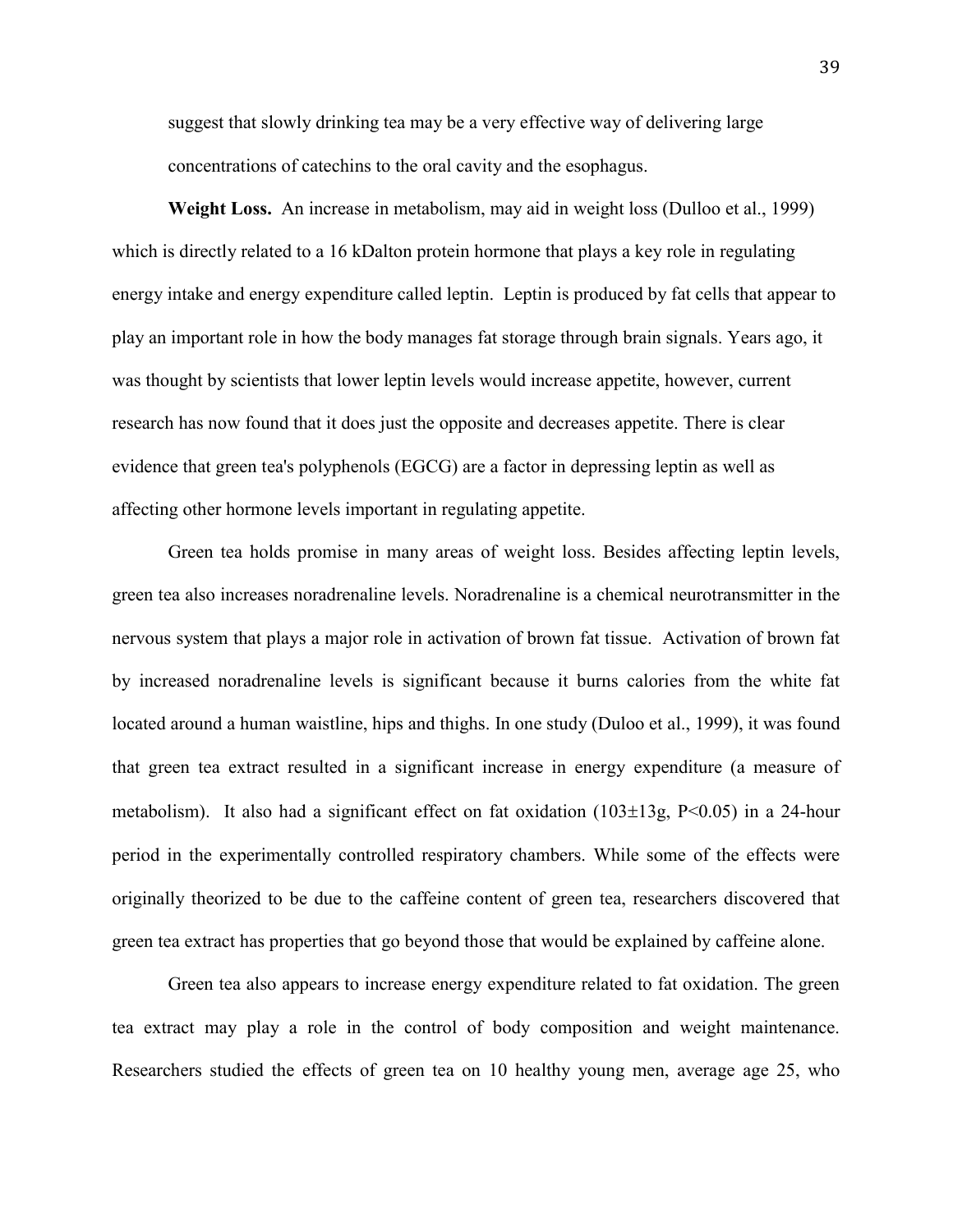ranged from lean to mildly overweight. For 6 weeks, the men took two capsules at each meal: green tea extract plus 50 milligrams of caffeine; 50 milligrams of caffeine; or a placebo (inactive capsule) (Teizer, 2005).

The study participants were on a weight maintenance diet of about 13% protein, 40% fat, and 47% carbohydrates, a "typical Western diet." Three times during the study, the men spent 24 hours in a testing room where investigators measured participant respiration and energy expenditure. Energy expenditure, the number of calories used during a 24-hour period, was higher for men taking green tea extract than for those taking caffeine or placebo. They also found evidence that men taking the green tea extract used more fat calories than those taking the placebo.

There was no difference between the caffeine users and the placebo users in terms of either overall calorie burning or fat calorie burning. The researchers therefore concluded that the increased calorie burning in the green tea group cannot be explained by caffeine intake alone. The investigators suggest that the caffeine interacted with natural substances in green tea called flavonoids to alter the body's use of norepinephrine, a chemical transmitter in the nervous system, and increased the rate of calorie burning. The researchers point out that, unlike some diet products, green tea does not contain high doses of caffeine, and it did not affect the heart rate in the study participants (Dulloo et al., 1999).

The researchers indicated that their findings have substantial implications for weight control. A 4% overall increase in 24-hour energy expenditure was attributed to the green tea extract, however, the research found that the extra expenditure took place during the daytime. This led them to conclude that, since thermogenesis (the body's own rate of burning calories) contributes 8-10% of daily energy expenditure in a typical subject, that this 4% overall increase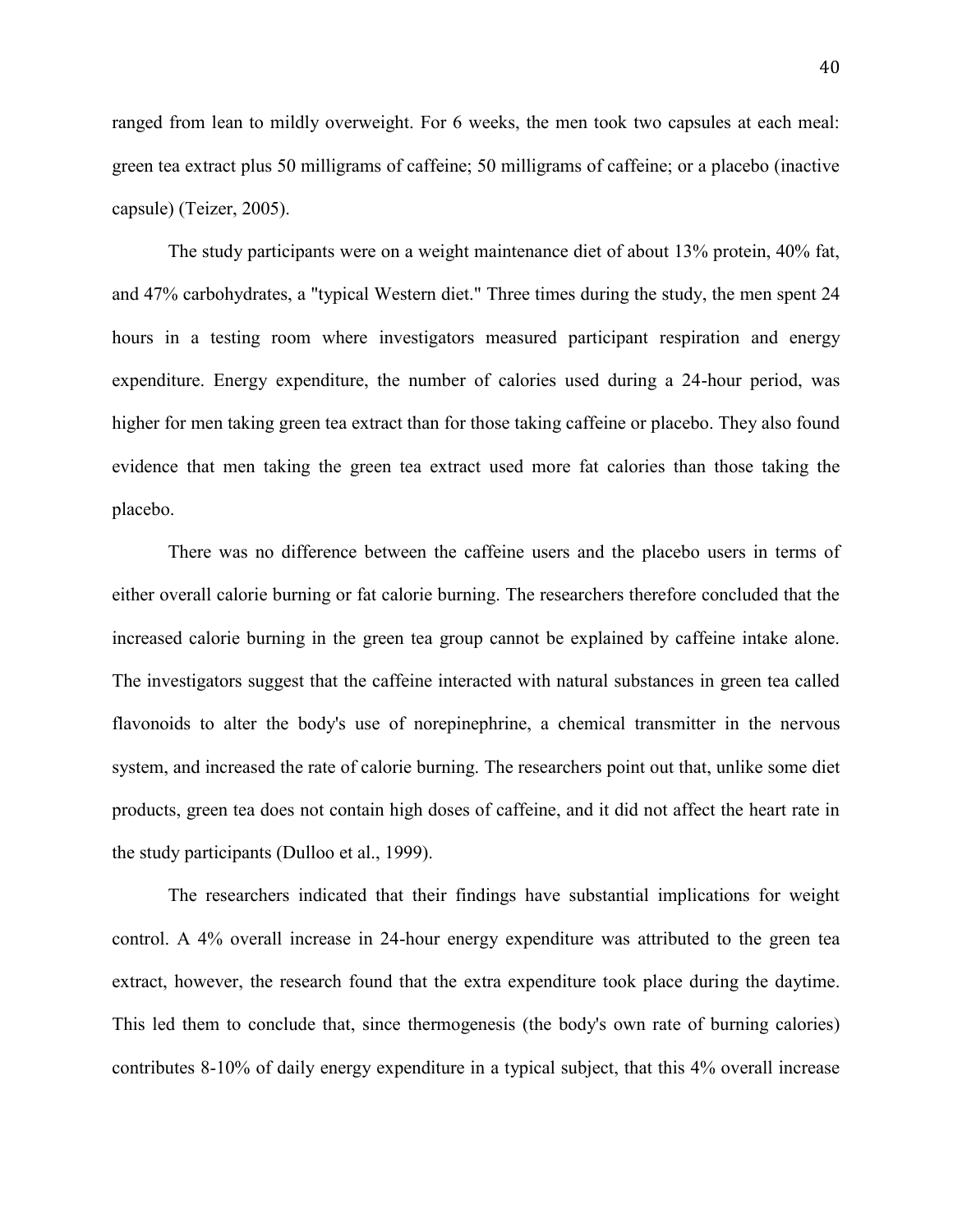in energy expenditure due to the green tea actually translated to a 35-43% increase in daytime thermogenesis (Dulloo et al., 1999).

Of critical importance to thyroid patients is the fact that none of the research subjects reported any side effects, and no significant differences in heart rates were noticed. In this respect, green tea extract is different from some of the prescription drugs for obesity, and herbal products such as ephedra, which can raise heart rates and blood pressure, and are not recommended for many individuals, in particular, those with thyroid disease who may be particularly sensitive to stimulant (Dulloo et al., 1999).

 The study mentioned above expresses that teas, green tea's EGCG especially, may have constituents useful in preventing and treating human illnesses and disease. The health benefits of teas featured above express a great need for further studies and research in confirming and expanding on the knowledge of white tea's health implications. This current study could therefore provide consumers information on polyphenol and methylxanthine concentrations present in each steeping condition; as this study is focused on the effect of varied extraction parameters on the polyphenols and methylxanthines of white tea commercially available in the United States.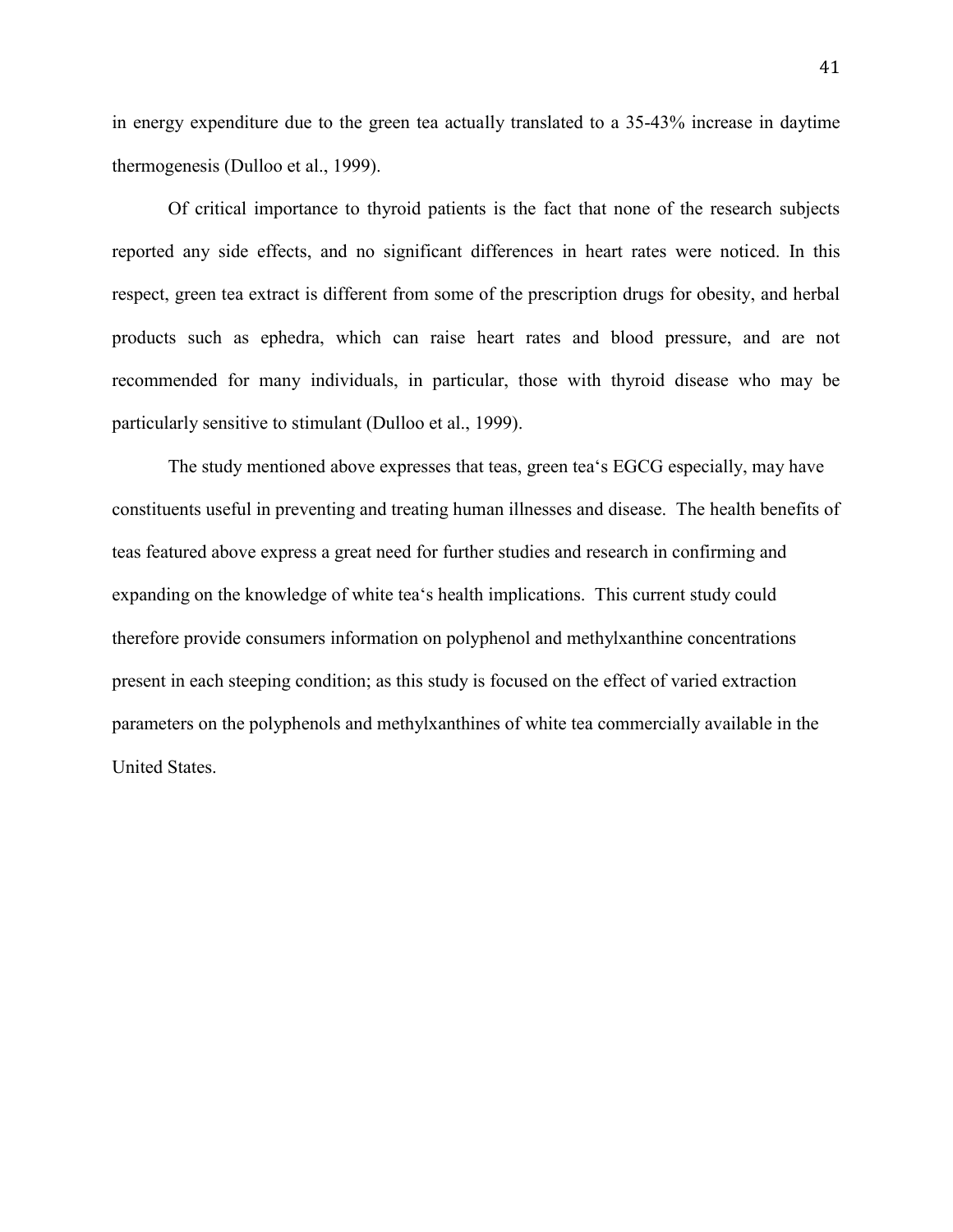## **Chapter III: Methodology**

Chapter three includes a description of the methods taken for tea sampling, peak detection, and analysis used in this study as well as the study's instrumentation and limitations.

Polyphenols such as catechin (C), epicatechin (EC), and epigallocatechin gallate (EGCG), and the methylxanthine caffeine are unique as they all have similar polarities on UV spectra. Therefore, they are most efficiently simultaneously extracted and analyzed via high performance liquid chromatography (HPLC). Chua et al. (2004) reports HPLC as the preferred instrumentation as it offers extractions to be taken at multiple wavelengths recorded on a computer database.

HPLC is a form of column chromatography used to separate, identify, and quantify compounds based on like-polarities and stationary phase interactions with the column. Rather than gravity, a pump within the HPLC system provides the high pressure required to propel a mobile phase and analytes through a densely packed column. This density increases linear velocity resulting in accurate resolution in the resulting chromatogram. The type of chromatography used was reverse-phase chromatography.

Reverse-phase chromatography is a partitioning mechanism to affect separation. Separation takes place in the column where the stationary phase (non-polar), the mobile phase (polar), and the sample components interact. The majority of reversed phase separation is performed in several steps.

The first step in the chromatographic process is to equilibrate the column packed with the reverse phase medium. The polarity of the mobile phase is controlled by adding acetonitrile, an organic modifier (used in mobile phase A). In all cases, the polarity of the initial mobile phase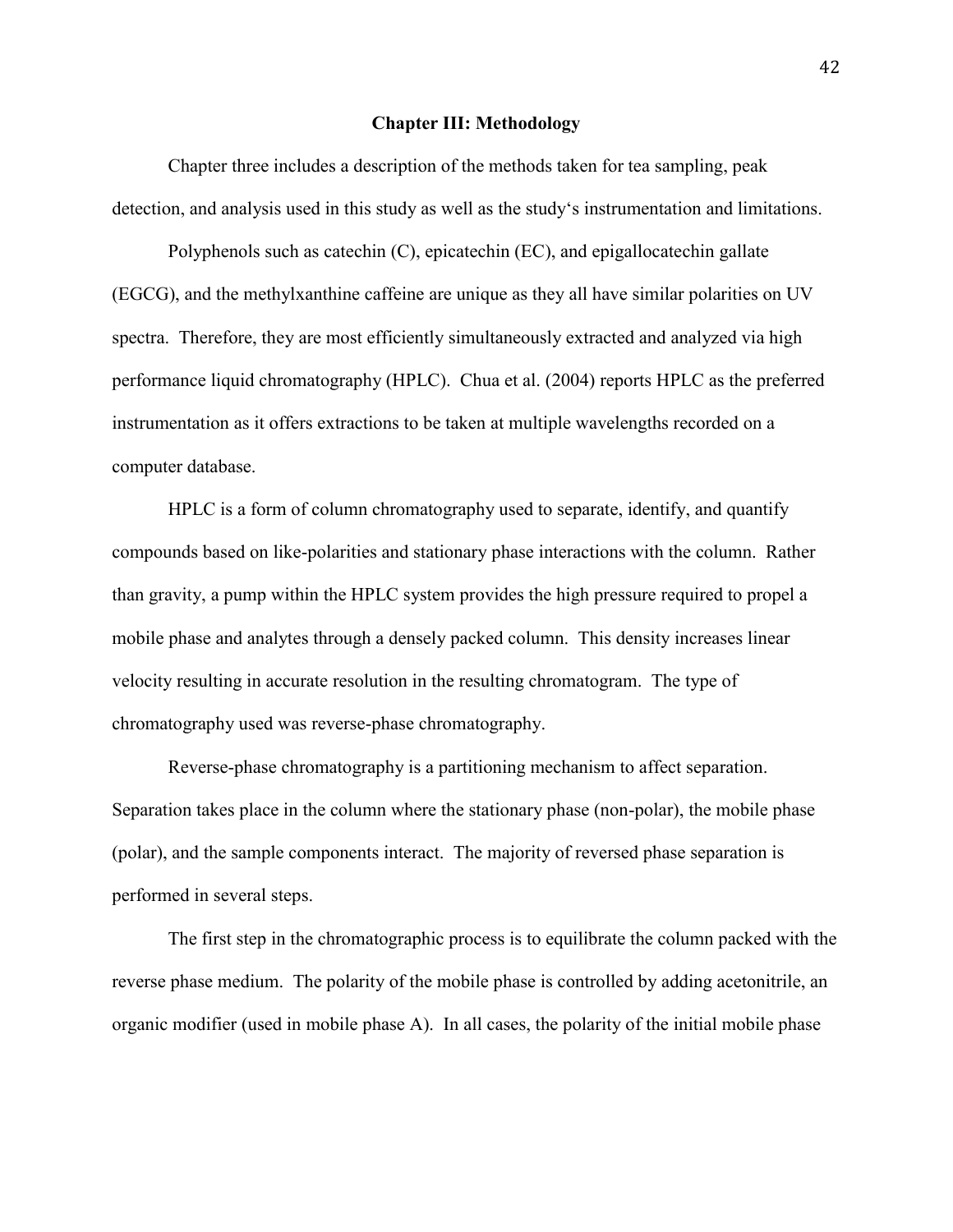must be low enough to dissolve the partially hydrophobic solute yet high enough to ensure binding of the solute to the reverse phase chromatographic matrix.

In the second step, the sample containing the solutes to be separated is applied. Ideally, the sample is dissolved in the same mobile phase used to equilibrate the chromatographic bed. In the experimentation, white tea was injected into the column at a flow rate where optimum binding occurred (1.0mL/min). After the sample was applied, the chromatographic bed was washed further with mobile phase A in order to remove any unbound solute molecules.

In the third step, bound solutes are desorbed from the reverse phase medium by adjusting the polarity of the mobile phase so that the bound solute molecules desorb and elute from the column. In reverse phase chromatography, this usually involves decreasing the polarity of the mobile phase by increasing the percentage of organic modifiers in the mobile phase. This is accomplished by maintaining a high concentration of organic modifier in the final mobile phase (mobile phase B). The gradual decrease in mobile phase polarity (increasing mobile phase hydrophobicity) is achieved by an increasing linear gradient from 100% initial mobile phase A containing little or no organic modifier to 100% mobile phase B containing a higher concentration of organic modifier. The bound solutes desorb from the reversed phase medium according to their individual hydrophobicities.

The fourth step in the reverse phase process involves removing substances not previously desorbed. This is generally accomplished by changing mobile phase B to near 100% organic modifier in order to ensure complete removal of all bound substances prior to re-using the column.

 The fifth step is re-equilibration of the chromatographic medium from 100% mobile phase B back to the initial mobile phase conditions.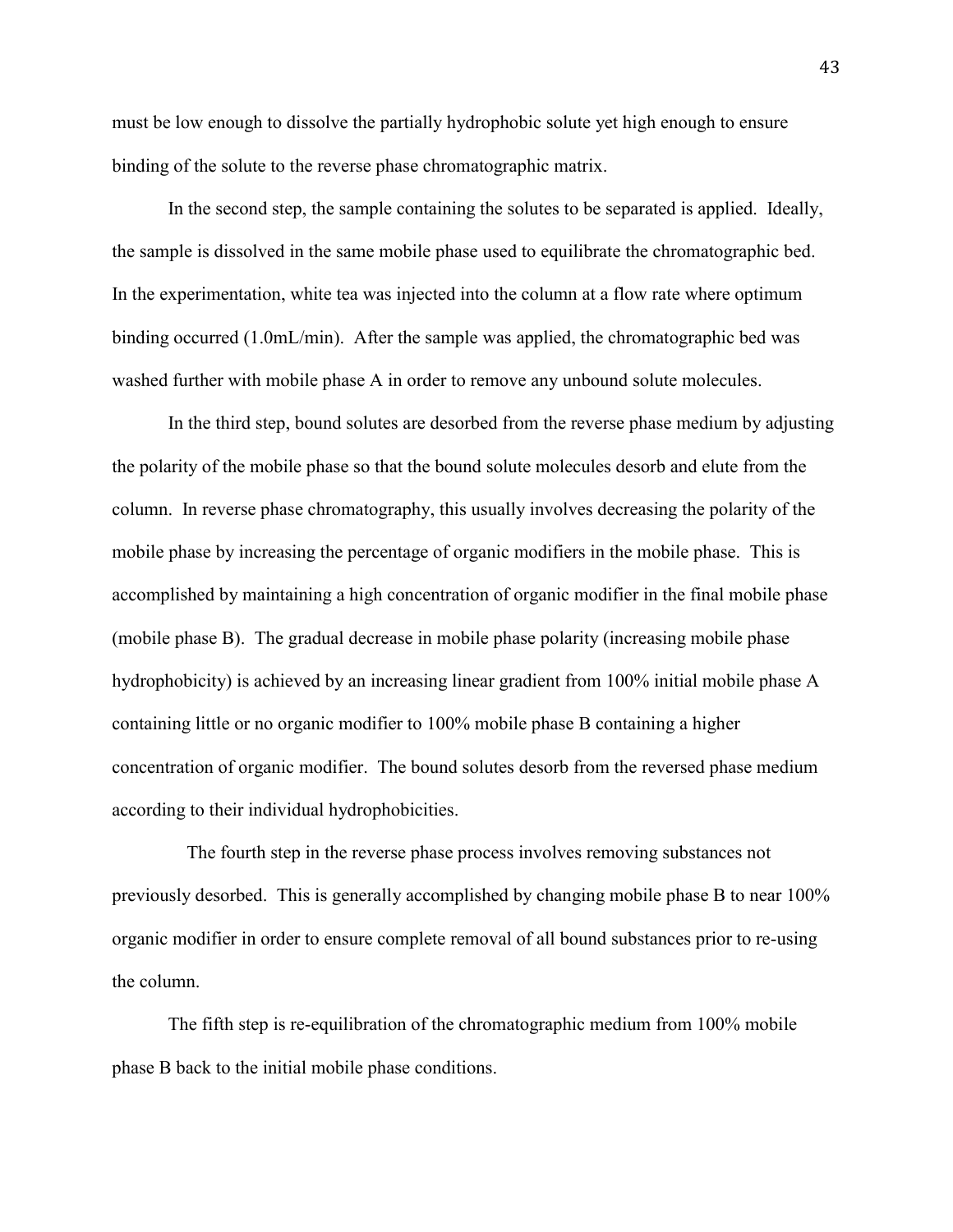Therefore in general, typically a reversed phase separation of molecules is individually achieved using a broad range gradient from 100% mobile phase A to 100% mobile phase B. The amount of organic modifier in both the initial and final mobile phases can also vary greatly. However, routine percentages of organic modifier are 5% or less in mobile phase A and 95% or more in mobile phase B.

Separated components of the tea sample were detected and ciphered by a UV light beam passed through the analyte flow cell after column separation at different absorbances (260, 270, 280, 290m).

All methods were completed following previous procedures (Kafley, 2008). To detect polyphenols and methylxanthines, this experimentation utilized HPLC instrumentation with two pumps, a solvent programmer, autosampler, automatic injector, photodiode-array detector, and a Waters<sup>©</sup> computer data analysis system (Milford, MA). HPLC separates liquids into its components, so that each component is shown as a narrow band or peak. The time that it takes for a peak to exit the column determines the component species and the peak height or peak area determines the component's quantity.

# **Sample Selection**

Commercially available Lipton<sup>®</sup> White Tea with Blueberry and Pomegranate flavoring was purchased over the internet from the producing company's website.

### **Standard Solution Preparation**

Caffeine stock solutions were prepared as follows (Table 2) by massing 100mg of caffeine into 500mL methanol and 500mL Milli- $Q^{\circledast}$  water. The mixture was heated to 60 $^{\circ}$ C to dissolve the anhydrous solid. After the mixture was cooled to room temperature, it was then diluted with 50:50 (v/v) methanol, Milli- $Q^{\circledast}$  water.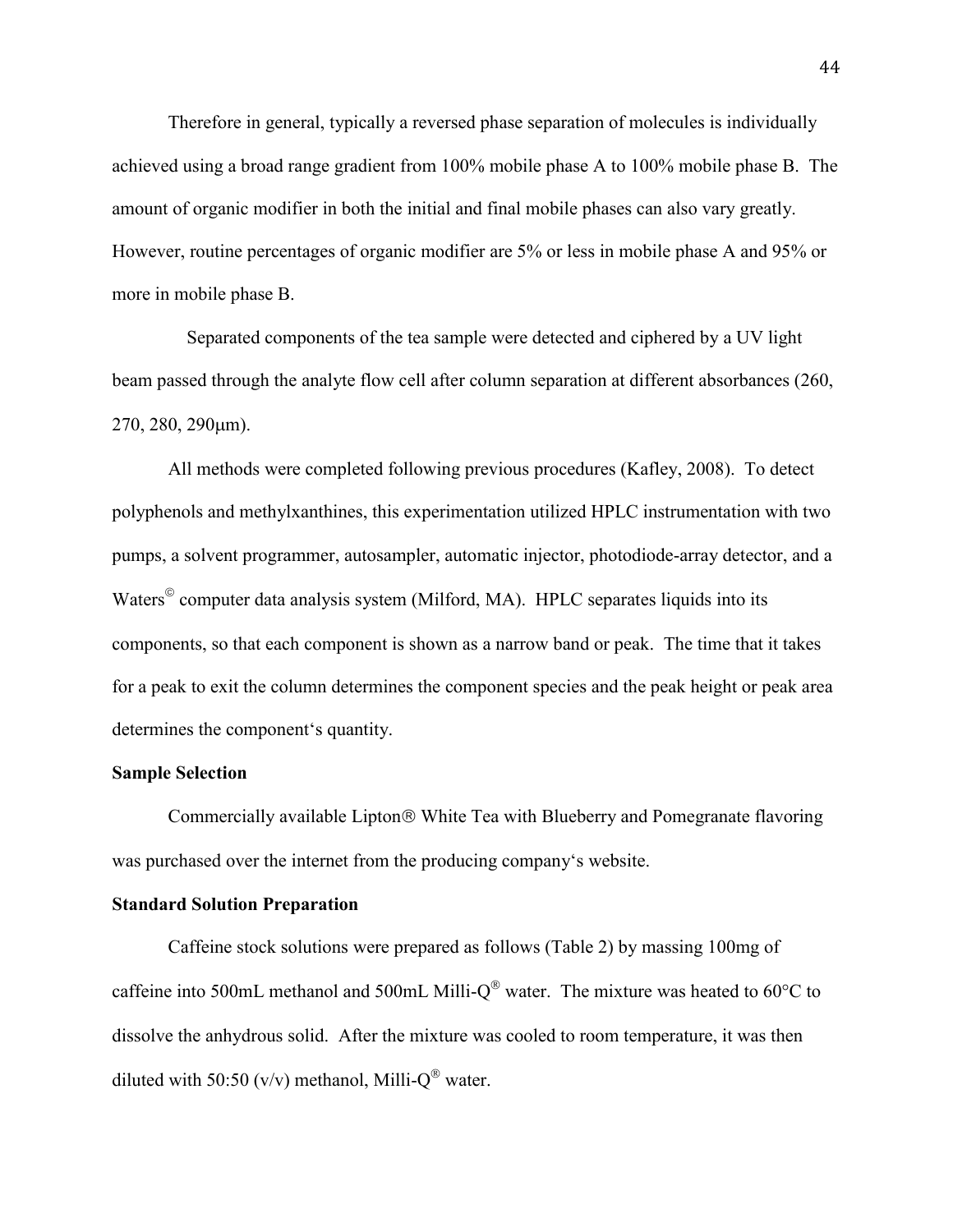Catechin and epicatechin stock solutions were prepared by massing 100mg catechin and epicatechin in separate beakers. The mixtures were then dissolved in 50mL methanol and diluted to 100mL with Milli- $O^{\circledast}$  water.

Stock solutions were transferred via pipet into 100-mL volumetric flasks, then diluted to volume with methanol. All compounds were mixed together to prepare individual standard solutions in order to determine a standard retention time of each compound. Table 2 contains the five different standard solutions and concentrations in increasing amounts.

## Table 2.

#### *Standard mixture concentrations*

|                          | Concentration (mg/L) |    |     |     |     |
|--------------------------|----------------------|----|-----|-----|-----|
| <b>Standard Element</b>  |                      | H  | III | IV  | V   |
| Catechin                 | 10                   | 20 | 30  | 40  | 50  |
| Epicatechin              | 20                   | 40 | 60  | 80  | 100 |
| Epigallocatechin Gallate | 20                   | 40 | 60  | 80  | 100 |
| Caffeine                 | 40                   | 80 | 120 | 160 | 200 |

Final standards were prepared by measuring 1, 2, 3, 4, and 5 mg (respectively) of EGCG in separate 25mL volumetric flasks. Then the first flask was diluted to mark with standard mix #1, the second to mark with standard mix #2, the third to mark with standard mix #3, the fourth to mark with standard mix #4, and the fifth to mark with standard mix #5.

Reagents needed for the mobile phase in the HPLC included HPLC grade acetonitrile  $(CH<sub>3</sub>CN)/0.25\%$  glacial acetic acid (40%/60%; v/v), B phase, and 0.5% glacial acetic acid, A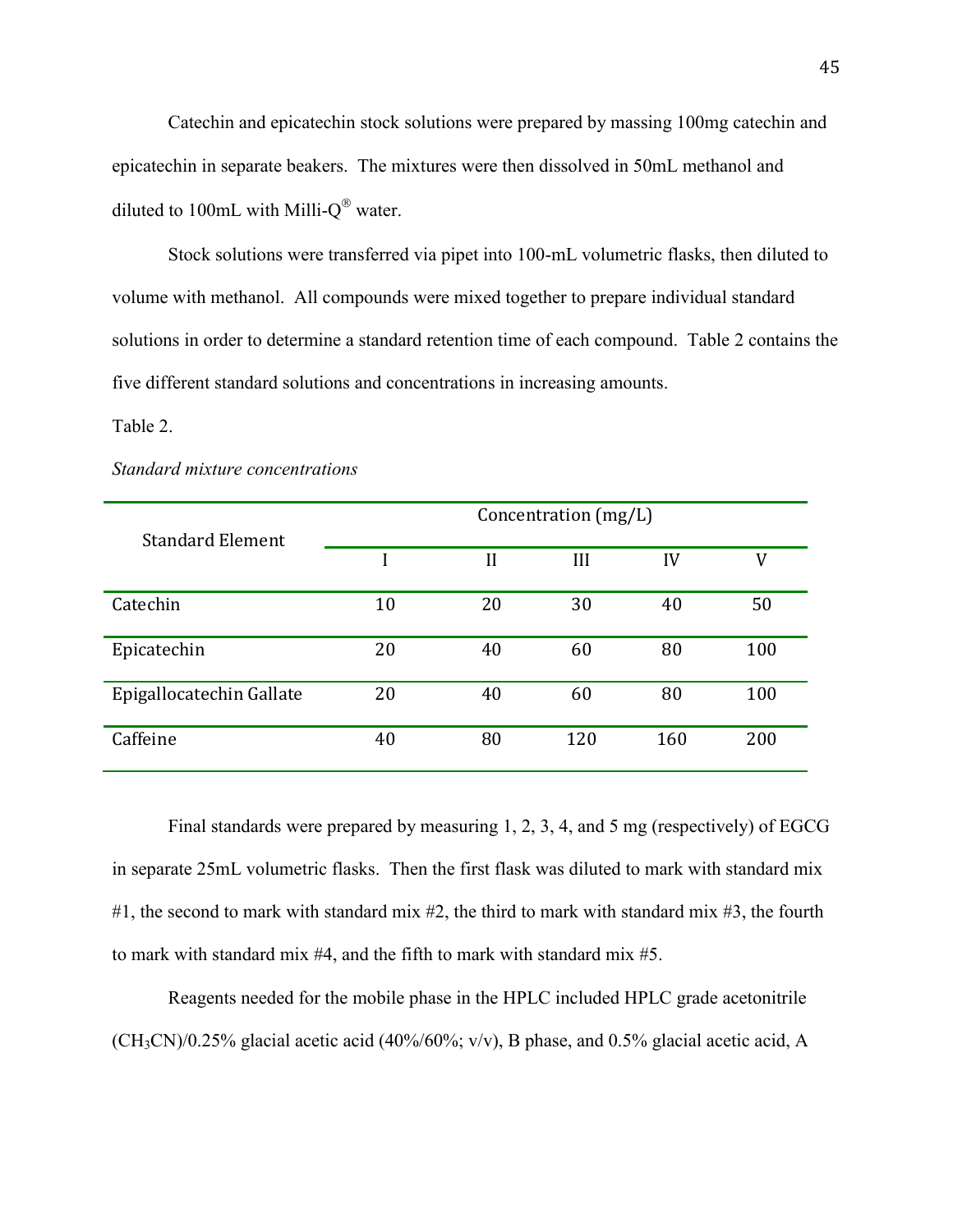phase, from Aldrich (Milwaukee, WI). The flow rate for phase A was set for 2 mL/minute. Phase B's flow rate was set at 0.0mL/minute.

# **Tea sample preparation**

All samples were run in triplicate. Chippewa Spring water (250mL) was heated in a 400mL beaker. After the water reached an initial steeping temperature of 100°C, 95°C, 90°C, 85°C, 80°C, it was removed from the heat and poured over a commercially manufactured bag of Lipton© White Tea with Blueberry and Pomegranate flavoring (average mass was 1.75g) in a room temperature (25°C) 400mL beaker. Each of the triplicate samples were steeped in time intervals of 2 minutes, 5 minutes, 10 minutes, and 24 hours (using 60 tea samples for tea experimentation). The tea was then allowed to steep at room temperature at specific time intervals. As time intervals lapsed, each tea bag was removed from its beaker and excess water from the tea bag was expelled into the beaker of tea. Small tea samples of each triplicate were then transferred and filtered via 0.45µm syringe-mounted membrane filter (Stricher, 1993) into a 1mL autosampler vial for subsequent HPLC injection and analysis.

## **Instrumentation**

A Waters<sup>©</sup> high performance liquid chromatography (HPLC) system with Millennium<sup>©</sup> software was used to identify and quantify catechin, epicatechin, epigallocatechin gallate, and caffeine in the tea samples from a modified HPLC method (Yang, 1998). The column used in the analysis was a Waters Radial Compression $^{\circ}$  10 cm x 8 mm ID Novapak  $C_{18}$  column with a NovaPak GaurdPak in an RCM-100 radial compression module. Solvent A consisted of Milli- $Q^{\circ}$  water/glacial acetic acid 99.5:0.5 (v/v) and solvent B consisted of Milli- $Q^{\circ}$  water/acetonitrile/glacial acetic acid 59.5:40.0:0.5 (v/v). The solvent condition was changed from 100% A to 100% B within a 30 minute time range. The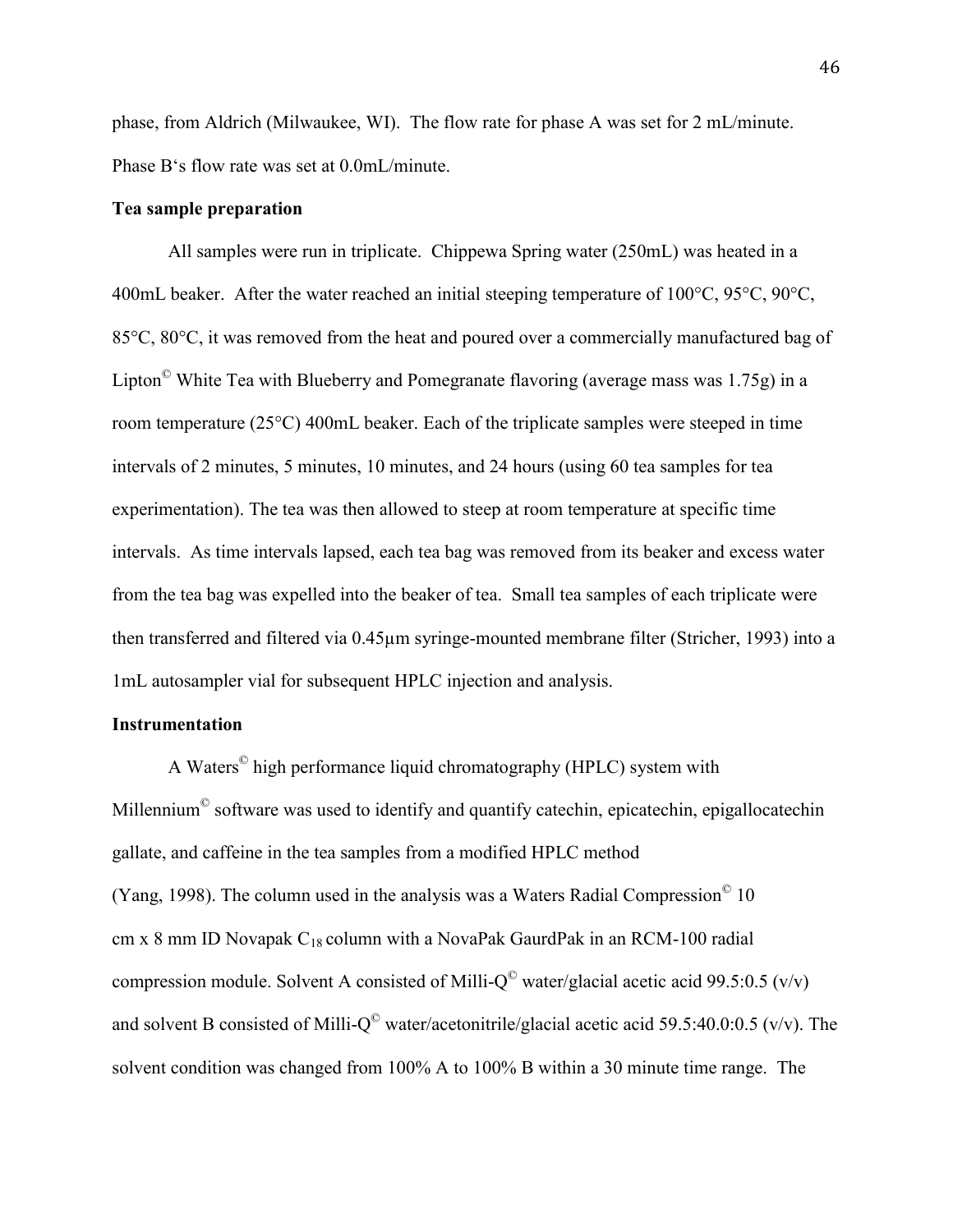solvent was then returned to 100% A for one minute, then equilibrated for the remaining 5 minutes. Gradient conditions for the complete 36-minute extraction are described in Table 3. The injection volume for each sample was  $25\mu$ L. The HPLC hardware used included a Waters<sup>©</sup> 717 Plus autosampler, Waters<sup>©</sup> 1525 Binary HPLC Pump, and a Waters<sup>©</sup> Photodiode Array Detector. The system was controlled via PC using a Windows<sup>©</sup> NT operating system and Waters Empower<sup>©</sup> 2.0 software.

# *Table 3.*

|                | Time (min) | Flow $(mL/min)$ | $\%A$ | $\%B$ | Curve |
|----------------|------------|-----------------|-------|-------|-------|
| 1              |            | 2.0             | 100.0 | 0.0   |       |
| $\overline{2}$ | 30.0       | 2.0             | 0.0   | 100.0 | 7     |
| 3              | 31.0       | 2.0             | 100.0 | 0.0   | 6     |
| 4              | 35.0       | 2.0             | 100.0 | 0.0   | 6     |
| 5              | 36.0       | 2.00            | 100.0 | 0.0   | 6     |

Mobile phase conditions

The UV spectra of the analytes were measured with an Aligent UV-Vis spectrophotometer<sup>©</sup> with UV-Vis Chem Station<sup>©</sup> software. At concentrations of 10mg/L, the UV absorption maxima of catechin, epicatechin, and epigallocatechin gallate were determined to be 280nm; caffeine was 270nm. Therefore, chromatograms were collected using analytical wavelengths of 270 and 280nm.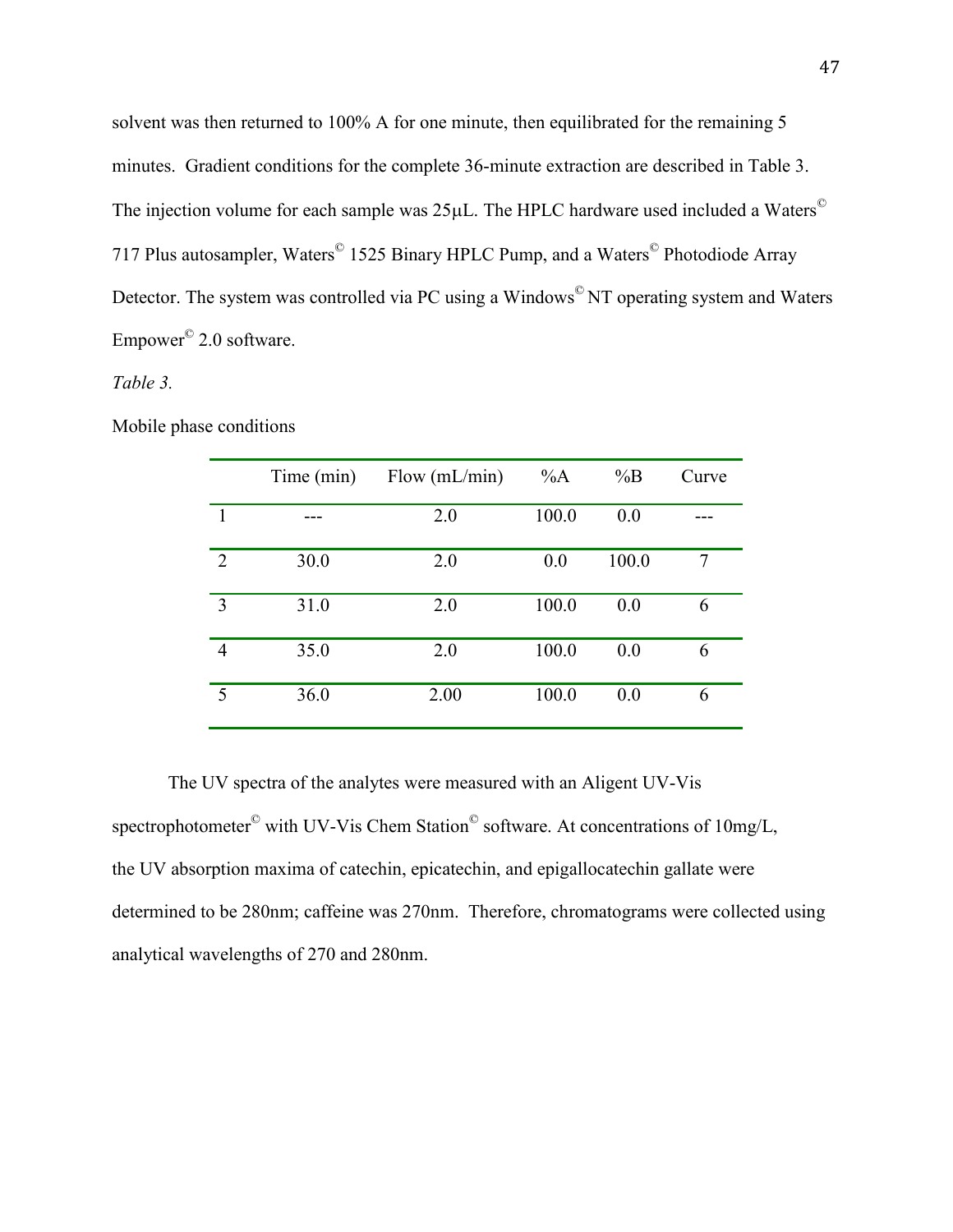# **Peak detection and verification**

 The detection system was set to collect data at four wavelengths: 260nm, 270nm, 280nm, and 290nm. These wavelengths were used for peak verification, however only peaks from the 270nm and 280nm chromatograms were used for peak ratio analysis and chemical quantification.

# **Data analysis**

Each standard was transferred into an autosampler vial and analyzed in the HPLC for 36 minutes to find each standard's unique retention time. The two mobile phases, acetonitrile/ 0.25% acetic acid (40%/60%,  $v/v$ ) running at 2.0mL/min and 0.25% acetic acid running at 0.0mL/min. Each tea sample was injected and processed through the HPLC for 36 minutes in the same manner as each of the analyte standards. Detected and recorded wavelengths for all solutions were 260nm, 270nm, 280nm, 290nm; close to λmax of the analytes under investigation.

Computer generated HPLC standard solution chromatograms illustrated a solution's polyphenol and methylxanthine compounds. Standard solution peak areas from which the concentrations of corresponding polyphenols and methylxanthines extracted from the Lipton© White Tea were calculated using graphical quantification produced by the computer program, Graphical Analysis by Vernier<sup>©</sup>. Mean concentrations and their standard deviations were determined using Microsoft Excel. Statistical analysis was performed using *t*-test via the College of Saint Benedict and Saint John's University (SPSS).

## **Limitations of the study**

 The white tea extraction process of the analytes is a limit of the study. The quantification of polyphenols and the methylxanthine, caffeine by HPLC is dependent on the proficiency of the extraction process. The HPLC instrumentation is another limitation in that flavanol and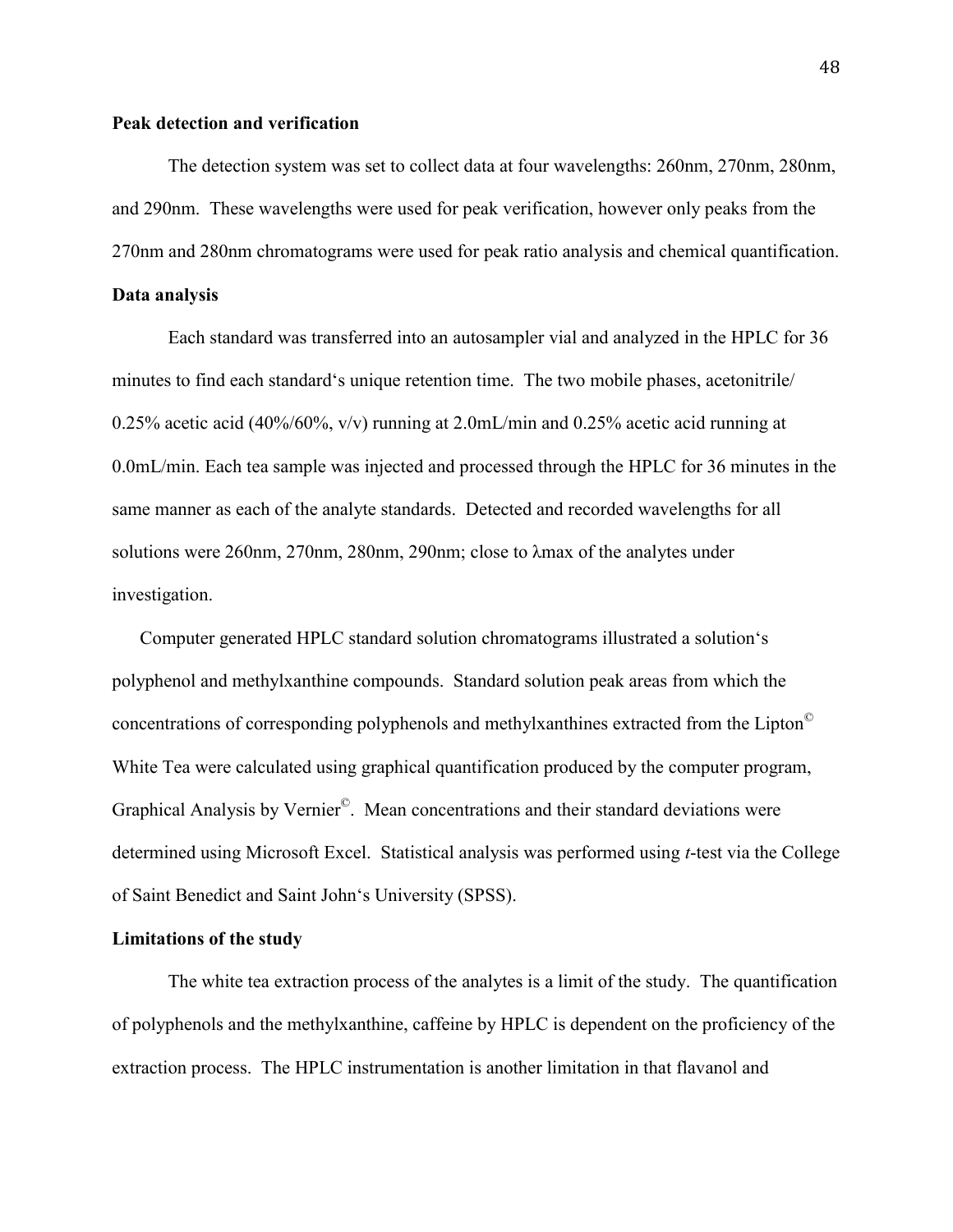methylxanthine concentrations are based on the HPLC machine's ability to accurately quantify the components under analysis.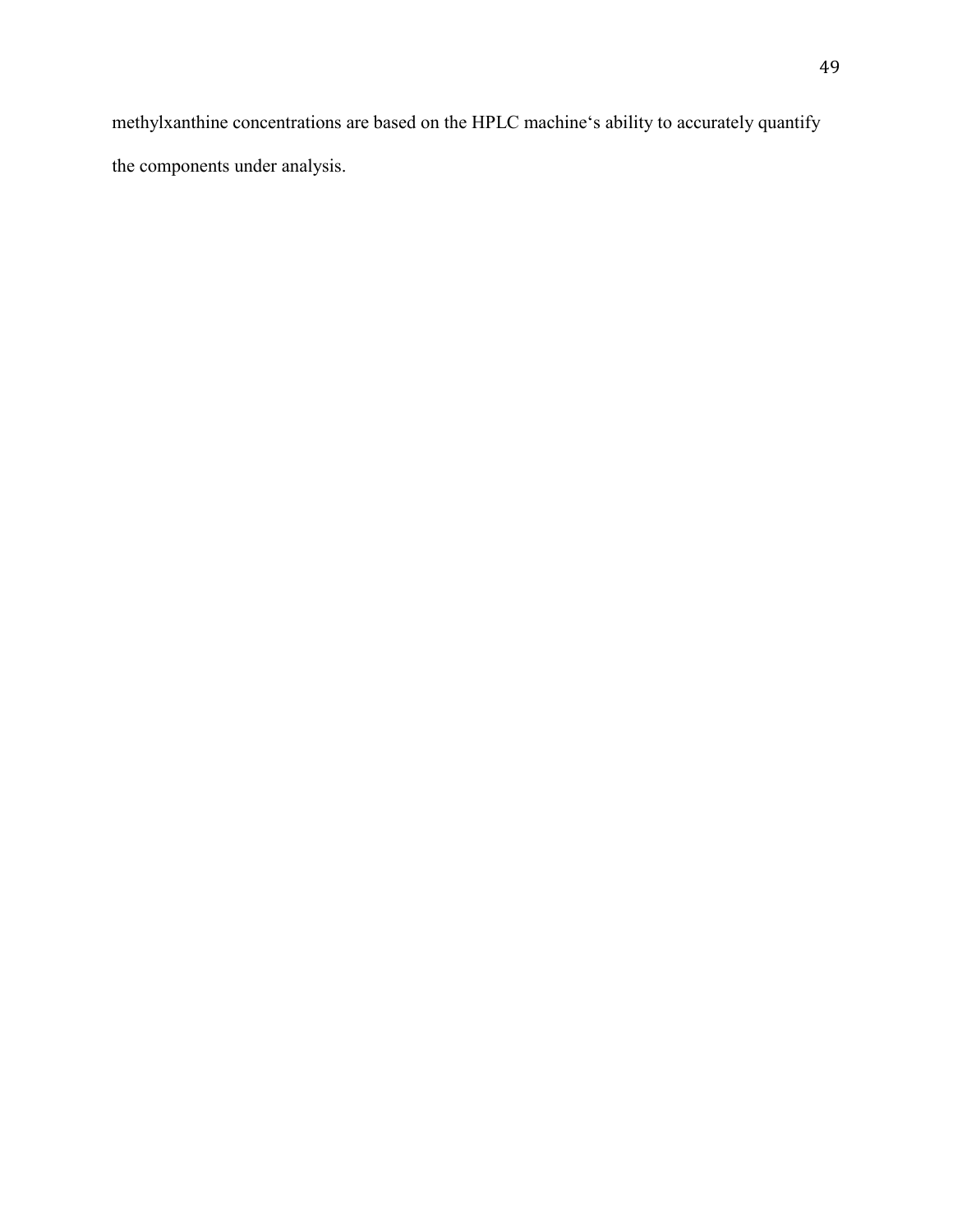### **Chapter IV: Results and Discussion**

Chapter four includes results obtained and a discussion related to the research findings. In review, Lipton ® White Tea with Blueberry and Pomegranate flavoring was brewed under predetermined time intervals  $(2, 5, 10 \text{ minutes}, \text{and } 24 \text{ hours})$  and temperatures  $(80^{\circ} \text{C}, 85^{\circ} \text{C},$ 90 $\degree$ C, 95 $\degree$ C, and 100 $\degree$ C) to investigate its polyphenols (catechin (C), epicatechin (EC), epigallocatechin gallate (EGCG)) and the methylxanthine (caffeine (Caf)) content. Each of the triplicate samples was then tested with reverse-phase HPLC methodology (Kaspar, 2006) in order to quantify polyphenol and methylxanthine concentrations in the white tea.

Tested component standard, tea polyphenol, and caffeine peak areas were given via HPLC chromatogram and graphed using a program called Graphical Analysis (Beaverton, Oregon). The specific tea components under investigation have varied maximum absorptions; therefore, multiple wavelength detections (260nm, 270nm, 280nm, and 290nm) were used. Preferred wavelengths were identified as they allowed for greater absorption and peak area in each constituent's concentration. Figure 6 shows a chromatogram of standard solutions used to determine the retention time of each of the analytes. The earliest analyte retention time was that of catechin at 17.9 minutes, second was caffeine at 18.5 minutes, third was epicatechin at 20.3, and finally EGCG at 20.6 minutes. The peak area of each analyte indicates its concentration in a given solution. The peak area varies under differing wavelengths.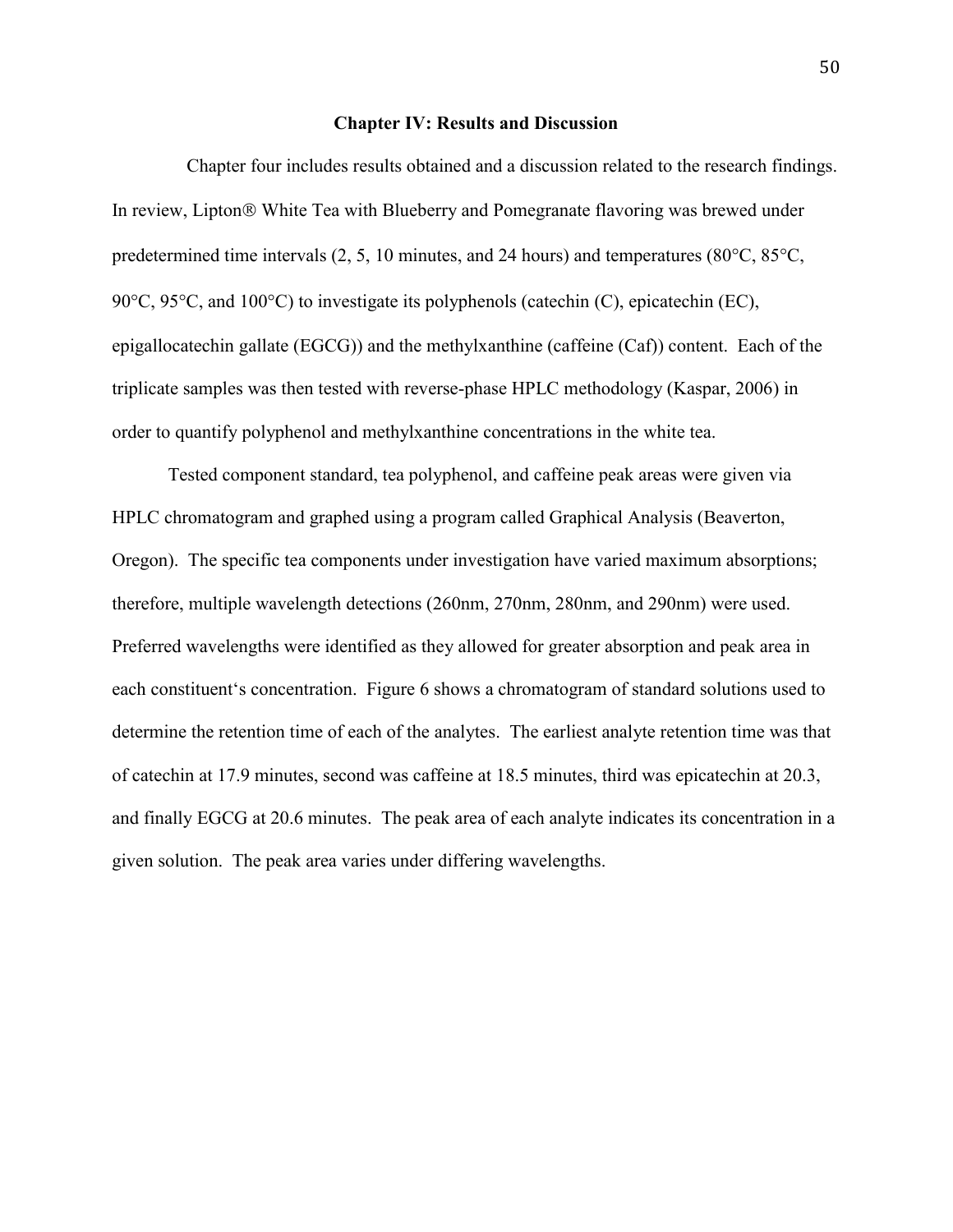

*Figure 6.* HPLC chromatogram of standard chemical retention times (Kafley, 2008)

Peak areas were greatest under wavelengths measuring 280nm/ 270nm in each tea chromatogram. Analyte peak ratios were compared to corresponding standard peak ratios with similar retention times. Each polyphenolic and methylxanthine concentration was determined using the equation formed by the best-fit line of the standard linear curve of each component.

Figure 7 shows the standard linear curve obtained from the concentrations of standard and the peak areas at varied wavelengths. The standard curve was used to calculate the amount of each component of polyphenols present in each tea sample under analysis.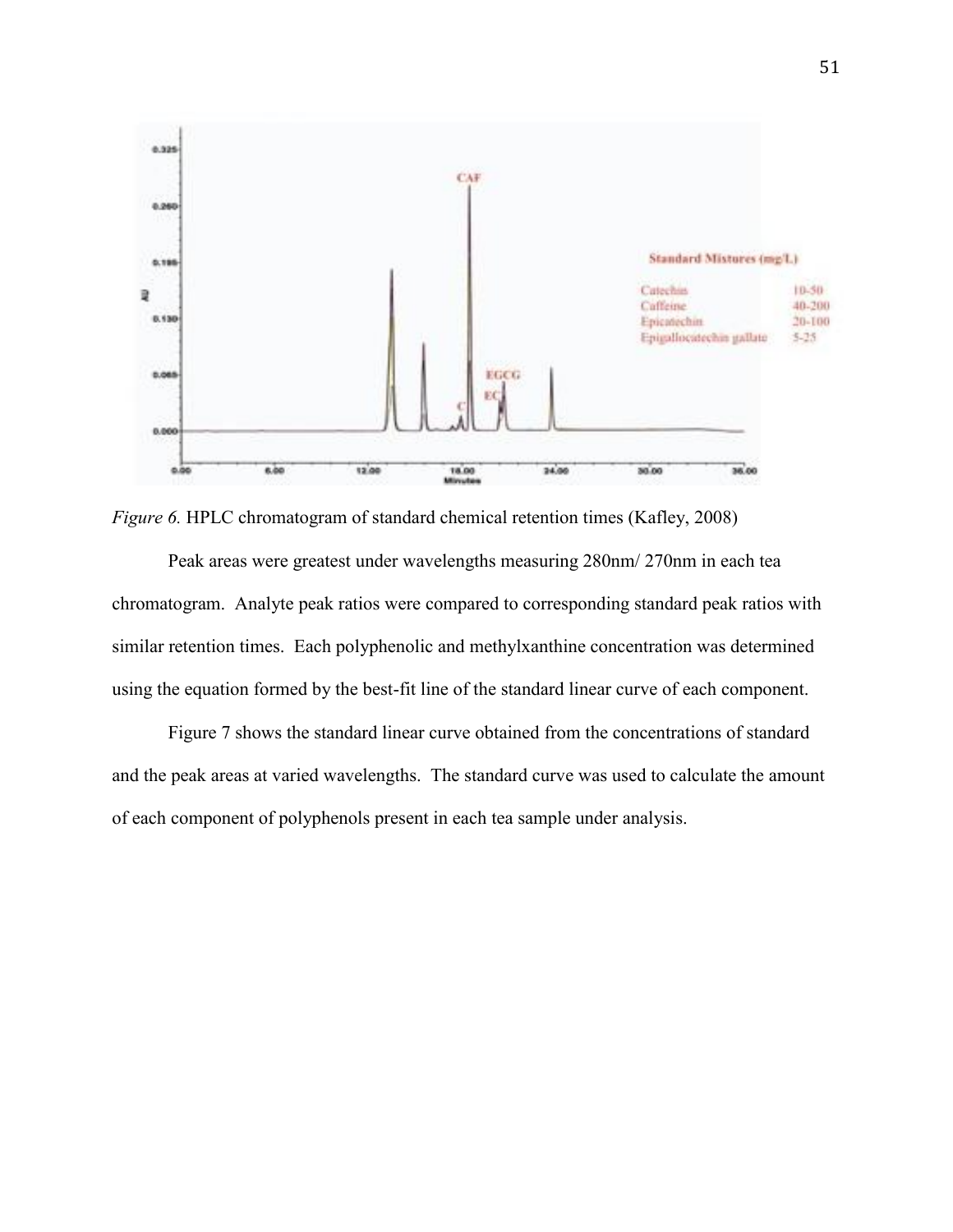

*Figure 7.* Curves of known standard component concentrations per HPLC analysis

The amounts of polyphenol and caffeine expressed in the HPLC analysis were analyzed and the results are shown in Table 4. Catechin concentrations generally increased as steeping duration and temperature increased. Starting at  $8mg/250mL$  at 85, 90, 95, and 100 $^{\circ}$ C to  $22mg/250mL$ . In 80 and 85 $\degree$ C samples, catechin concentrations decreased between the 10minute and 24-hour time increments. Epicatechin also increased in concentration from 2-minute to 24-hour steeping temperatures, with the exception to the  $80^{\circ}$ C samples. In the  $80^{\circ}$ C samples, epicatechin concentrations increased from 4.8mg/250mL at 2 minutes to 35.8mg/250mL at 10 minutes steeping time. The concentrations then decreased to 28.8mg/250mL at 24 hours of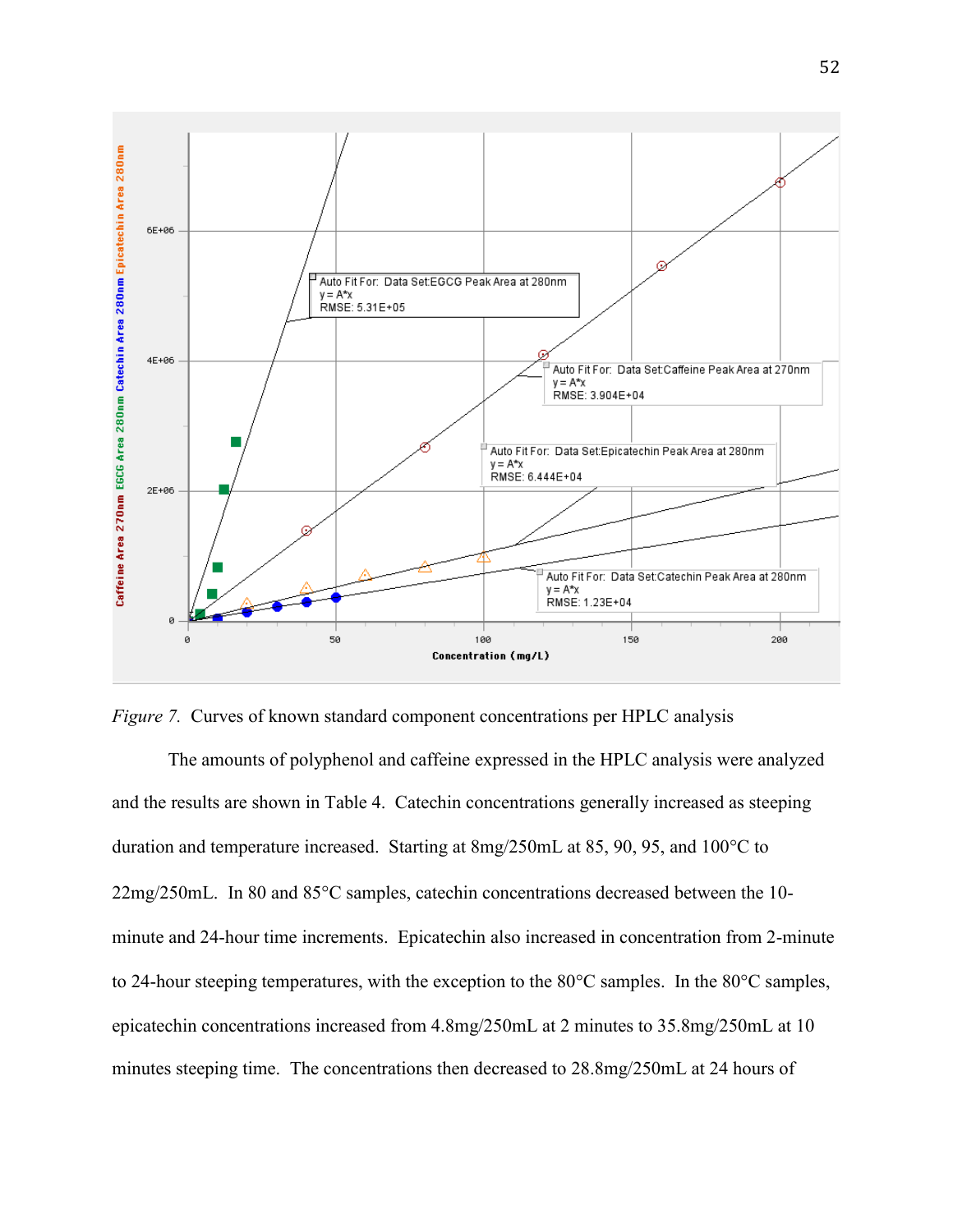steeping time. The greatest epicatechin concentration was  $36.1 \text{mg}/250 \text{m}$ L at  $100^{\circ}$ C for 24 hours steeping duration. This suggests that the steeping temperature, which will express the largest concentration of epicatechin within 24 hours of steeping, is  $100^{\circ}$ C. The component EGCG increased in concentration initially for the temperature of  $100^{\circ}$ C from 2 minutes (12.5mg/250mL) to 24 hours (30.4mg/250mL). In tea samples brewing in temperatures at or below 95<sup>o</sup>C, EGCG levels decreased to at or below initial 2-minute steeping duration levels, with the exception of EGCG concentrations observed in 24-hour samples brewed at an initial temperature of 85°C. The largest EGCG concentration was observed at 100°C after a 24-hour steeping duration. This suggests that EGCG is expressed from tea at high temperatures (greater than  $95^{\circ}$ C) and steeping temperatures of at least 10 minutes.

Table 4

| <b>Brew</b>    | <b>Brew Times</b> | Catechin       | Epicatechin    | <b>EGCG</b>    | Total       | Total          |
|----------------|-------------------|----------------|----------------|----------------|-------------|----------------|
| Temperature    |                   |                |                |                | Polyphenols | Caffeine       |
| $80^{\circ}$ C | 2 Minutes         | $9.00 \pm 2.0$ | $10.2 \pm 1.9$ | $4.80 \pm 0.8$ | 24.0        | $62.0 \pm 2.6$ |
|                | 5 Minutes         | $11.0 \pm 1.0$ | $25.8 \pm 1.6$ | $6.40 \pm 0.1$ | 43.2        | $84.5 \pm 2.6$ |
|                | 10 Minutes        | $13.0 \pm 2.0$ | $35.8 \pm 1.9$ | $5.40 \pm 1.4$ | 54.2        | $85.0 \pm 3.0$ |
|                | 24 Hours          | $10.0 \pm 1.0$ | $28.8 \pm 1.5$ | $3.00 \pm 0.1$ | 41.8        | $125 \pm 2.0$  |
| $85^{\circ}$ C | 2 Minutes         | $8.00 \pm 1.0$ | $9.90 \pm 1.7$ | $3.50 \pm 0.2$ | 21.4        | $64.3 \pm 1.3$ |
|                | 5 Minutes         | $11.0 \pm 3.0$ | $15.0 \pm 0.1$ | $9.10 \pm 0.2$ | 35.1        | $101 \pm 1.5$  |
|                | 10 Minutes        | $15.0 \pm 2.0$ | $20.1 \pm 1.9$ | $15.3 \pm 0.6$ | 50.4        | $125 \pm 2.2$  |
|                | 24 Hours          | $13.0 \pm 2.0$ | $27.8 \pm 2.0$ | $4.50 \pm 1.4$ | 45.3        | $136 \pm 1.4$  |
| $90^{\circ}$ C | 2 Minutes         | $8.00 \pm 1.0$ | $15.1 \pm 0.1$ | $9.30 \pm 1.9$ | 32.4        | $86.7{\pm}3.0$ |

*Analyzed polyphenol and methylxanthine concentrations (mg/250mL serving)*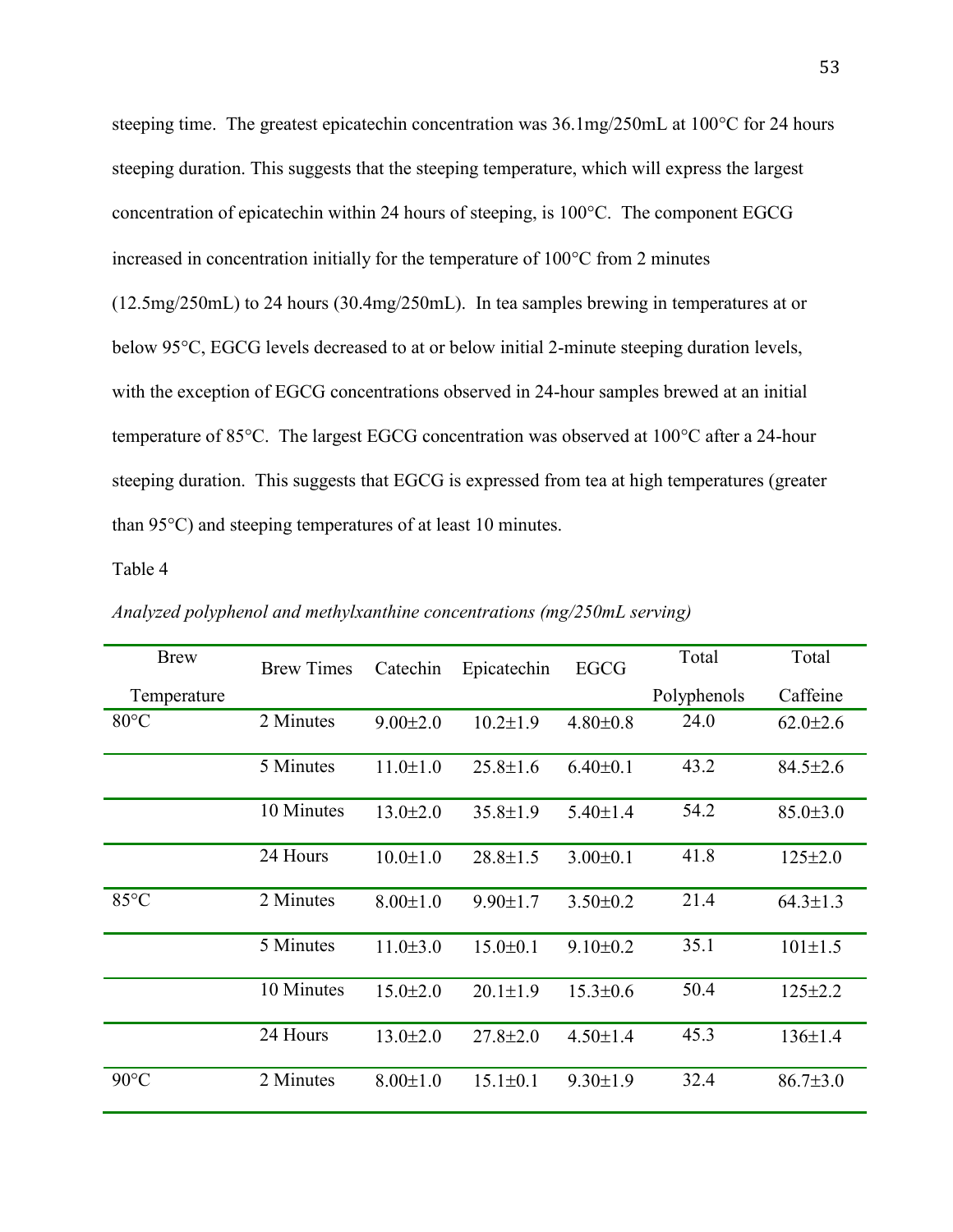|                 | 5 Minutes  | $9.00 \pm 1.0$ | $17.6 \pm 0.2$ | $11.5 \pm 0.3$ | 38.1 | $105 \pm 1.7$  |
|-----------------|------------|----------------|----------------|----------------|------|----------------|
|                 | 10 Minutes | $12.0 \pm 1.0$ | $20.5 \pm 0.3$ | $15.3 \pm 0.2$ | 47.8 | $122 \pm 1.8$  |
|                 | 24 Hours   | $16.0 \pm 1.0$ | $35.5 \pm 1.9$ | $9.60 \pm 1.3$ | 61.1 | $140 \pm 1.1$  |
| $95^{\circ}$ C  | 2 Minutes  | $8.00 \pm 1.0$ | $14.1 \pm 0.3$ | $9.90 \pm 0.1$ | 32.0 | $74.3 \pm 2.0$ |
|                 | 5 Minutes  | $12.0 \pm 1.0$ | $20.8 \pm 1.9$ | $17.4 \pm 1.0$ | 50.2 | $113 \pm 0.5$  |
|                 | 10 Minutes | $13.0 \pm 3.0$ | $21.2 \pm 1.9$ | $20.5 \pm 2.2$ | 54.7 | $122 \pm 1.8$  |
|                 | 24 Hours   | $18.0{\pm}2.0$ | $34.6 \pm 2.0$ | $9.30 \pm 0.8$ | 61.9 | 136±4.0        |
| $100^{\circ}$ C | 2 Minutes  | $8.00 \pm 2.0$ | $16.3 \pm 0.1$ | $12.5 \pm 0.1$ | 36.8 | $94.3 \pm 2.2$ |
|                 | 5 Minutes  | $8.00 \pm 1.0$ | $21.4 \pm 1.9$ | $17.5 \pm 1.9$ | 46.9 | $116 \pm 1.1$  |
|                 | 10 Minutes | $11.0 \pm 1.0$ | $24.0 \pm 2.0$ | $20.8 \pm 1.9$ | 55.8 | $145 \pm 2.1$  |
|                 | 24 Hours   | $22.0 \pm 2.0$ | $36.1 \pm 1.9$ | $30.4 \pm 0.8$ | 88.5 | $167 \pm 1.6$  |

In Table 4, 2-minute samples for all temperatures, tended to increase in EGCG concentrations as steeping temperatures increased while the greatest concentration was expressed in 100°C steeping temperature (12.5mg/250mL); 5-minute samples also increased in EGCG concentrations up to 95°C and did not differ significantly from the sample steeped for 5 minutes at 100°C (17.4 and 17.5mg/250mL, respectively). The samples steeped for 10 minutes generally increased in catechin, epicatechin, and EGCG concentrations from the 2- and 5-minute samples at corresponding temperatures with the exception of EGCG at 80°C (Table 4). Concentrations at 100°C were greater (P<0.05) at 24 hours steeping than when brewed at 80°C for 24 hours brewed for other time intervals identified in Table 4 and Figure 8. This shows that larger concentrations of EGCG are expressed when steeped at 100°C rather than 80°C (Table 4). In Table 4, it is noted that in 24-hour samples steeped at all temperatures below 100°C were lowest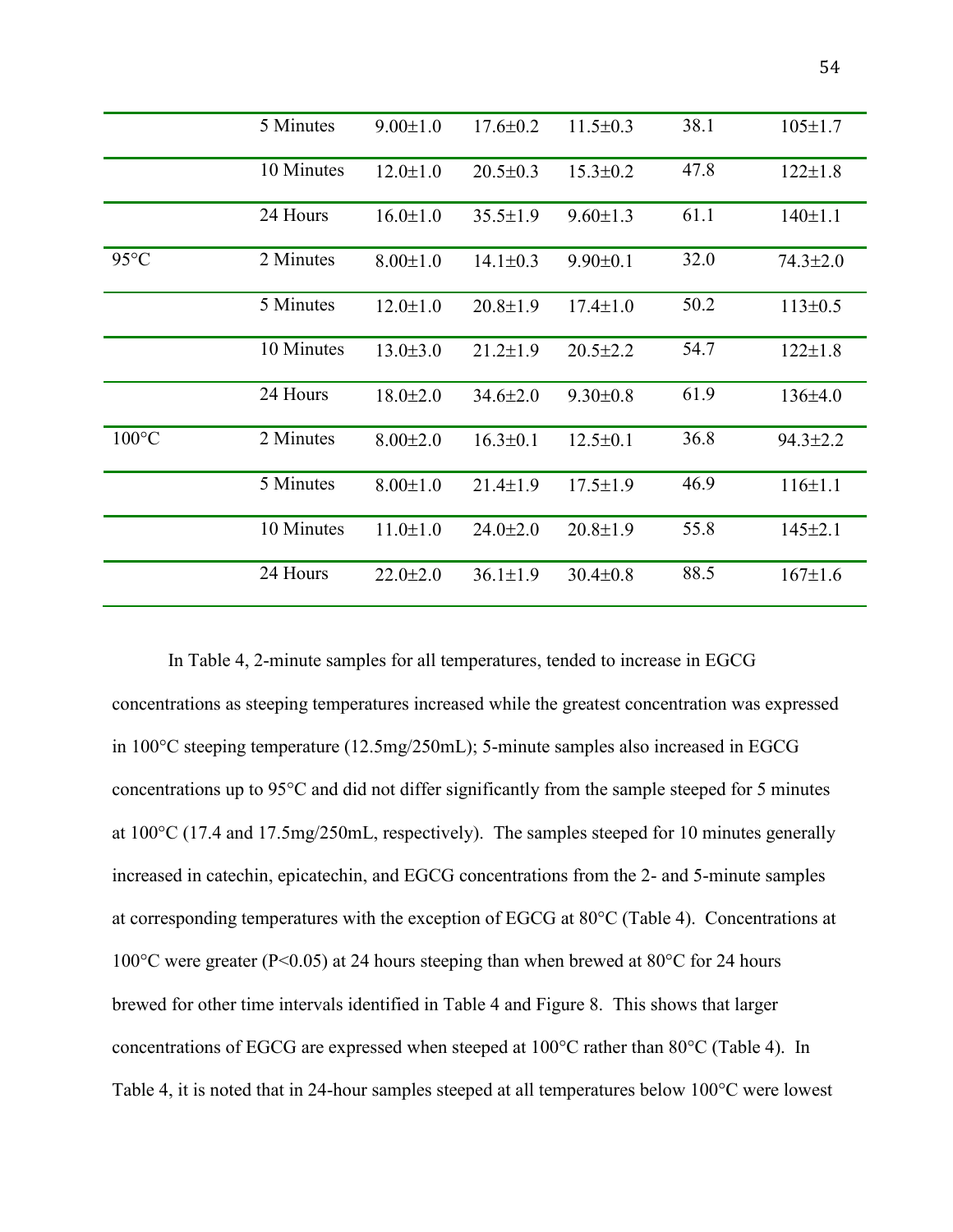in concentration (less than 10mg/250mL). This may indicate that EGCG could decline over time, in low steeping temperatures, since EGCG concentrations are reduced between the 10 minute and 24-hour steeping times in all conditions except for 100°C. EGCG concentrations in samples steeped at 95°C and 100°C show similar concentrations at 5- and 10-minute steeping conditions. This suggests that brewing tea at five and ten minutes at temperatures of  $95^{\circ}$ C and greater would deliver the same health benefits of EGCG among the two different steeping temperatures.

In a previous study on green teas by Gudala (2008), Salada®, Bigelow®, and Celestial Seasonings<sup>®</sup> (caffeinated and decaffeinated) teas were studied to find and compare polyphenol and methylxanthine concentrations among these brands. Under extraction environments similar to those outlined in this paper, the teas expressed the greatest average concentrations of C, EC, and EGCG in Salada® Caffeinated Green Tea. Total polyphenol concentration generally increased with steeping times of 2-6 minutes, then declined at 10 minutes. The largest amount of total polyphenols (including theobromine, catechin, epicatechin, epigallocatechin, epicatechin gallate, and epigallocatechin gallate) was observed at a temperature of  $100^{\circ}$ C with an 8-minute steeping time (239mg/250mL serving). The greatest catechin concentration (48.4 $\pm$ 1.8 mg/250mL serving) was found when Salada tea was steeped for 8 minutes at  $80^{\circ}$ C. The greatest epicatechin concentration  $(23.3\pm10.5\text{mg}/250\text{mL}$  serving) was found when Salada ® tea was steeped for 8 minutes at  $100^{\circ}$ C. The greatest epigallocatechin gallate concentration (124 $\pm$ 2.0 mg/250mL serving) was found when Salada tea was steeped for 10 minutes at  $80^{\circ}$ C. No specific EGCG concentration trend was observed.

In this current study, the environment which produced the greatest concentration of all polyphenols was with 100°C spring water at a single long-term steeping time of 24 hours in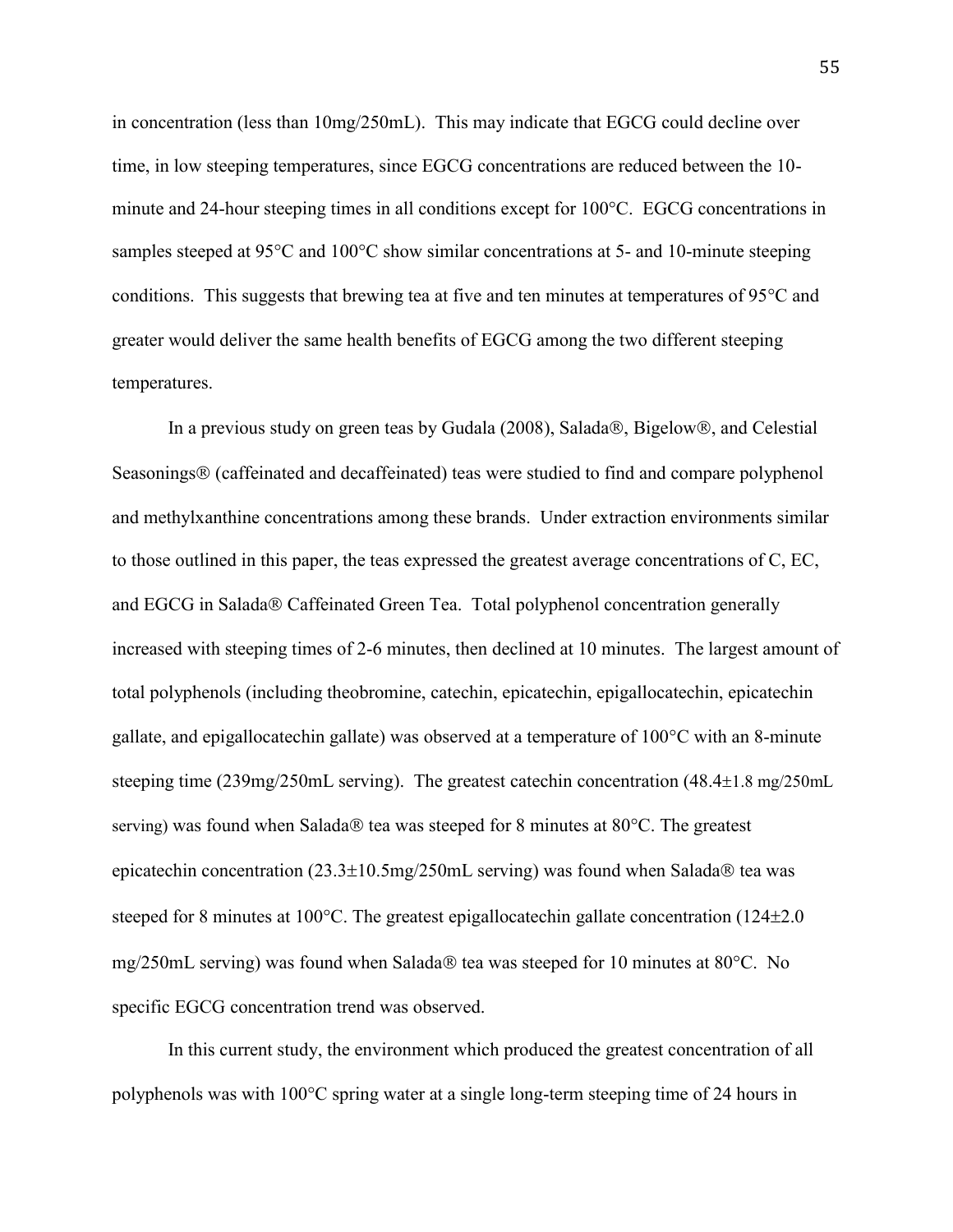contrast to Gudala's findings in which the steeping environment to produce the greatest total polyphenol concentration (including theobromine, catechin, epicatechin, epigallocatechin, epicatechin gallate, and epigallocatechin gallate) was found in Salada® Caffeinated Green Tea at 80°C for 8 minutes (239mg/250mL serving). The amounts of polyphenols observed in Salada® Caffeinated Green Tea were generally greater than in Lipton® White Tea. Gudala showed a catechin concentration of 26.4 more milligrams per 250mL serving (120% greater C than was found in Lipton<sup>®</sup> White Tea), an epicatechin concentration of 12.8 less milligrams per 250mL serving (55% less EC than was found in Lipton® White Tea), and an epigallocatechin gallate of 93.6 more milligrams per 250mL serving (308% greater EGCG than was found in Lipton White Tea). In comparing these findings, it can be inferred that Salada® Caffeinated Green Tea generally has a greater polyphenolic concentration than Lipton White Tea with Blueberry and Pomegranate.



*Figure 8.* Total polyphenol concentration (mg/250mL serving) after steeping for 2, 5, 10 minutes, and 24 hours at several steeping temperatures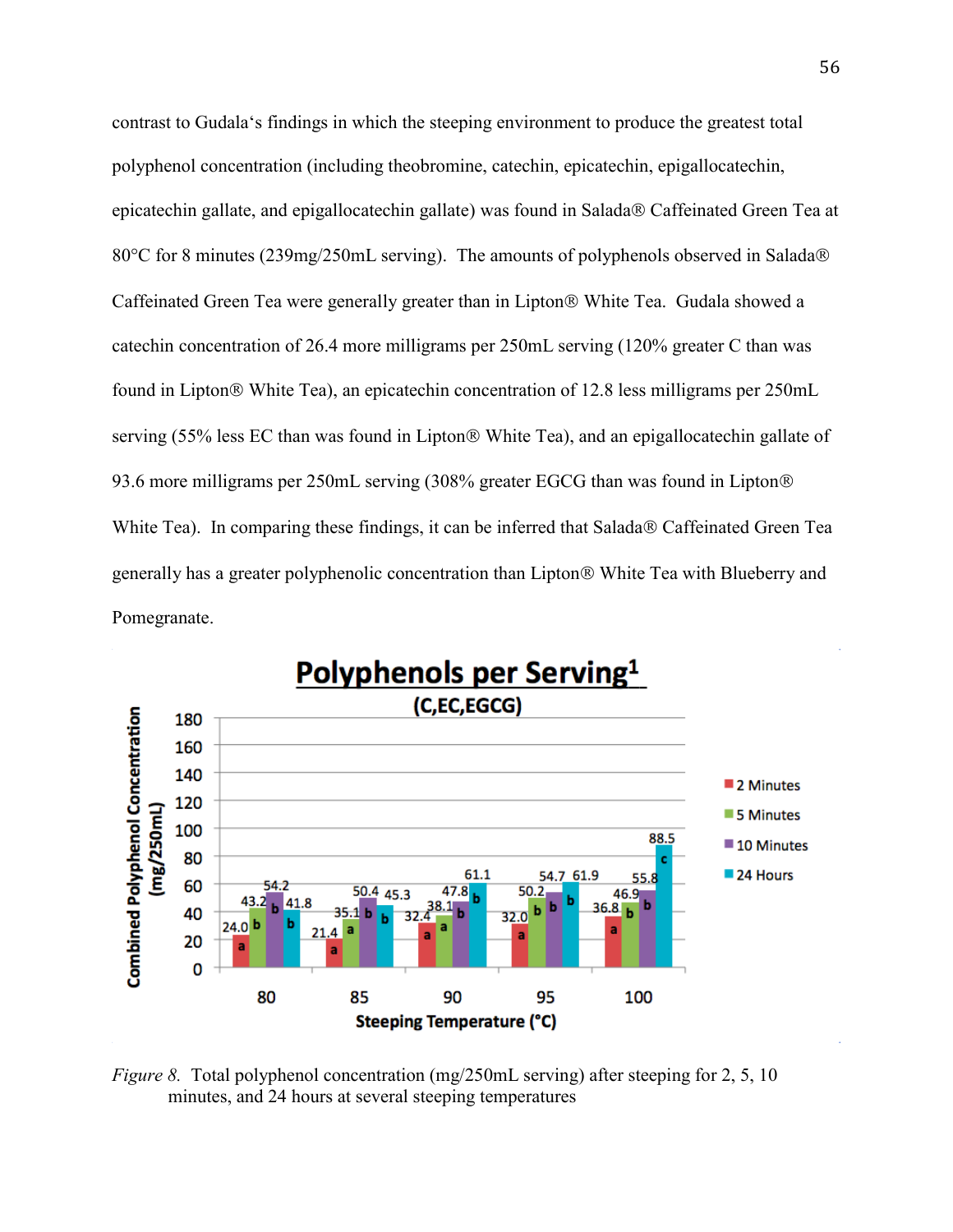<sup>1</sup> Identified means (mg/250mL) within each temperature followed by different lowercase letters are significantly different  $(P<0.05)$ 

Figure 8 illustrates the total polyphenolic concentrations that were compared to the corresponding peak ratios of known compounds with similar retention times. The concentration of each component in a sample was determined using the standard curve of each component. Findings generally show, that combined polyphenol concentrations increase with steeping temperature increases and duration. The overall total polyphenol content for each steeping condition ranged between 21.4mg/250mL to 88.5mg/250mL as shown in Table 4 and Figure 8, demonstrating that 100°C for a 24-hour steeping time allows the largest total polyphenols to be extracted from the white tea.

EGCG is a commonly investigated polyphenol due to its health benefits including cancer preventative properties (Lang et al., 2000). A study conducted by Jung and Ellis (2001) showed that EGCG is shown to inhibit tumor invasion and angiogenesis in cells. Table 5 shows that as the steeping temperatures increased, the greatest percentage of EGCG increased and was particularly large at 95°C and 100°C for 10 minutes (37%). This shows that steeping tea at 95°C or 100°C for 10 minutes results in the most optimal steeping condition in achieving a large concentration of EGCG. This finding is beneficial as EGCG is an important antioxidant for improving health.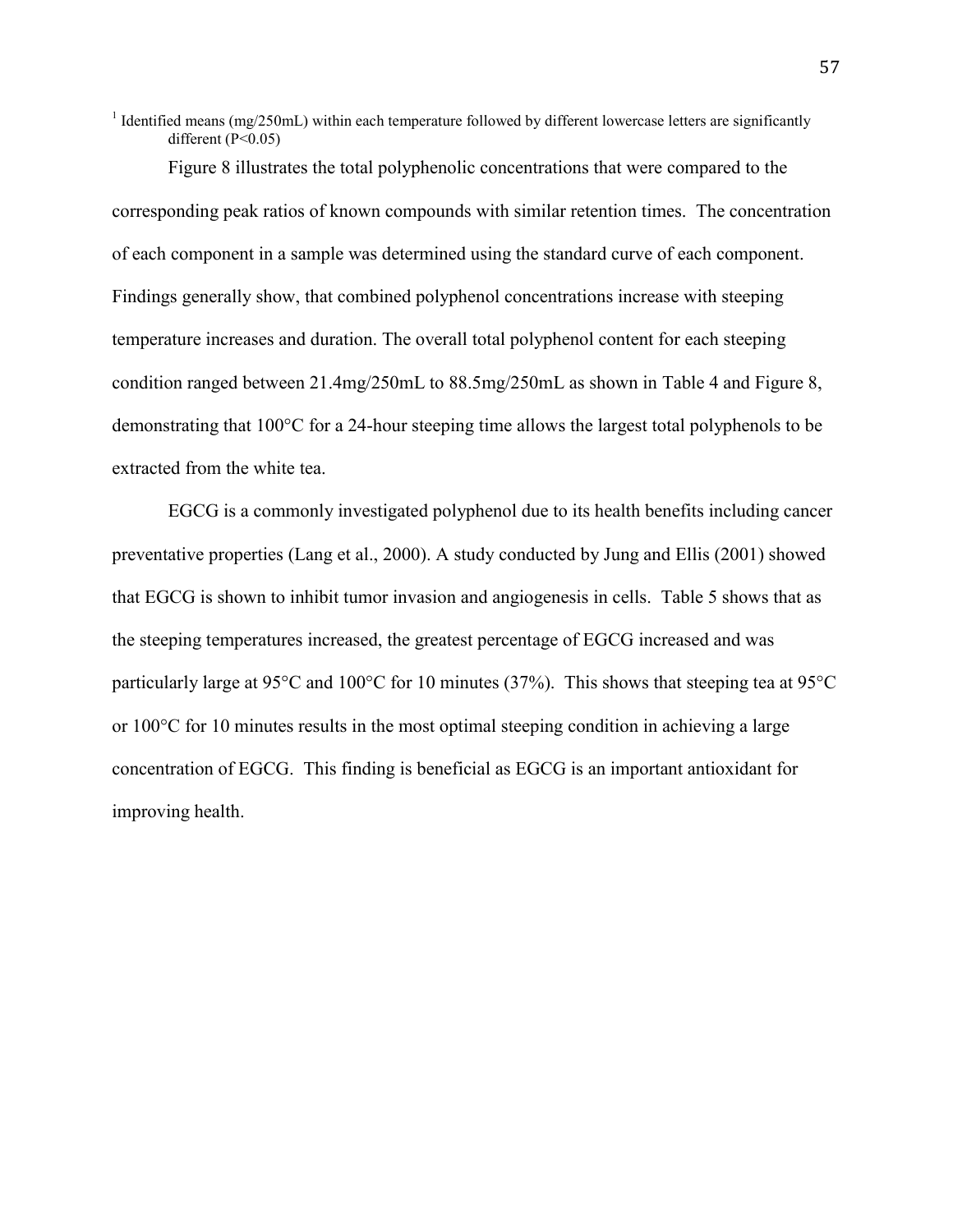# Table 5

*Content (mg/250mL, %/250mL) of EGCG among analyzed polyphenolic catechins*

| <b>Steep Temp</b> | Time Steeped | <b>EGCG</b>    | <b>Total Polyphenols</b> | Percent EGCG |
|-------------------|--------------|----------------|--------------------------|--------------|
|                   |              | (mg/250mL)     | (mg/250mL)               | per 250mL    |
| $80^{\circ}$ C    | 2 Minutes    | $4.80 \pm 0.8$ | 24.0                     | 20%          |
|                   | 5 Minutes    | $6.40 \pm 0.1$ | 43.2                     | 15%          |
|                   | 10 Minutes   | $5.40 \pm 1.4$ | 54.2                     | 10%          |
|                   | 24 Hours     | $3.00 \pm 0.1$ | 41.8                     | $7\%$        |
| 85°C              | 2 Minutes    | $3.50 \pm 0.2$ | 21.4                     | 16%          |
|                   | 5 Minutes    | $9.10 \pm 0.2$ | 35.1                     | 26%          |
|                   | 10 Minutes   | $15.3 \pm 0.6$ | 50.4                     | 30%          |
|                   | 24 Hours     | $4.50 \pm 1.4$ | 45.3                     | 10%          |
| $90^{\circ}$ C    | 2 Minutes    | $9.30 \pm 1.9$ | 32.4                     | 29%          |
|                   | 5 Minutes    | $11.5 \pm 0.3$ | 38.1                     | 30%          |
|                   | 10 Minutes   | $15.3 \pm 0.2$ | 47.8                     | 32%          |
|                   | 24 Hours     | $9.60 \pm 1.3$ | 61.1                     | 16%          |
| $95^{\circ}$ C    | 2 Minutes    | $9.90 \pm 0.1$ | 32.0                     | 31%          |
|                   | 5 Minutes    | $17.4 \pm 1.0$ | 50.2                     | 35%          |
|                   | 10 Minutes   | $20.5 \pm 2.2$ | 54.7                     | 37%          |
|                   | 24 Hours     | $9.30 \pm 0.8$ | 61.9                     | 16%          |
| $100^{\circ}$ C   | 2 Minutes    | $12.5 \pm 0.1$ | 36.8                     | 34%          |
|                   | 5 Minutes    | $17.5 \pm 1.9$ | 46.9                     | 37%          |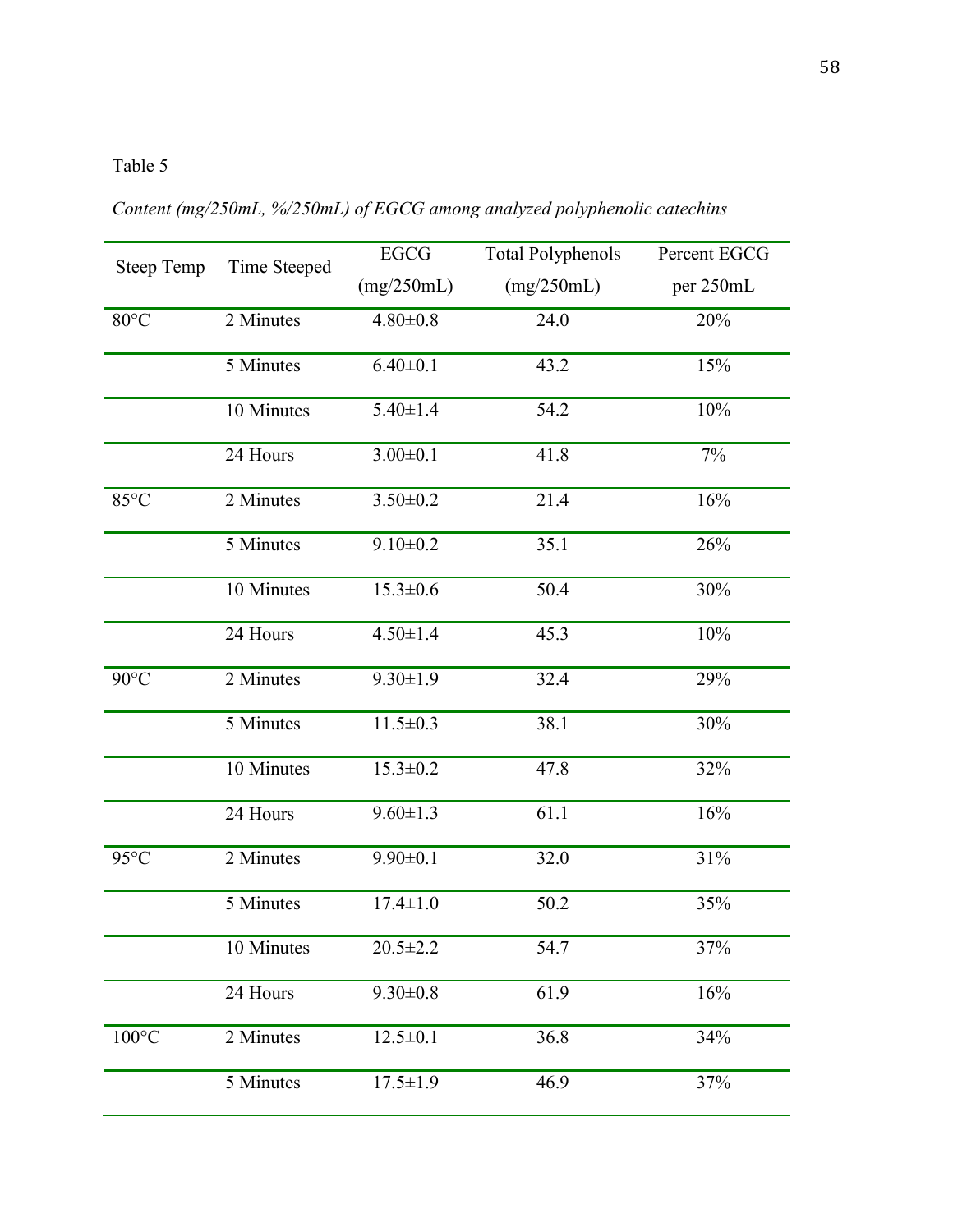| 10 Minutes | $20.8 \pm 1.9$ | 55.8 | 37% |
|------------|----------------|------|-----|
| 24 Hours   | $30.4 \pm 0.8$ | 88.5 | 34% |

Caffeine appears to be consistent in increasing in concentration as temperature and steeping durations increased, as Figure 9 shows that the caffeine in samples steeped for 2 minutes increased from the temperature of 80°C up to 100°C; caffeine concentrations in 5 minute samples steadily increased in caffeine concentration from 80°C to 100°C. The 10-minute steeping durations increased in caffeine concentrations from 80°C to 85°C, then decreased slightly at 90 $\degree$ C and again at 95 $\degree$ C, and increased to the greatest concentration at 100 $\degree$ C to 167.3mg/250mL serving (Figure 9). Caffeine concentrations were significantly greater (p<0.001) for 24-hour samples compared to all other times within each steeping temperature (Figure 9, Appendix A). This implies that the largest caffeine extraction for any steeping duration will be the most efficient in concentration at 100°C for 24 hours. All other steeping conditions were significant (P<0.05) at lesser confidence intervals between 2-minute and 5 minutes samples at all steeping temperatures; 5-minute and 10-minute samples at all steeping temperatures; 10-minute and 24-hour samples at all steeping temperatures, and 2-minute and 10 minute samples at all steeping temperatures (Figure 9), indicating that as steeping times increase, concentrations of caffeine increase.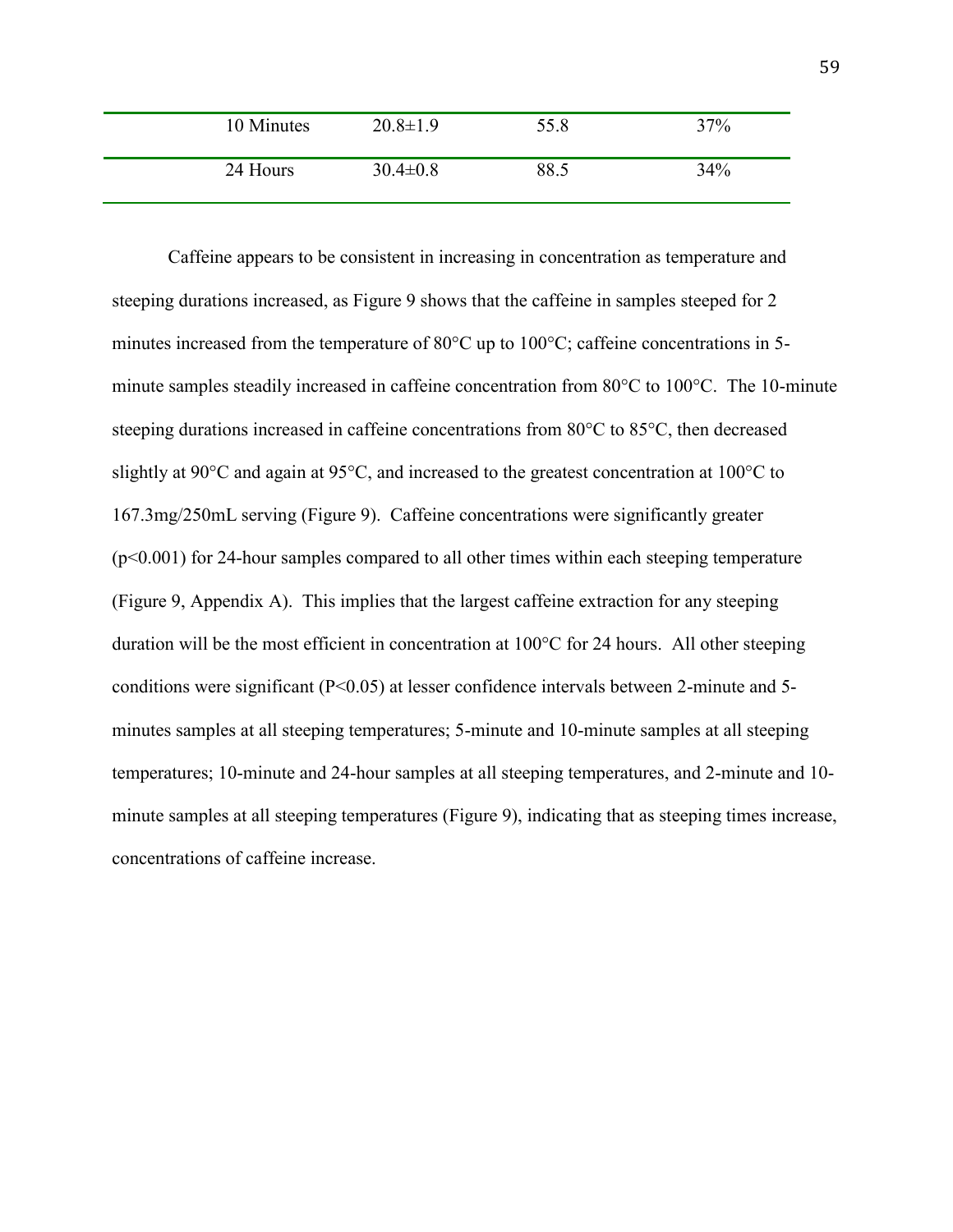

*Figure 9.* Total caffeine concentration (mg/250mL serving) after steeping for 2, 5, 10 minutes, and 24 hours at several temperatures

<sup>1</sup> Bars with different lowercase letters within each temperature are significantly different ( $P < 0.05$ )

In Gudala's (2007) study, the greatest caffeine concentration (58.3±1.9 mg/250mL serving) was observed at 80°C when steeped for 10 minutes. This concentration is 108.7mg less per 250mL serving than that of the caffeine in Lipton® White Tea, which had 186% more caffeine per 250mL serving. This compared data shows that Lipton<sup>®</sup> White Tea has greater caffeine concentrations than Salada® Caffeinated Green Tea.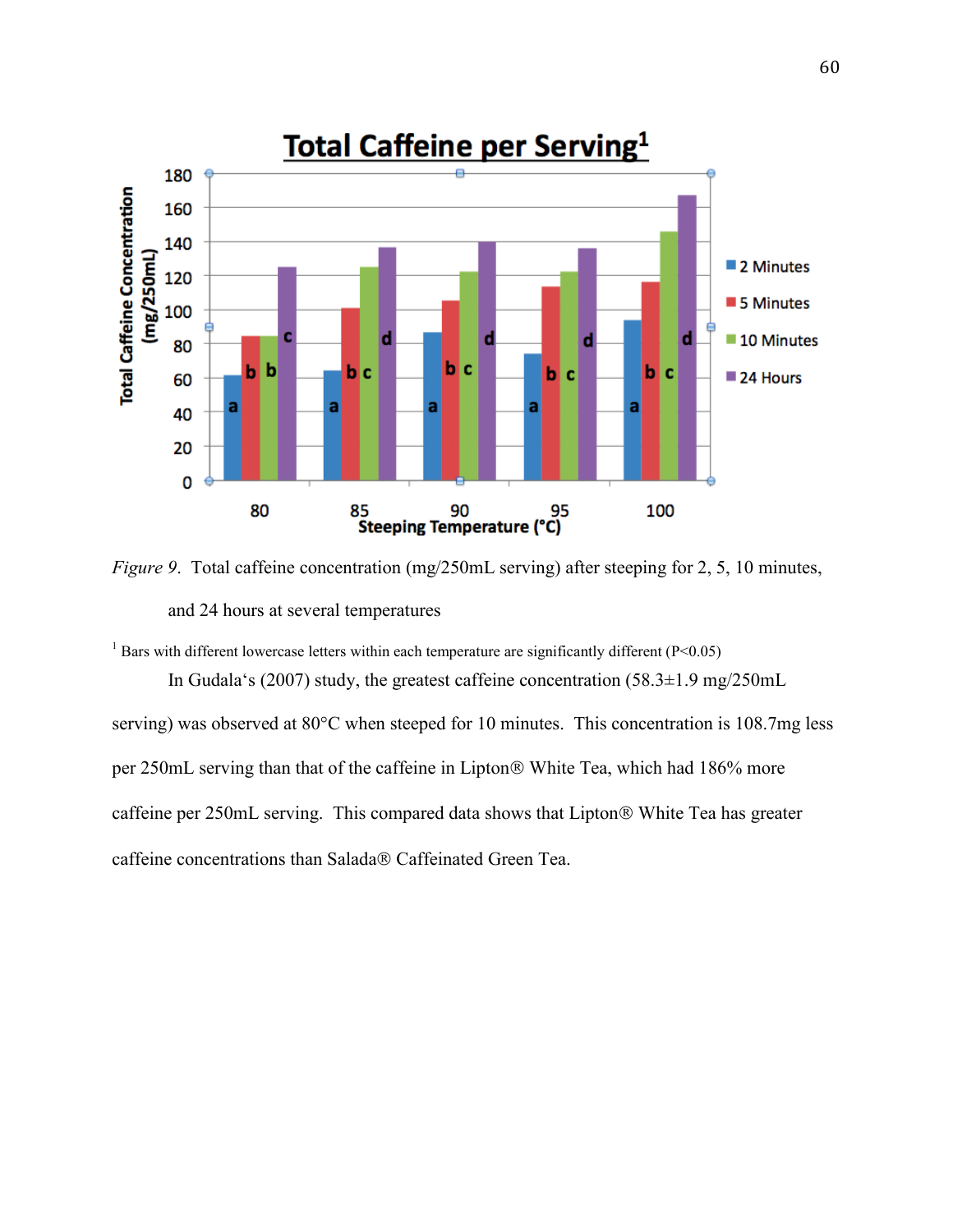#### **Chapter V: Conclusions**

 This study's purpose was to identify and quantify polyphenols and methylxanthines in Lipton<sup>®</sup> White Tea with Blueberry and Pomegranate flavoring at different steeping time and temperature conditions. Polyphenol and methylxanthine compounds were analyzed by HPLC. All of the concentrations were calculated in milligrams per serving consisting of 250mL spring water and 1 tea bag. All extraction conditions were tested in triplicate and findings were represented in average polyphenol and methylxanthine concentrations.

 Generally, polyphenolic and caffeine concentrations increased directly as steeping times and temperatures increased. EGCG was unique in that after 10 minutes of steeping at all temperatures over 95C, its concentration decreased. The decrease in concentrations after time may be related to the oxidation sensitivity of EGCG, which is higher than that of catechin or epicatechin after a longer exposure to room air and light (Teizer, 2005). This study's research shows that caffeine is a very stable chemical component that is expressed increasingly with heat and steeping duration. The findings in this study conclude that steeping conditions to extract the greatest concentration of EC, C, and caffeine are 24-hour steeping time with the initial steeping temperature of 100 $^{\circ}$ C. Heating spring water to a full boil (100 $^{\circ}$ C) when preparing Lipton® white tea with Blueberry and Pomegranate flavoring will extract the greatest antioxidants (EGCG, EC, and C) concentrations.

The findings of this research performed on white tea showed a similar trend to those recorded by Gudala (2008) on the research performed on various brands of commercially available green tea. Gudala's research showed a large concentrations of polyphenols and methylxanthines in Salada $\otimes$  green tea steeped for 10 minutes at 100 $\degree$ C initial temperature.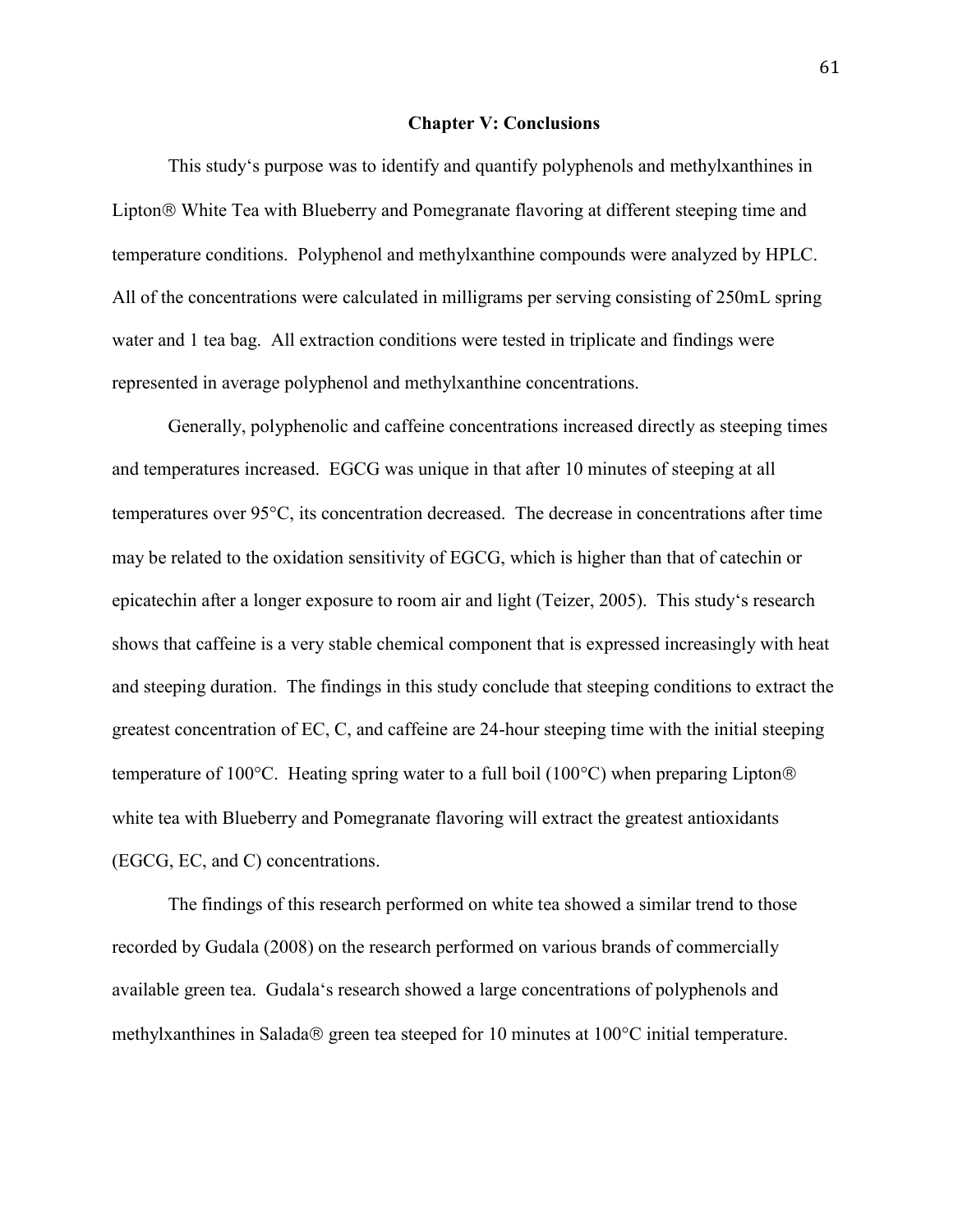When comparing these results with those of a previous study (Gudala, 2008), the polyphenolic and methylxanthine concentrations in Salada® Caffeinated Green Tea had greater concentrations of catechin (120%), lower concentrations of epicatechin (55%), greater concentrations of EGCG (308%), and less concentrations of caffeine (186%) in previously identified steeping environments. This suggests that commercially available greens teas may have a greater catechin and EGCG concentrations than commercially available white teas.

From these findings and comparisons, both white and green teas provide polyphenols and methylxanthines that improve health in many areas as mentioned in chapter two. In order to obtain the greatest EGCG concentrations among these two tea brands/types, consumers may prepare tea brewed at  $100^{\circ}$ C for at least 10 minutes. Further efforts to elucidate more about polyphenols and methylxanthines in white tea and how to most completely express them in prepared tea samples is recommended.

# **Recommendations for further research include:**

- 1. Conduct sensory analysis in testing preference between varied steeping times and temperatures to compare findings of sensory analysis to corresponding polyphenolic and methylxanthine concentrations.
- 2. Conduct sensory analysis in testing preference between varied tea types: black, oolong, green, white according to manufacturer preparation recommendations and relate the findings to known varied polyphenolic and/or methylxanthine concentrations.
- 3. Indentify and quantify polyphenol content of white tea at each hour up to 24 hours of discover at what point in time polyphenol concentrations decrease.
- 4. Identify and quantify polyphenol and methylxanthine concentrations in decaffeinated white tea.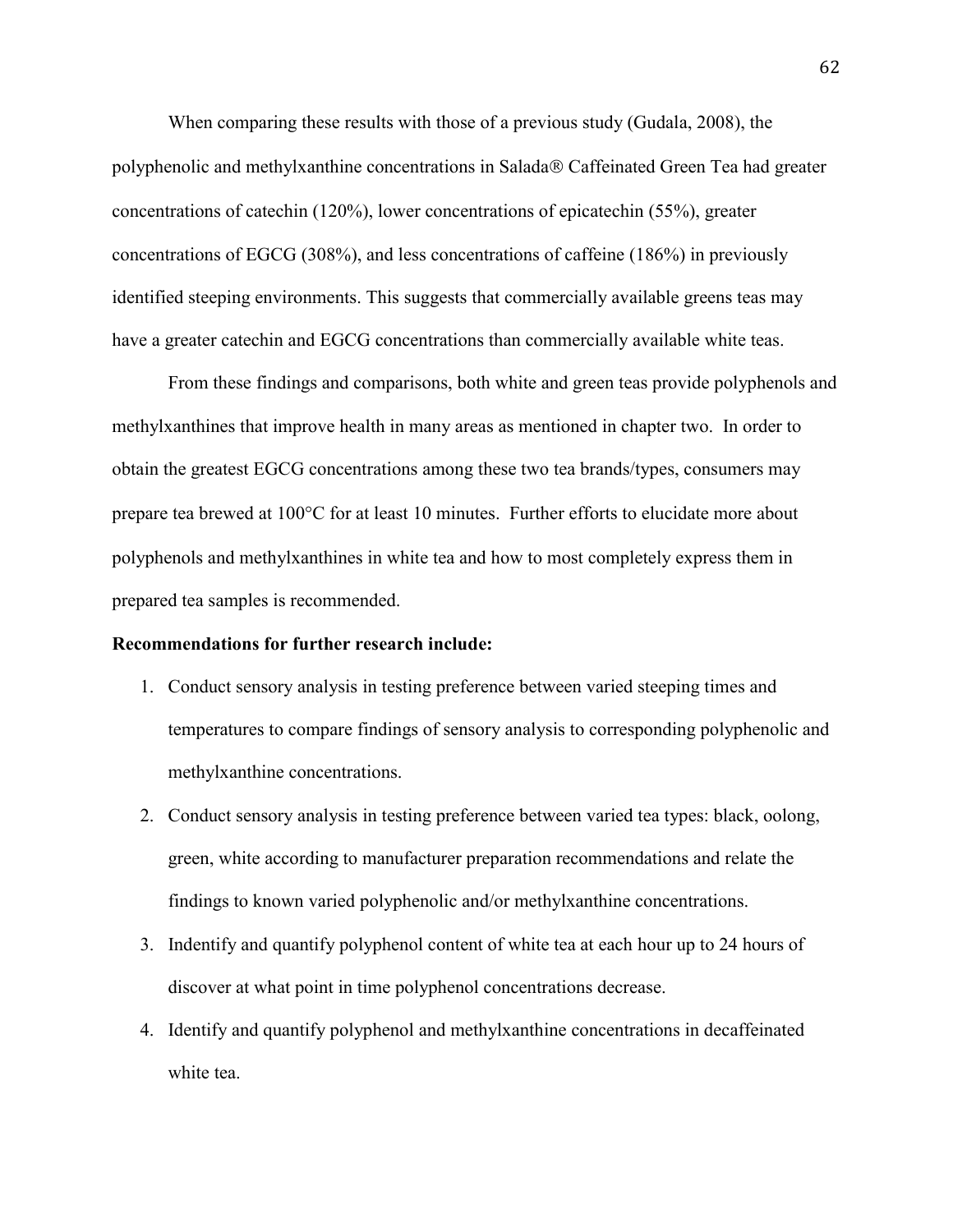- 5. Conduct similar extraction parameters on other brands of white tea to identify a difference among tea manufacturers.
- 6. Introduce vitamin C to brewed white tea to investigate antioxidative effects of vitamin C in efforts to preserve polyphenolic concentrations, including C, and EC, and EGCG.
- 7. Further compare polyphenolic and methylxanthine concentrations of C, EC, EGCG, and Caf in various commercially available white and green teas sold in the United States.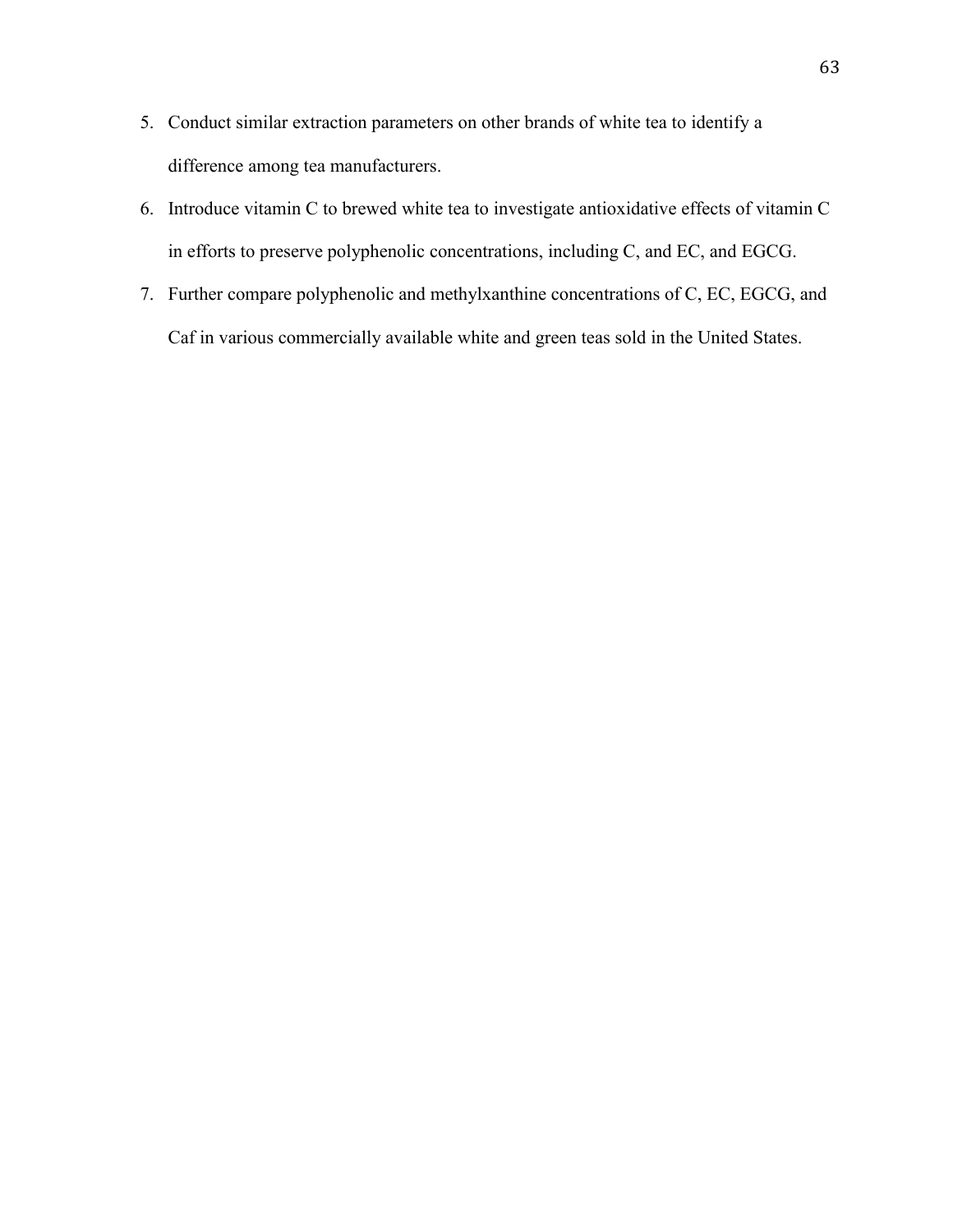### **References**

- Ahmad, N., Feyes, D. K., Nieminen, A. L., Agarwal, R., & Mukhtar, H. (1997). Green tea constituent epigallocatechin-3-gallate and induction of apoptosis and cell cycle arrest in human carcinoma cells. *J. Natl. Cancer Inst.* 89, 1881-1886.
- Anderson, J. W., Diwadkar, V. A., & Bridges, S. R. (1998). Selective effects of different antioxidants on oxidation of lipoproteins from rats. *Proc Soc Exp Biol Med*, 218, 376- 381.
- Balentine, D. A., & Paetu-Robinson, J. (2000). Tea as a source of dietary antioxidant with apotential role in prevention of chronic disease. *Mazza G. and Oomah, B. D., Eds. Herbs, Botanicals & Teas.* Lancaster: Technomic Publishing Co., 2000: 265-287.
- Barazesh, S. (2008). Probing Question- How do Antioxidants Work? Retrieved from [http://www.rps.psu.edu/probing/antioxidants.html.](http://www.rps.psu.edu/probing/antioxidants.html) University Park, PA: Penn State University, 1-12.
- Berger, S. J., Gupta, S., Belfi, C. A., Gosky, D. M., & Mukhtar H. (2001). Green tea constituent (--)-epigallocatechn-3-gallate inhibits topoisomerase I activity in human colon carcinoma cells. *Biochem Biophys Res Commun*., 288(1), 101-105.
- Bryans, J., Judd, P., & Ellis, P. (2007). The effect of consuming instant black tea on postprandial plasma glucose and insulin concentrations in health humans*. J Amer College Nutr*., 26(5), 471-477.
- Carmen, C., & Reyes, G. (2006). Beneficial effects of Green Tea- A review*. J. Am Col Nutr,* 25, 79.
- Cheyneir, V. (2005). Polyphenols in foods are more complex than often thought. *Amer Soc Clin Nutr*., 81, 225-229.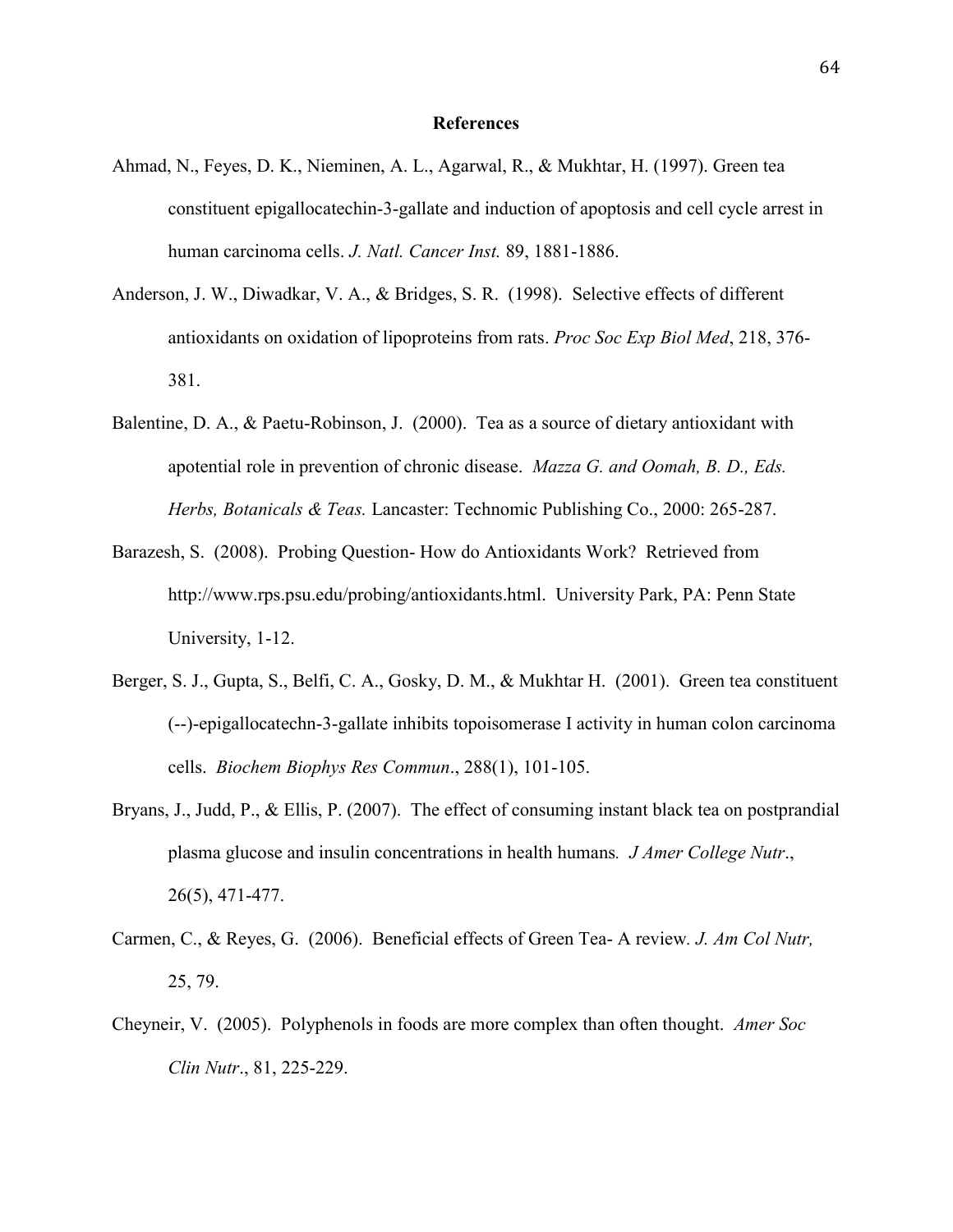- Chua, K. O., Wang, C. C., Rogers, M. S., Choy, K. W., & Pui Pang, C. (2004). Determination of catechins and catechin gallates in biological fluids by HPLC with coulometric array detection and solid phase extraction. *Analytical Chemical Acts*, 510, 69–76.
- Dong, Z., Ma, W.Y., Huang, C., & Yang, C. S. (1997). Inhibition of tumor promoter-induced AP-1 activation and cell transformation by tea polyphenols, (-)-epigallocatechin gallate and theaflavins. *Cancer Res*., 57, 4414-4419.
- Duke, J. A. (1983). Handbook of Energy Crops. Retrieved from [http://www.hort.purdue.edu/newcrop/duke\\_energy/Camellia\\_sinensis.html.](http://www.hort.purdue.edu/newcrop/duke_energy/Camellia_sinensis.html)
- Duke, J. A., & Wain, K. K. (1981). Medicinal plants of the world. Computer index with more than 85,000 entries. 3, 24-41.
- Duffy, S., Vita, J., Holbrook, M., Swerdloff, P., & Kearney, J. (2001). Effect of acute and chronic tea consumption on platelet aggregation in patients with coronary. *Am J Clin Nurt*, 74, 596-602.
- Dulloo, A. G., Duret, C., Rohrer, D., Giriardier, L., Mensi, N., Chantre, P., & Vandermander, J. (1999). Efficacy of a green tea extract rich in catechin polyphenols and caffeine in increasing 24-h energy expenditure and fat oxidation in humans*. Am J Clin Nutr*, 70, 1040-1045.
- Graham, N. H. (1992). Green tea composition, consumption, and polphenol chemistry. *Prev Med,* 21, 334-350.
- Gudala, S. (2008). Effect of extraction parameters on polyphenols of caffeinated and decaffeinated green tea. Menomonie, WI: University of Wisconsin-Stout, 1-98.
- Hakim, I., Kartz, V., Harris, R., Balentine, D., Weisgerber, U., Graver, E., Whitacre, R., & Alberts. (2001). Producibility and relative validity of a questionnaire to assess intake of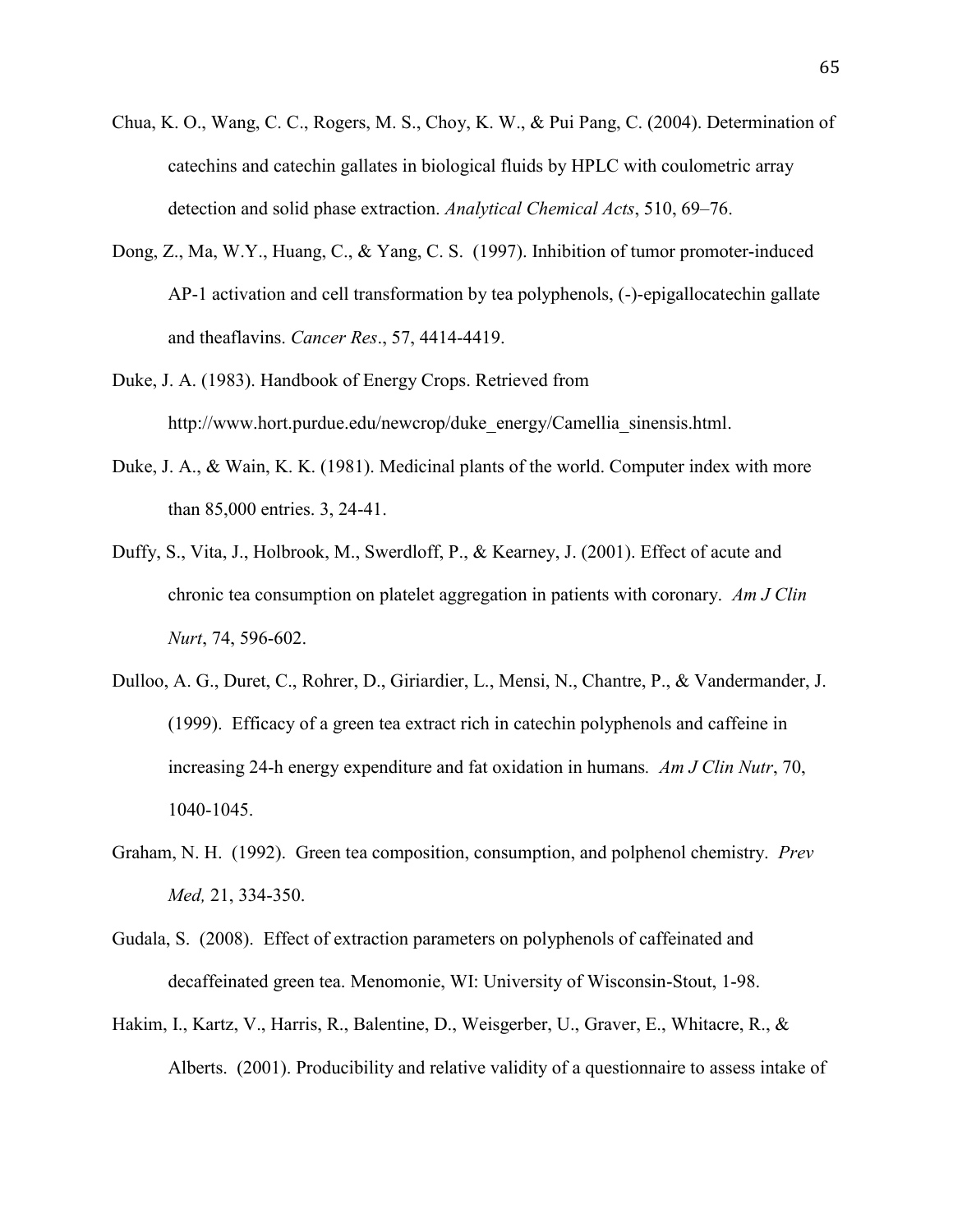black tea polyphenols in epidemiological studies*, Cancer-Epidemiol-Biomarkers-Prev*, 10, 667-678.

- Hibasami H., Achiwa Y., Fujikawa T., & Komiya T. (1996). Induction of programmed cell death (apoptosis) in human lymphoid leukemia cells by catechin compounds. *Anticancer Res,*16, 1943-1946.
- Hibasami H., Komiya T., Achiwa Y., Ohnishi K., Kojima T., Nakanishi K., Akashi K., & Hara Y. (1998). Induction of apoptosis in human stomach cancer cells by green tea catechins. *Oncol. Rep*, 5, 527-529.
- Higdon, J. (2002). Tea and Chronic Disease Prevention. *Micronutrient Research for Optimum Health.* Retrieved from http:/[/lpi.oregonstate.edu/ f-w02/tea.html.](http://lpi.oregonstate.edu/f-w02/tea.html)
- Hilal, Y., & Engelhardt, U. (2007). Characterisation of white tea Comparison to green and black tea. *J Verbr Lebensm*, 2, 414-421.
- Hypertension control. (1996). Report of a WHO Expert Committee. *World Health Organ Tech Rep Ser,* 862, 1-83.
- Kafley, S. (2008). Distribution of catechins, epicatechins, and methylxanthins in caffeinated and decaffeinated green teas. Menomonie, WI: University of Wisconsin-Stout, 1-46.
- Kasper, K. (2006). Identification and quantification of flavanols and methylxanthines in chocolates with different percentages of chocolate liquor. Menomonie, WI: University of Wisonsin-Stout.
- Katdare, M., Osborne, M. P., & Telang, N. T. (1998). Inhibition of aberrant proliferation and induction of apoptosis in pre-neoplastic human mammary epithelial cells by natural phytochemicals. *Oncol. Rep*, 5, 311-315.

Kuriyama, S., Hozawa, A., Ohmori, K., Shimazu, T., Matsui, T., Ebihara, S., Awata, S.,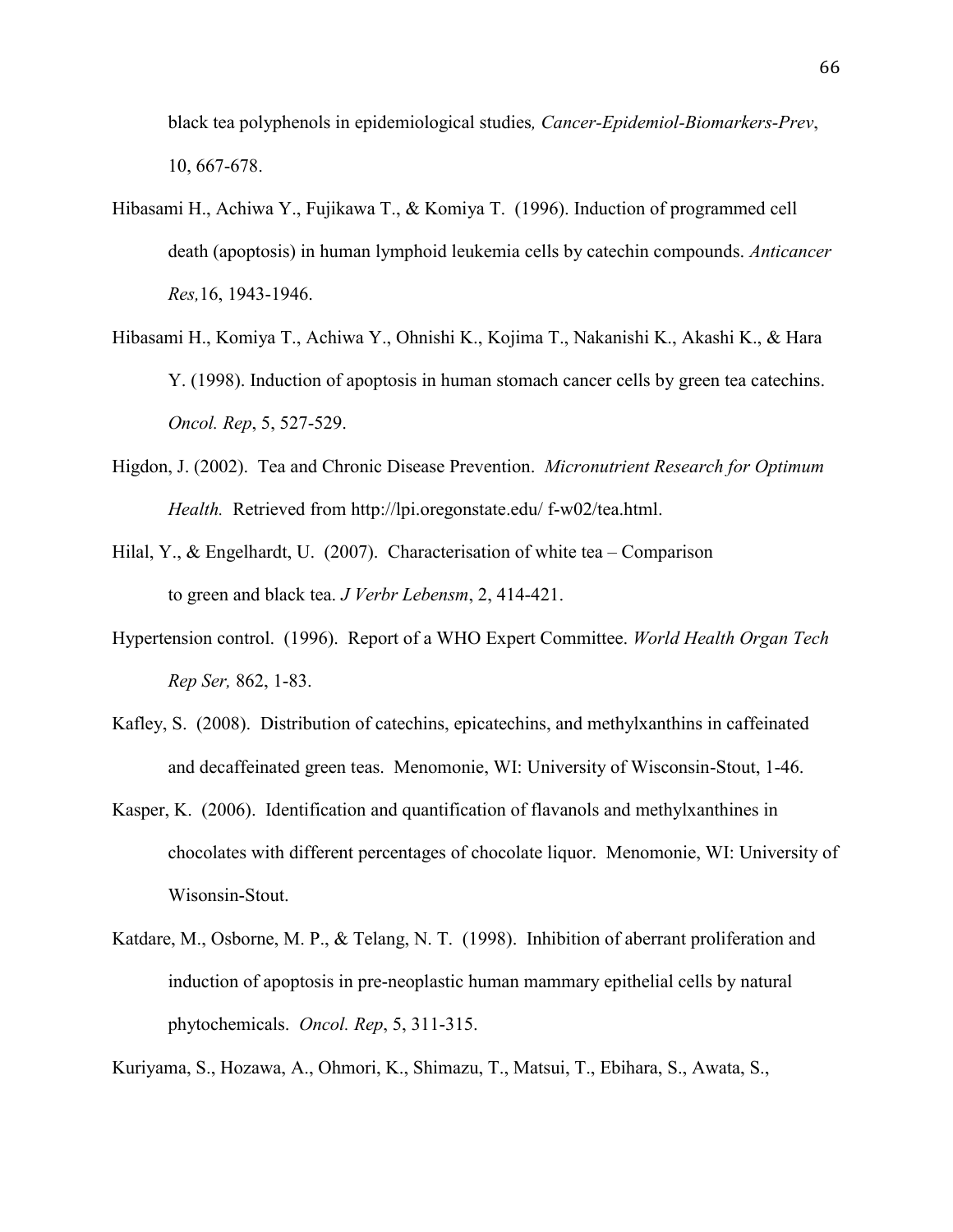Nagatomi, R., Arai, H., & Tsuji, I. (2006). Green tea consumption and cognitive function: a cross-sectional study from the Tsurugaya Project. *American Journal of Clinical Nutrition*, 83, 355-361.

- Jung, J. D., & Ellis, L. M. (2001). Inhibitors of tumor invasion and angiogenesis gy epigallocatechin-gallate (EGCG), a major conponent of green tea. *International Journal of Experimental Pathology,* 82, 309-316.
- Lang, C., Chung, J., Yang. G., Chhabra, S., & Lee, M. (2000). Tea and tea polyphenols in cancer prevention. *J. Nutr.* 130, 472-478.
- Lee, J. W., Lee, Y. K., Ban, J. O., Ha, T. Y., Yun, Y. P., Han, S. B., Oh, K. W., & Hong, J. T. (2009). Green tea (-)-epigallocatechin-3-gallate inhibits beta-amyloid-induced cognitive dysfunction through modification of secretase activity via inhibition of ERK and NFkappaB pathways in mice. *J Nutr.,* 139(10), 1987-1993.
- Leung, A. Y., & Foster, S. (1996). Tea*. In Encyclopedia of common natural ingredients used in food, drugs, and cosmetics.* (Vol. 1) New York, NY: .JohnWiley & Sons.
- Lin Y. L., Cheng C. Y., Lin, Y. P., Lau, Y. W., Juan, I. M., & Lin, J. K. (1998). Hypolipidemic effect of green tea leaves through induction of antioxidant and phase II enzymes including superoxide dismutase, catalase, and glutathione S-transferase in rats. *J Agricult Food Chem*, 46, 1893-1899.
- Lin, Y. L., & Lin, J. K. (1997). Epigallocatechin gallate blocks the induction of nitric oxide synthase by downregulating lipopolysaccharide-induced activity of transcription factor nuclear factor-kappaB. *Mol Pharmacol*, 52, 465-472.
- Manach, C., Scalbert, A., Morand, C., Remesy, C., & Jimenez, L. (2004). Polyphenols: food sources and bioavailability. *Am J Clin Nutr.* 79(5),727-747.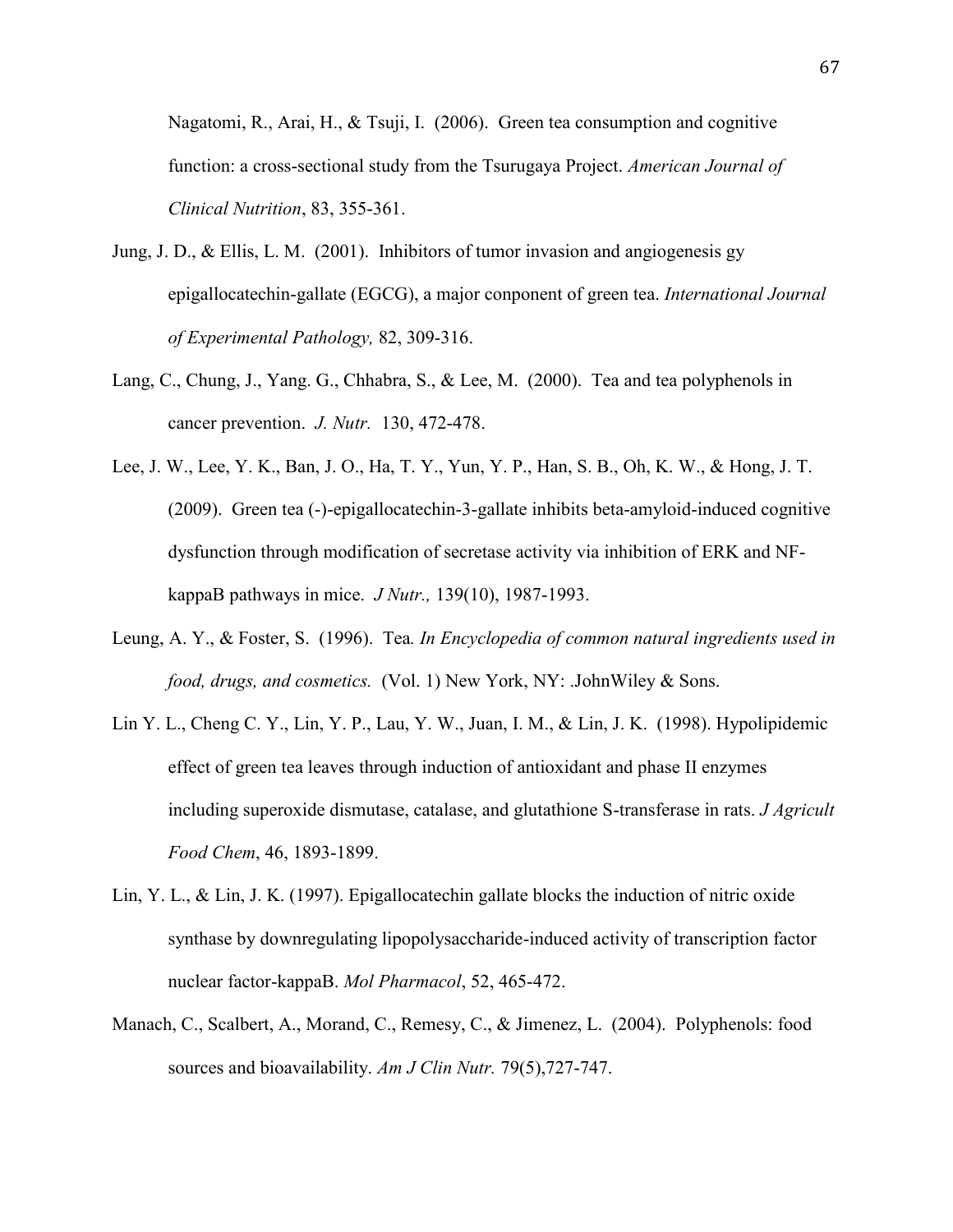- Maron, D., Lu, G. P., Cai, N. S., Wu, Z. G., Li, Y. H., Chen, H., Zhu, J. Q., Jin, X. J., Wouters, B.C., & Zhoa, J. (2003). Cholesterol-lowering effect of a theaflavin-enriched green tea extract: a randomized controlled trial. *Arch Intern Med*, 163(12), 1448-1453.
- Mekay, D., & Blumberg, J. (2002). The role of tea in human health: An update. *J. Am Col Nutr*, 21(1), 1-13.
- Miura, Y., Chiba, T., & Tomita I. (2001). Tea catechins prevent the development of atherosclerosis in apoprotein E-deficient mice. *J Nutr*,131(1),27-32.
- Murase, T., Haramizu, S., Shimotoyodome, A., Tokimitsu, I., & Hase, T. (2006). Green tea extrat improves rummin endurance in mice by stimulating lipid utilization during exercise. *Am J Physiol Regul Integr Comp Physiol*, 290, 1550-1556.
- Nakane H., & Ono, K. (1989). Differential inhibition of HIV reverse transcriptase and various DNA and RNA polymerases by some catechin derivatives. *Nucleic Acids Symp Ser*, 21, 115-116.
- Okabe S., Suganuma M., Hayashi M., Sueoka E., Komori A., & Fujiki H. (1997). Mechanisms of growth inhibition of human lung cancer cell line, PC-9, by tea polyphenols. *Jpn. J. Cancer Res*, 88, 639-643.
- Parshad, R., & Sanford, R.R. (1998). Protective action of plant polyphenols on radiationinduced chromatid breaks in cultured human cells. *Anticancer Res*, 18, 3263-3266.
- PR Log. (2009). Chinese spring tea harvest period 2009. Retrieved from <http://www.prlog.org/10207366-chinese-spring-tea-harvest-period-in-2009.html>
- Rasheed, A., & Haider, M. (1998). Antibacterial activity of Camellia sinensis extracts against dental caries. *Arch Pharm Res*, 21, 348-352.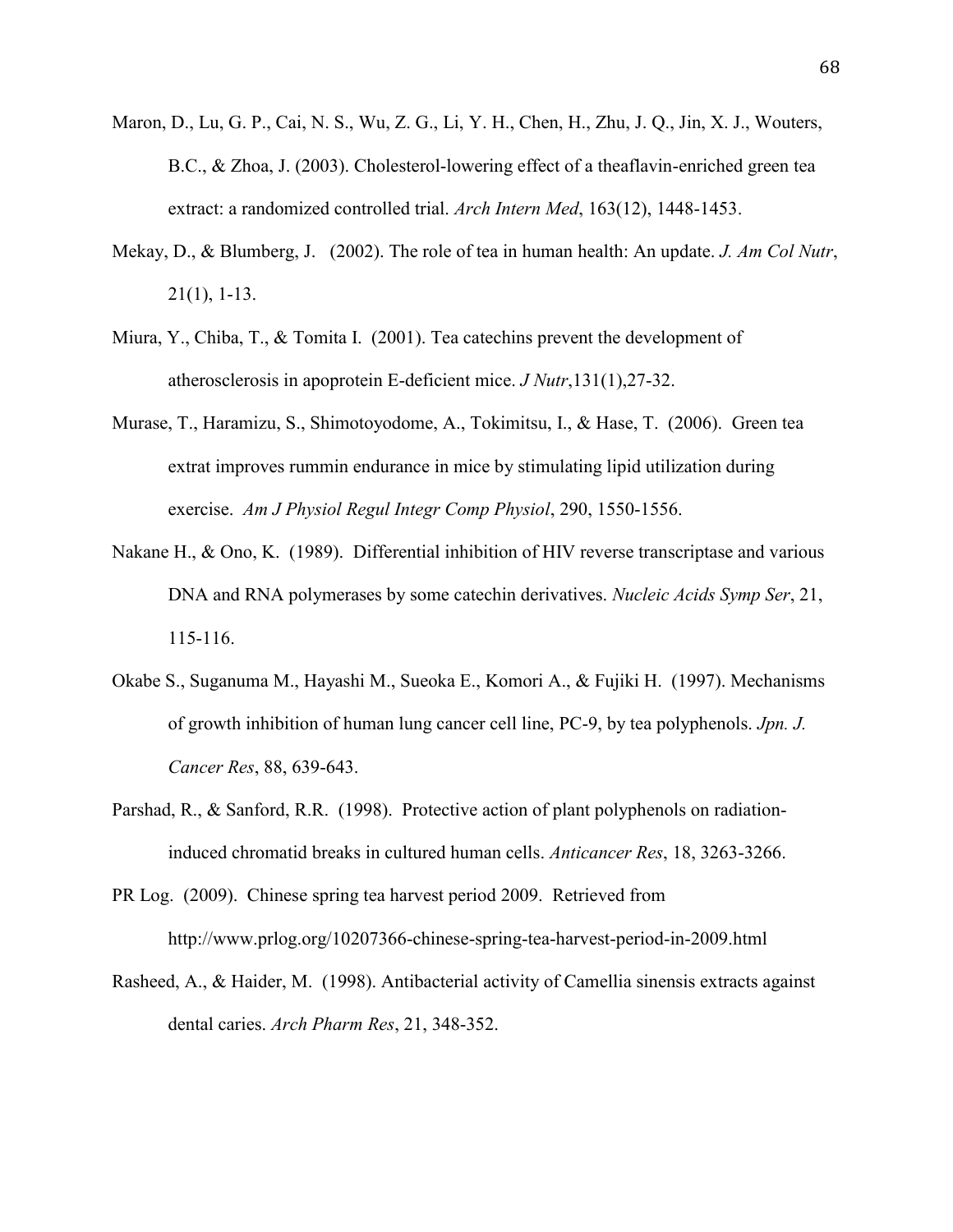- Robertson, A., & Bendall, D. (1983). Production and HPLC analysis of black tea theaflavins and thearubigins during in vitro oxidation. *Phytochmistry*, 22(4), 883-887.
- Santana-Rios, G., Orner, G. A., Amantana, A., Provost, C., Wu, S. Y., & Dashwood, R. H. (2001). Potent antimutagenic activity of white tea in comparison with green tea in the Salmonella assay. *Mutat Res*, 495(1), 61-74.
- Sanaka S., Aizawa, M., Kim, M., & Yamamoto, T. (1996). Inhibitory effect of green tea polyphenols on growth and adherence of an oral bacterium, Porphyromonas gingivalis. *Biosci Biotechnol Biochem*, 60, 745-749.
- Stangl, V., Dreger, H., Stangl, K., & Lorenz, M. (2007). Molecular targets of tea polyphenols in the cardiovascular system. *Cardiovascular Research,* 73, 348-358.
- Stash Tea Co. (2009). The legendary origins of tea. Retrieved from [http://www.stashtea.com/facts.htm.](http://www.stashtea.com/facts.htm)
- Sun, C. L., Yuan, J. M., Lee, M. J., Yang, C. S., Gao, Y. T., Ross, R. K., & Yu, M. C. (2002). Urinary tea polyphenols in relation to gastric and esophageal cancers: a prospective study of men in Shanghai, China*. Carcinogenesis*, 23(9), 1497-1503.
- Suganuma M., Okabe S., Kai Y., Sueoka N., Sueoka E., & Fujiki H. (1999). Synergistic effects of (-)-epigallocatechin gallate with (-)-epicatechin, sulindac, or tamoxifen on cancerpreventive activity in the human lung cancer cell line PC-9. *Cancer Res,* 59, 44-47.
- Teizer, J. (2005). Tea Health. Retrieved from [http://www.greentealovers.com/green-tea-health](http://www.greentealovers.com/green-tea-health-benefits.htm)[benefits.htm.](http://www.greentealovers.com/green-tea-health-benefits.htm)
- Tierney, L. M., McPhee, S. J., & Papadakis, M. A. (2002). *Current medical Diagnosis & Treatment. International edition*. New York: Lange Medical Books/McGraw-Hill. pp. 1203–1215.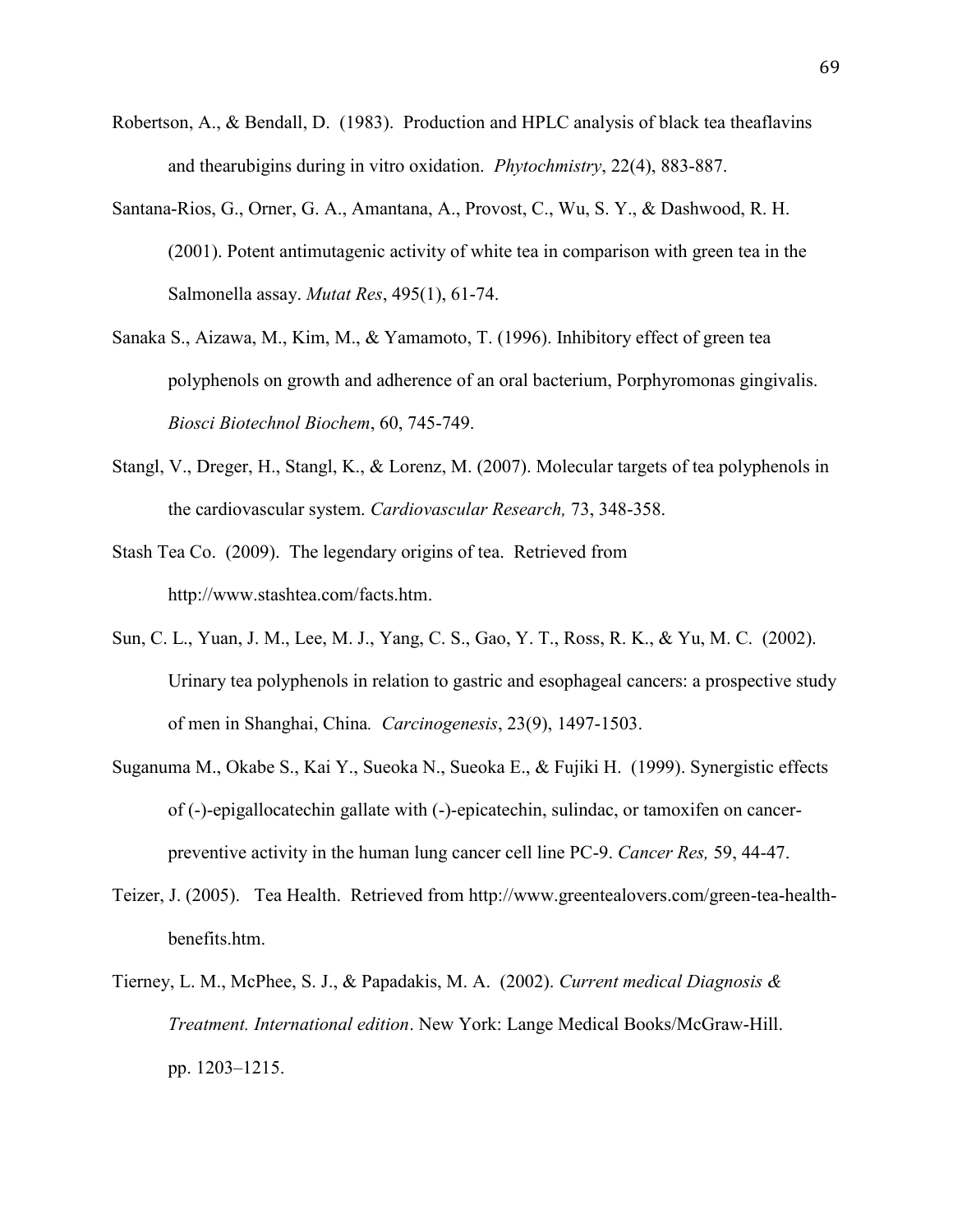- Viklund, A. (2007). Tea and its place in Jamaican society. *Culinary Delights*. Retrieved from [http://culinarydelights.wordpress.com/2007/08/26/te-and-its-place-in-jamaican-society/.](http://culinarydelights.wordpress.com/2007/08/26/te-and-its-place-in-jamaican-society/)
- Yang, C., Chung, J., Yang, G., Chhabra, S., & Lee, M. (2000). Tea and tea polyphenols in caner prevention. *J Nutr*., 130, 472.
- Yang, C., Lee, M. J, & Chen L. (1999). Human salivary tea catechin levels and catechin esterase activities: implication in human cancer prevention studies. C*ancer epidemiology, biomarkers, & prevention,* 8, 83-89.
- Yang, G. Y., Liao, J., Kim, K., Yurkow, E. J., & Yang,C. S. (1998). Inhibition of growth and induction of apoptosis in human cancer cell lines by tea polyphenols. *Carcinogenesis,* 19, 611-616.
- Yang, T. T., & Koo, M. W. (1997). Hypocholesterolemic effects of Chinese tea. *Pharmacol Res*,, 35(6), 505-512.
- Yang, Y., Lu, F., Wu, J., Wu, C., & Chang, C. (2004). The protective effect of habitual tea consuption on hypertension. *Arch Intern Med*, 164(14), 1534-1540.
- Zhang, J., & Kashket, S. (1998). Inhibition of salivary amylase by black and green teas and their effects on the intraoral and hydrolysis of starch. *Caries Res*, 32, 233-238.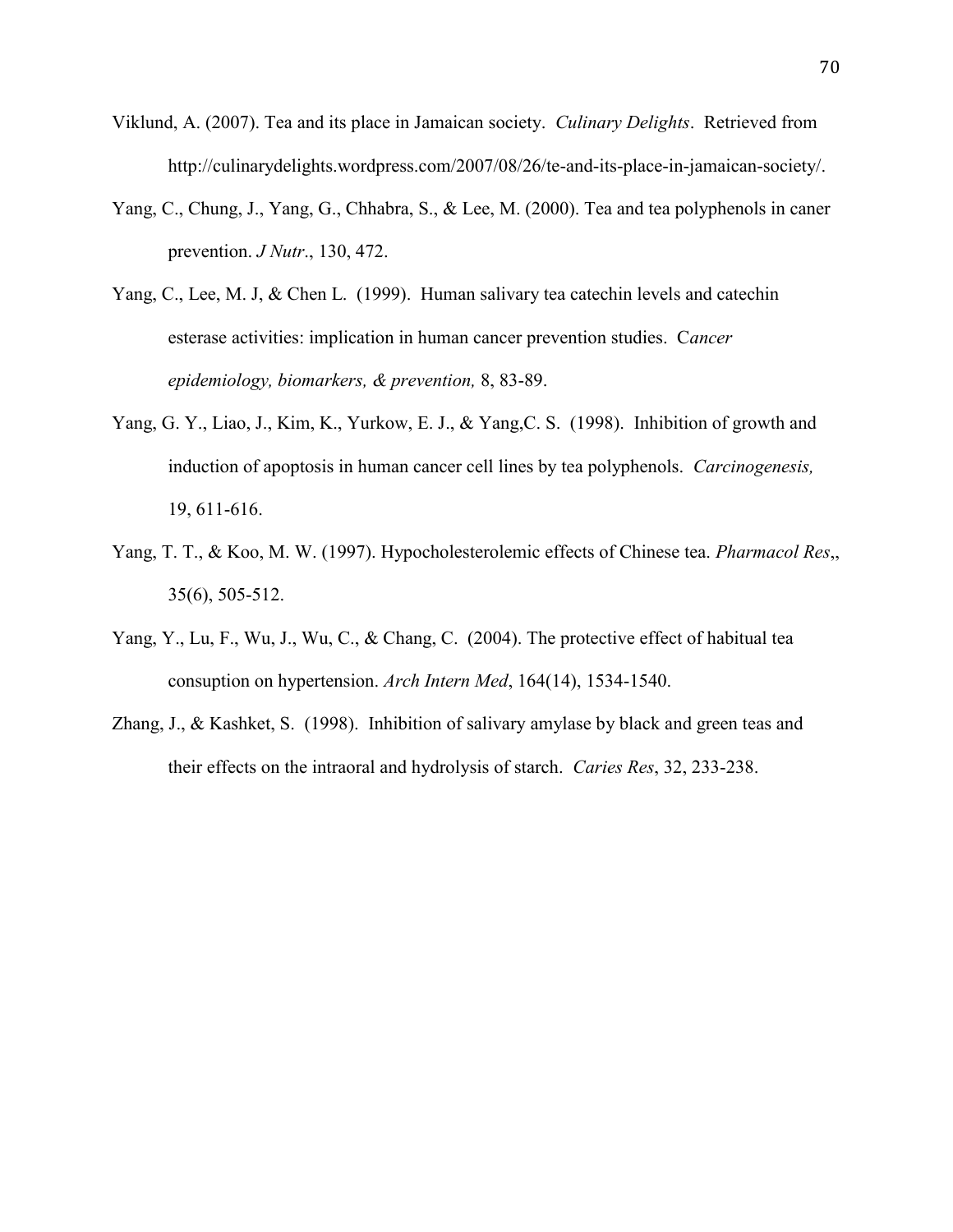# **Appendix A: p-Values in Caffeine Samples**